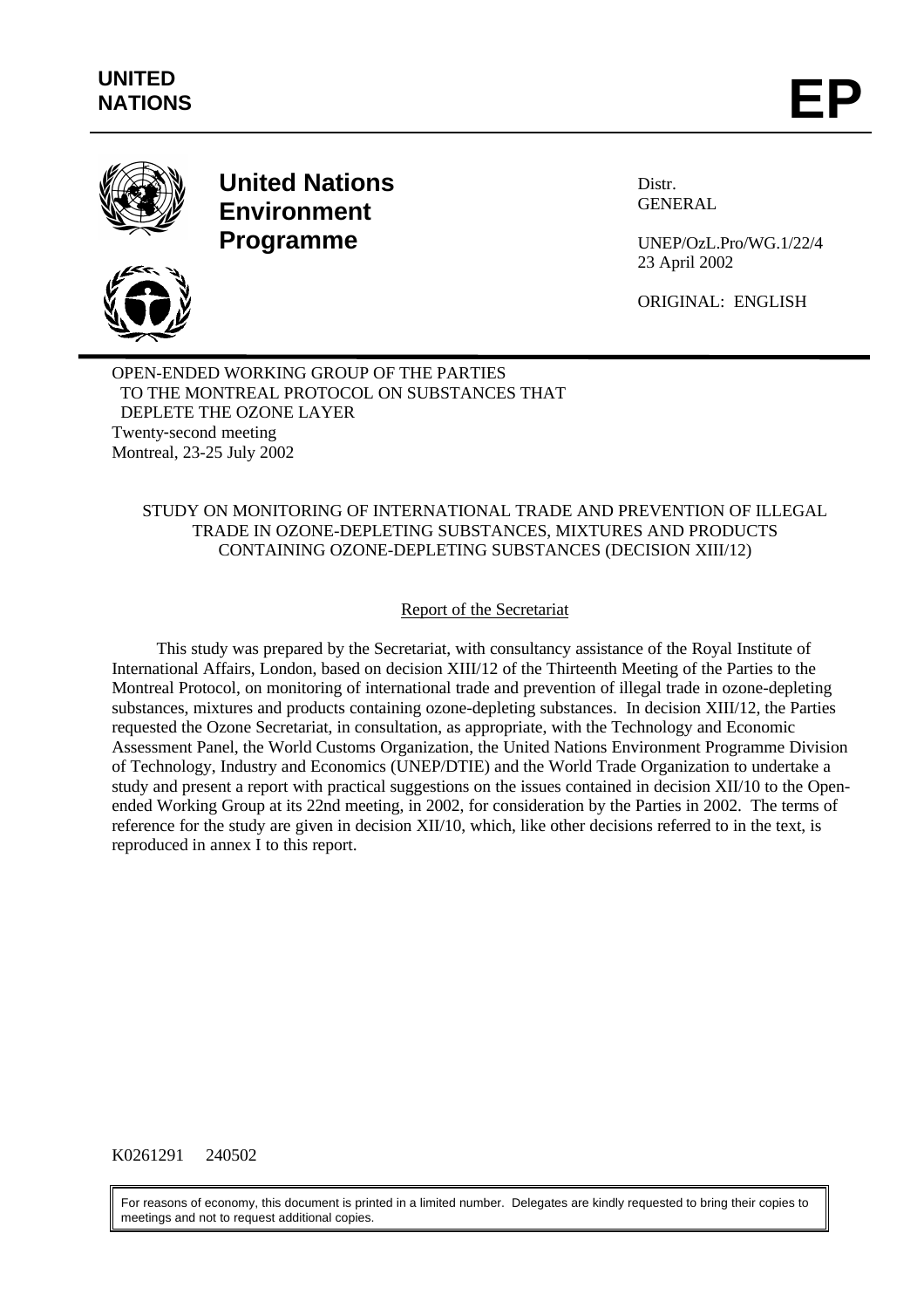# **CONTENTS**

Page

| I.         |                 |                |  |  |
|------------|-----------------|----------------|--|--|
|            | A.              |                |  |  |
|            | <b>B.</b>       |                |  |  |
|            | $C$ .           |                |  |  |
|            | D.              |                |  |  |
|            | E.              |                |  |  |
| $\rm{II}.$ |                 |                |  |  |
|            | A.              |                |  |  |
|            | <b>B.</b>       |                |  |  |
|            | $\mathcal{C}$ . |                |  |  |
|            | D.              |                |  |  |
|            | E.              |                |  |  |
| Ш.         |                 |                |  |  |
|            | A.              |                |  |  |
|            | <b>B.</b>       |                |  |  |
|            | $C$ .           |                |  |  |
|            | D.              |                |  |  |
| IV.        |                 |                |  |  |
|            | A.              |                |  |  |
|            | <b>B.</b>       | Sale           |  |  |
|            | $\mathcal{C}$ . |                |  |  |
|            | D.              |                |  |  |
|            | Е.              |                |  |  |
| V.         |                 |                |  |  |
|            | A.              |                |  |  |
|            | <b>B.</b>       |                |  |  |
|            | C.              |                |  |  |
|            |                 | <u>Annexes</u> |  |  |
| I.         |                 |                |  |  |
| Π.         |                 |                |  |  |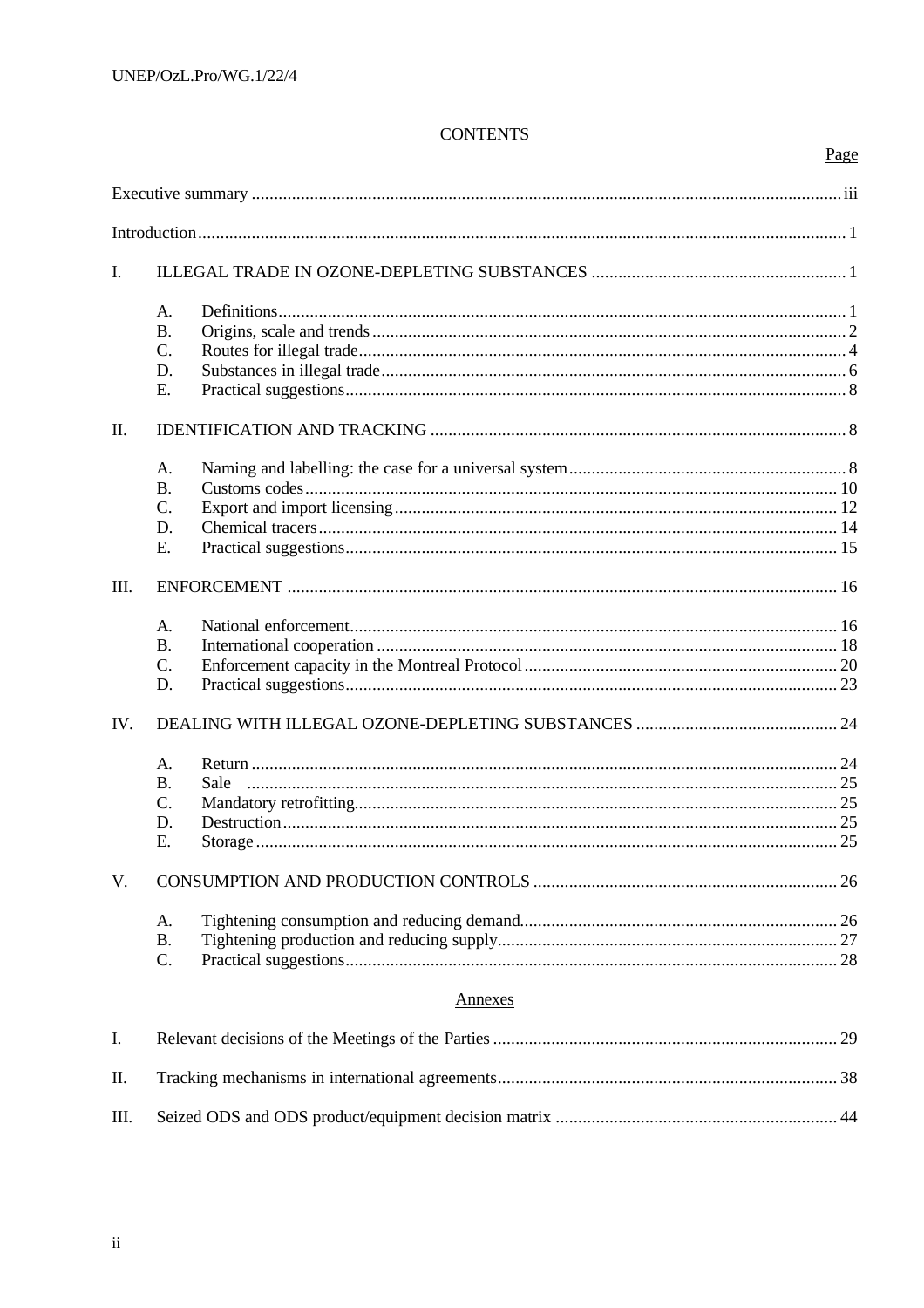#### Executive summary

Concern over the illegal trade in ozone-depleting substances (ODS), mainly in chlorofluorocarbons (CFCs) and in mixtures and products containing ODS, has been growing since it was first detected in the mid 1990s. The Parties to the Montreal Protocol have discussed the issue and proposed various means of studying and dealing with the problem in a series of decisions of the Parties between 1995 and the most recent Meeting, in 2001.

This report was prepared pursuant to decisions XII/10 and XIII/12, entitled "Monitoring of international trade and prevention of illegal trade in ozone-depleting substances, mixtures and products containing ozone-depleting substances", and presents a series of options for discussion.

#### Illegal trade in ozone-depleting substances

Illegal trade in all categories of ODS will clearly remain a concern over the next 10 years at least, in particular for CFCs in developing countries and possibly for hydrochlorofluorocarbons (HCFCs) and halons in developed nations. Means of controlling the illegal trade are available but difficult, requiring investment in customs resources, including training and equipment. The availability of intelligence, including monitoring of price movements and trade patterns, is crucial to developing the targeted risk analysis on which to base physical inspection of consignments. Cooperation between enforcement authorities in exporting, trans-shipment and import countries is of great value in combating the illegal trade.

#### Identification and tracking

Various options are available for improving identification and tracking systems for ODS and for mixtures and products containing ODS. In the area of labelling*,* the following conclusions are reached:

- For virgin substances, given the wide range of labelling systems already in place and the relative ease with which they can be falsified, together with the existence of other ways of tracking movements of ODS such as customs codes and export and import licences, there is no value in trying to introduce a new, universal labelling system;
- This conclusion does not apply, however, to used substances, where the volume in trade is much lower and the problem of illegal trade is particularly strong. A consultation exercise involving the industry and Governments could therefore usefully be undertaken to identify more clearly the feasibility, costs and benefits of labelling used ODS;
- Given the large number of products containing ODS in trade, a universal labelling system would be exceptionally difficult to introduce, although it might be possible to develop such a system for key products such as refrigeration and air-conditioning equipment. A consultation exercise should be undertaken with the industry over the feasibility, costs and benefits of introducing a voluntary common system for identifying the ODS contained in their products.

Customs codes provide an alternative and in many ways superior method of identifying substances, mixtures and products in trade. The following measures would assist in combating illegal trade:

Listing the most commonly traded hydrochlorofluorocarbons (HCFCs) – and also the most common hydrofluorocarbons (HFCs) – under separate Harmonized System (HS) codes. UNEP should pursue this matter with the World Customs Organization (WCO), but pending the outcome of those discussions, all Parties to the Protocol should be encouraged to develop their own national codes for these ODS;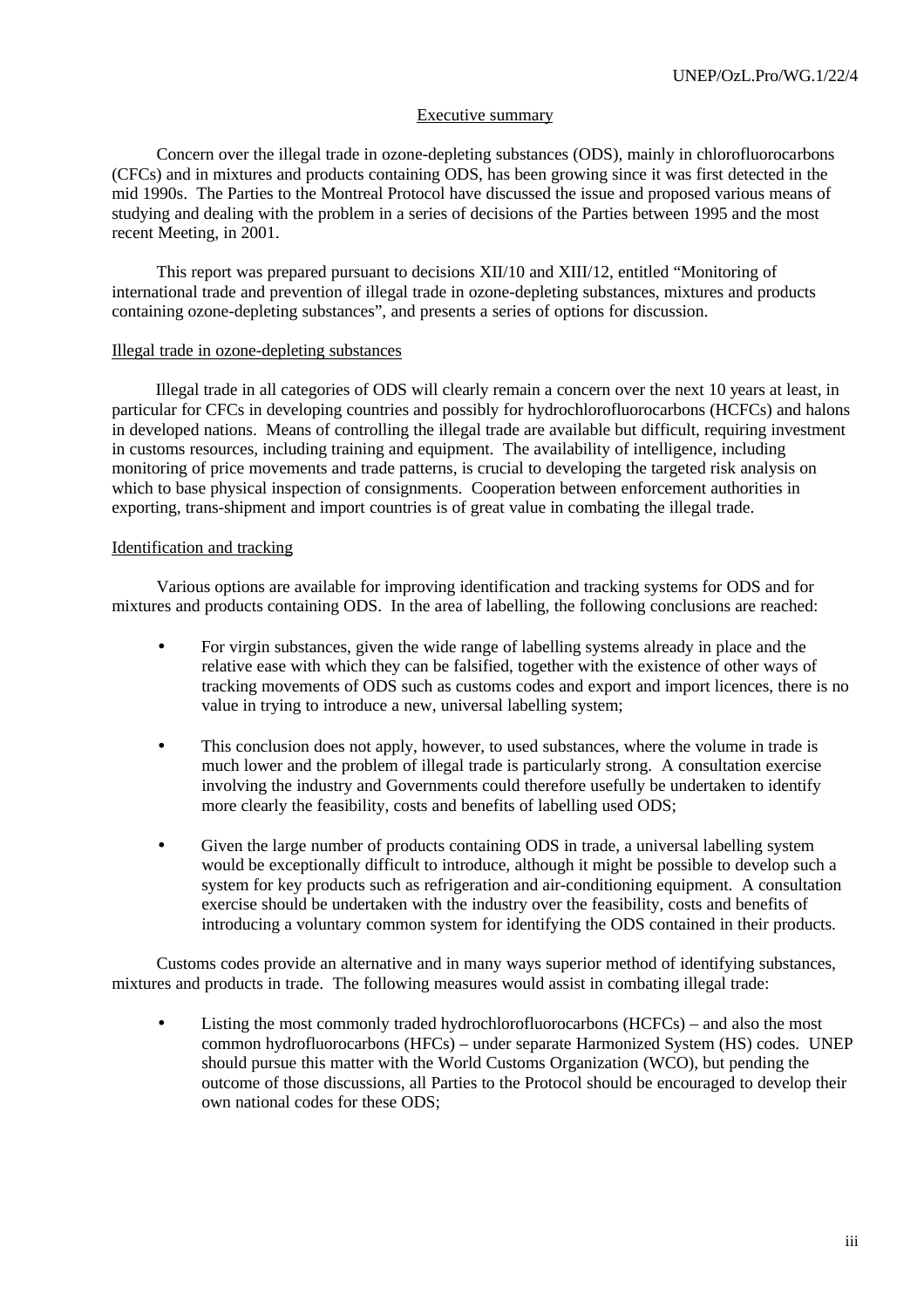- The development of specific customs code sub-headings for ODS mixtures, initially as recommendations for national codes and, potentially, for eventual incorporation into the HS proper. Discussions are already under way on this matter within the Montreal Protocol ad hoc Customs Codes Discussion Group;
- A review and possible revision of decision I/12A to specify clearly that no matter which customs code is allotted to an ODS-containing mixture, such a mixture must be considered to be a "substance" subject to the phase-out schedules;
- Further consideration of the feasibility of developing customs codes to identify key products containing ODS.

The most productive way to control international trade, and reduce illegal trade, lies in the more rigorous application of the existing means of controlling trade: export and import licences. Efforts to ensure that every Party ratifies the Montreal Amendment and introduces licensing systems, together with the provision of appropriate training, should remain a high priority. In addition, the following measures would improve the value of export and import licences in controlling illegal trade:

- Most Article 5 countries which do possess licensing systems have not had them in place for very long and there is relatively little experience with their operation and effectiveness. It would be useful to collect and distribute information on their operation and effectiveness in order to draw lessons for the future;
- The more visible the system is to the users for example, by requiring applications for licenses to be accompanied by declarations certifying the accuracy of the information, signed by the importer or exporter – the more effective it is likely to be. Individual shipment licences, extending licence requirements to products containing ODS, checking whether licences are actually used when issued and if so how, the wider use of export licences, a requirement for clearance in advance from the importing country, and cross-checking import and export licences against each other would all enhance the value of licence systems in monitoring the market and detecting possible illegal activity;
- The development of a system of transit licences for ODS would be of particular value in bringing a common means of illegal trade under control;
- The introduction of a requirement for proof that substances labelled as used have indeed been used and are not virgin could be introduced into import licences and would assist in controlling a common route for "laundering" virgin ODS into legitimate trade.

# Enforcement

Effective enforcement is crucial to the prevention of illegal trade. There is growing experience in many countries with good practice in enforcement, and lessons should be learned and best practice disseminated. In particular, at the national level measures should be taken to encourage:

- Close collaboration between enforcement agencies customs services, environment Ministries, environment and trade inspectorates, police and judiciary – all supported by appropriate training and awareness-raising;
- The appointment of special investigative agents, and/or the stationing of environment officials at a country's main entry points, working together with customs officials;
- The provision of real-time data on imports, combined with automatic alerts from customs agents when specified goods cross the border;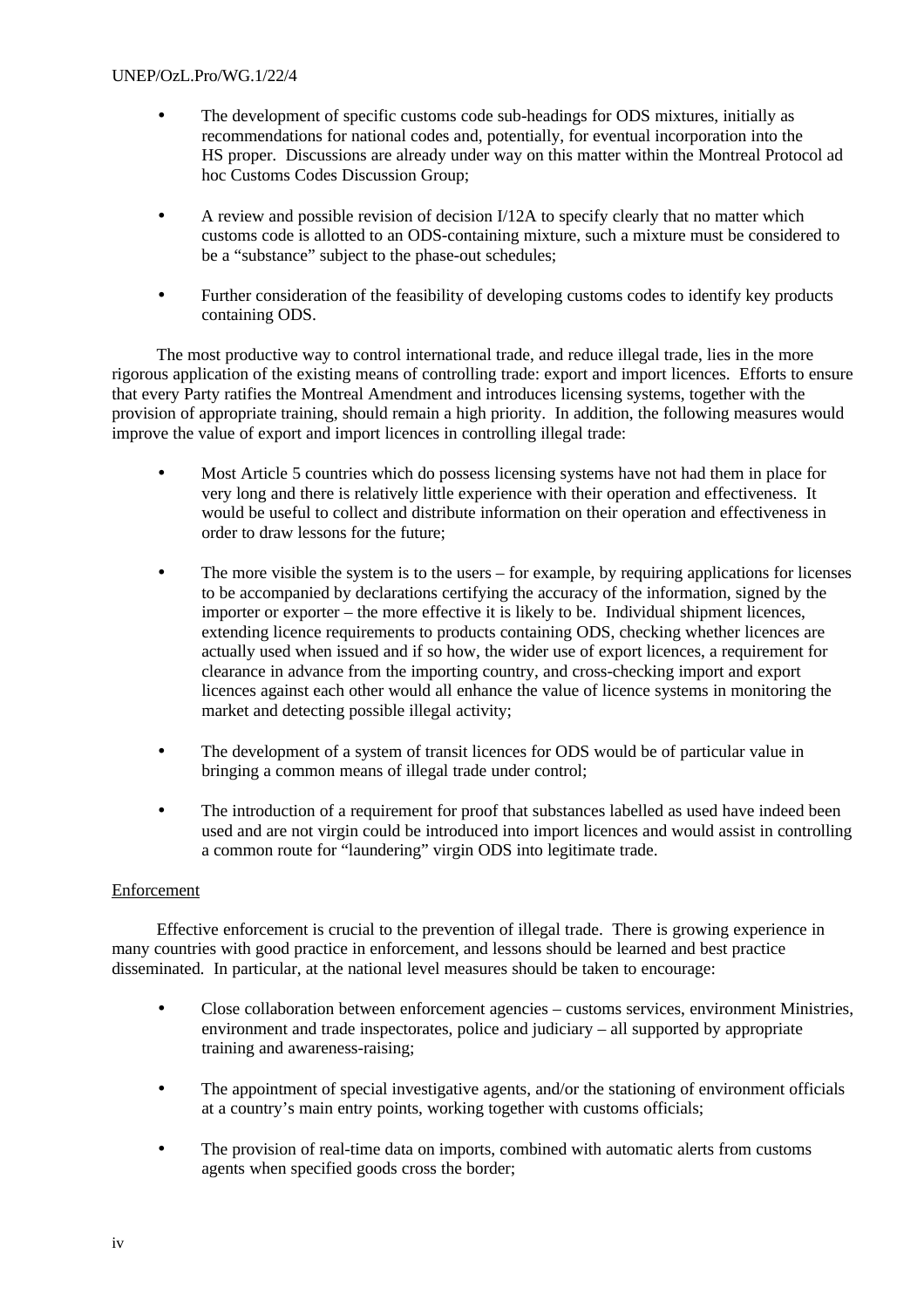- The collection and analysis of appropriate intelligence, including close monitoring of trade patterns, including monitoring of imports and trans-shipments and requests for import and export licences;
- Collaboration with industry to project future patterns of demand and supply and customer use profiles, and liaison with and support for non-governmental organizations carrying out investigations into illegal trade;
- High-profile publicity for seizures and arrests, helping to raise public awareness and deter smugglers, together with convergence in the penalties for illegal trading so long as these are not reduced to the lowest common denominator.

At the international level, existing networks can be developed and built upon through:

- Collaboration between national enforcement agencies. In particular, timely exchange of information between customs agencies, for example, pre-arrival notification of shipments of ODS based on export licences and cross-checking export and import licence data, could help to reveal instances of illegal trade;
- The conclusion of Memorandums of Understanding between WCO, Interpol, the Ozone Secretariat and UNEP/DTIE;
- A proposal to the International Network for Environmental Compliance and Enforcement (INECE) to establish a special working group or task force on illegal trade in ODS;
- The development of regional collaboration and regional networks and training.

The institutions of the Montreal Protocol itself could usefully be restructured to add value to existing efforts to control illegal trade and in particular to provide enforcement assistance to developing countries, which will bear the brunt of illegal activities in the near future. The following functions are required:

- The collection of data on illegal trade. Parties should be encouraged, and where necessary assisted, to report all cases of illegal trade detected, including the volumes and types of ODS involved, the means of smuggling, the means of detection where appropriate and the penalties imposed; how the seized materials were disposed of; best estimates of the volume of illegal trade that may be proceeding unchecked; summaries of threat analysis studies showing the likelihood of illegal trade in that country; and the systems in place for detecting and preventing illegal trade. It should be made clear that reported illegal trade should not count towards the reporting Party's consumption;
- Analysis of information on illegal trade to enable a database of common origins, routes, destinations and methods of illegal trade to be compiled and analysis of the data on production and consumption of ODS already collected, including following up any discrepancies;
- Analysis of projected future demands for and likely trade flows in ODS and, possibly, central coordination of the issuance, use and cross-checking of export and import licences;
- Communication of data and examples of best practice through reports to the Meetings of the Parties and through the Secretariat public Website or a restricted "intelligence" part of it, and possible extension of the mandate of the Implementation Committee;
- Establishment of regional and international networks of environment and enforcement officials, building on the crucial efforts of UNEP/DTIE;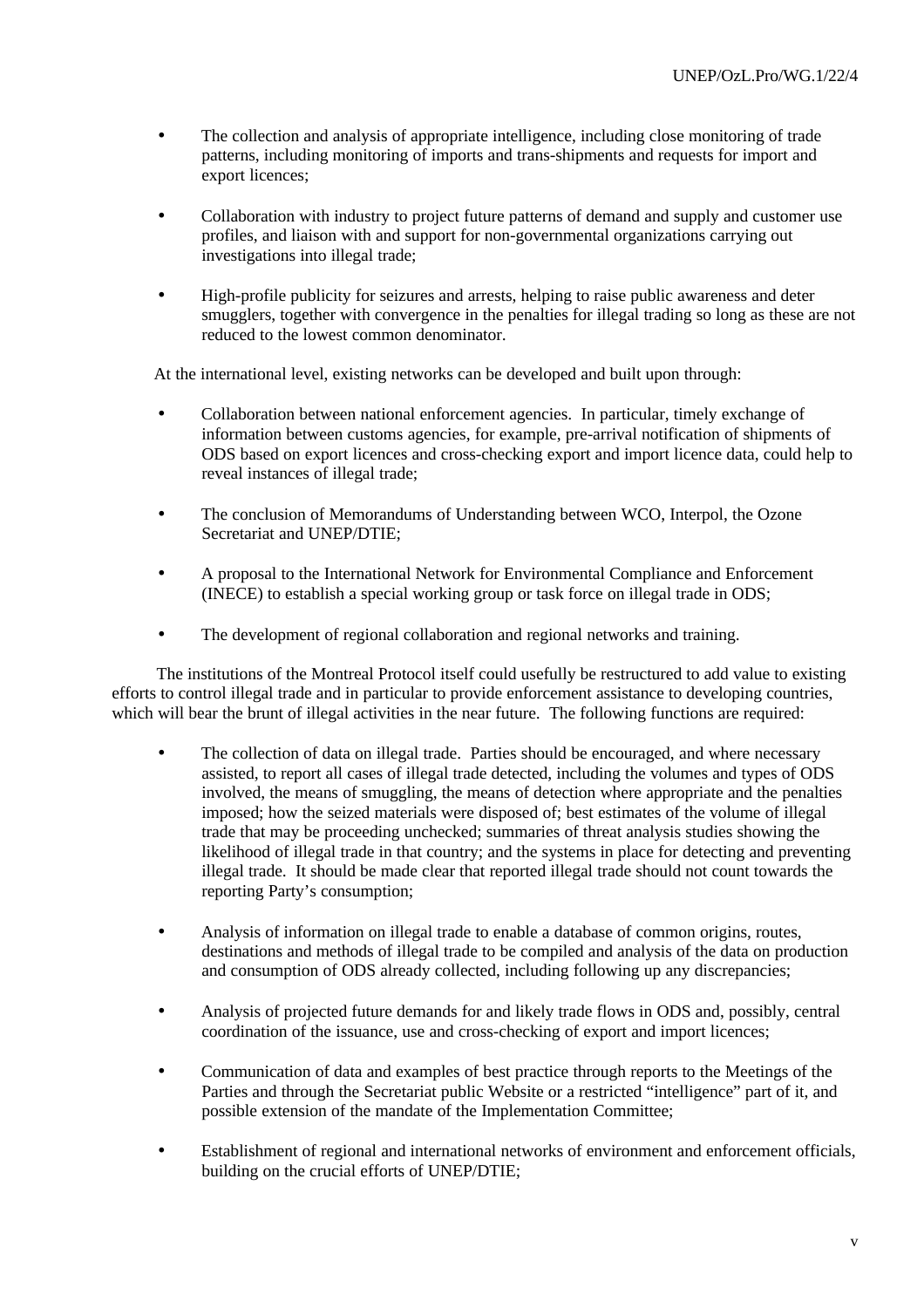#### UNEP/OzL.Pro/WG.1/22/4

• The provision of enforcement assistance, including expert assistance to UNEP/DTIE in designing and implementing training materials and activities specifically targeted on the control of illegal trade, working with countries experiencing particular problems with illegal trade to help them improve their enforcement activities, helping coordinate those countries' efforts with those of neighbouring countries and encouraging regional networks of enforcement officials, liaising with and drawing on the resources of WCO, Interpol, INECE and other international networks.

Although some of these functions can be carried out to a greater or less extent using the existing capacity of the Protocol's institutions, there is a strong argument for introducing an enforcement assistance officer or unit within the Ozone Secretariat to support, coordinate and enhance them. This would replicate the successful experience of the CITES Enforcement Assistance Unit. The recommendation of the 1999 UNEP workshop on appointing an individual from within the enforcement community should also be borne in mind. The possible use of non-governmental organizations or research institutes to collect data on illegal trade, and of the UNEP World Conservation Monitoring Centre (UNEP-WCMC) to provide a central collection and analysis point for import and export licences should also be considered.

#### Dealing with illegal material

The disposal of illegal ODS seized by customs or other enforcement bodies poses real problems for the authorities in many countries as all the options available to them have significant drawbacks. There is no easy solution, and indeed no single solution; the optimum course of action will vary depending on the circumstances of the country in question. For many countries, particularly developing countries, the costs of the various options suggest sale at auction as the least worst outcome. In all cases, however, national regulations should clearly state which agency has the responsibility for taking the disposal decision and bearing the cost. The costs involved in storage and destruction should not fall on the enforcement agency which seizes the goods, to avoid creating negative incentives.

### Consumption and production controls

Discussions concerning the control of illegal trade tend to focus on means of enhancing enforcement, tracking and detecting movements of the illegal products, and taking more effective action against smugglers. All these measures will be necessary so long as ODS are produced and consumed, but it should be remembered that there are additional measures available that could prove as or more cost-effective in reducing illegal activities. These include:

- Use controls in particular sectors, and ODS sales and stockpiling bans, with or without import bans on virgin or both virgin and recycled ODS;
- Economic incentives and disincentives such as sales taxes and import duties to raise the relative price of ODS relative to non-ODS alternatives, but bearing in mind the danger of increasing the incentives for illegal trade by increasing prices;
- Readoption of decision I/12H, which included imports and exports of used ODS in the calculation of consumption, in order to reduce the incentives to import used ODS and help shut off a common route for illegal trade;
- A ban on the export of used, recycled and reclaimed substances except for purposes of destruction, which would require an amendment to the Protocol, or encouraging Parties to ban the use and import of used ODS and equipment containing it;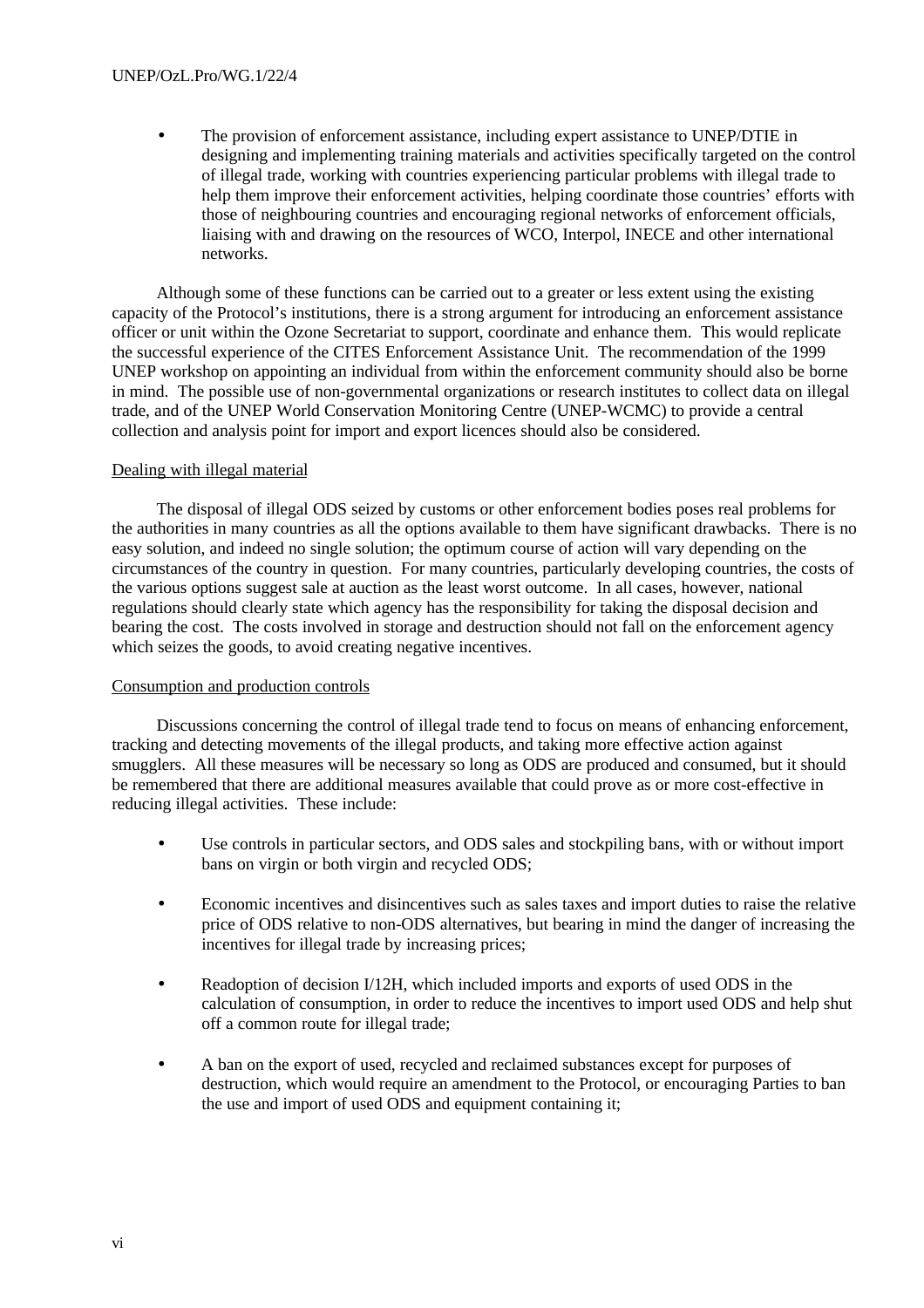- Encouraging Parties to adopt restrictions on trade in used ODS, including by implementing decision VIII/20, which urged non-Article 5 Parties to establish systems requiring validation and approval of imports of used, recycled or reclaimed ODS, requiring the importers to provide proof that the ODS had actually been used, and extending the terms of the decision to cover Article 5 Parties;
- Encouraging Parties to institute a presumption against importing used ODS from countries which produce virgin ODS of the same types, and to introduce restrictions on the types of containers allowed, such as by permitting the entry of ODS in large containers only;
- An accelerated phase-out in the production sector in Article 5 parties if more resources can be made available through the Multilateral Fund. It would be important, however, to bear in mind the need for the production and consumption phase-outs to proceed in balance and it would be counterproductive for developing country production simply to be replaced by developed country exports or for unscheduled CFC shortages to develop and cause significant hardship;
- Reductions in production allowances for basic domestic needs in non-Article 5 Parties through an adjustment to the Protocol rather than an amendment or through voluntary commitments on the part of the countries and industries concerned.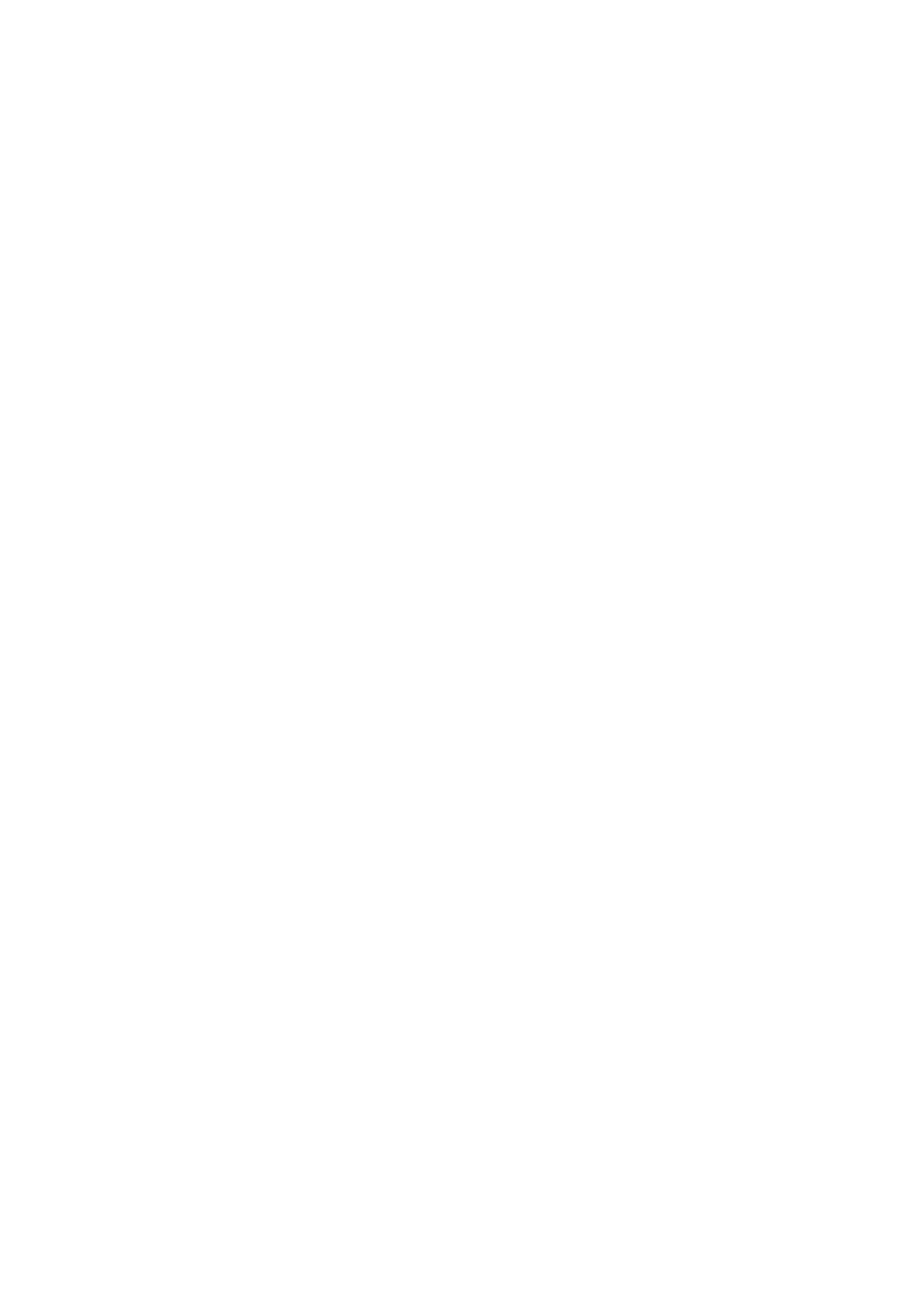## Introduction

1. Concern over illegal trade in ozone-depleting substances (ODS), mainly in chlorofluorocarbons (CFCs) and in mixtures and products containing ODS, has been growing since it was first detected in the mid 1990s. The Parties to the Montreal Protocol discussed the issue and proposed various means of studying and dealing with the problem in a series of decisions of Meetings of the Parties between 1995 and the most recent Meeting, in 2001. The relevant decisions are reproduced in annex I.

2. Decision XII/10, "Monitoring of international trade and prevention of illegal trade in ozone-depleting substances, mixtures and products containing ozone-depleting substances", was adopted at the Twelfth Meeting of the Parties, in Ouagadougou in December 2000, and instructed the Ozone Secretariat to examine the options for carrying out a study of connected issues, including labelling, identification, data exchange and disposal of seized materials.

3. The Secretariat identified three different ways of carrying out this study, and the Thirteenth Meeting of the Parties, in Colombo in October 2001, chose the one which gave the Secretariat the responsibility. The Ozone Secretariat contracted a consultant with relevant background knowledge and experience of the issues involved to prepare the initial draft, after consultations with various individuals and organizations.

4. A draft of the report was discussed in detail at an informal experts' meeting in Washington DC in March 2002, involving participants, who took part in their individual capacities, from all geographic regions and including representatives of Governments, international institutions, industry and non-governmental organizations. This final version of the report was prepared following that meeting and is now submitted to the Open-ended Working Group for discussion at its meeting in July 2002 and for final debate at the Fourteenth Meeting of the Parties, in Rome in November 2002. It is expected that the Meeting will adopt a decision putting into effect practical suggestions emanating from this study and from the subsequent discussions.

5. The study has four main sections. Chapter I provides a brief background to the development of the illegal trade and an analysis of the means by which it is carried out. Chapter II deals with the identification and tracking of ODS and ODS mixtures and products, including systems of import and export licensing, examining existing systems and also possibilities for reform. Chapter III examines options for improving enforcement activities, at national and international levels, including the reporting of the incidence of illegal trade. Chapter IV covers the problem of how to deal with seized ozone-depleting substances, while chapter V examines possibilities for controlling illegal trade through reducing demand and supply.

6. It should be noted that this study does not precisely follow the structure of decision XII/10, although every element of the decision is indeed considered. Subparagraphs 1 (a), (b) and (d) of the decision, which are closely interrelated, are covered in chapter II; subparagraph 1 (c) in chapter III and subparagraph 1 (e) in chapter IV.

# I. ILLEGAL TRADE IN OZONE-DEPLETING SUBSTANCES

7. The story of the growth of illegal trade in ODS is now relatively well known.<sup>1</sup> Nevertheless, it is important to understand the scale and nature of the problem when considering possible actions to take against it. This section summarizes what is meant by illegal trade, the reasons for its development, the methods used by those involved, and likely future trends in illegal trade in the various varieties of ODS.

### A. Definitions

8. Illegal trade in ODS is an environmental crime defined by a UNEP workshop in 1999 as "deliberate evasion of environmental laws and regulations by individuals and companies in the pursuit of personal financial benefit … Where these activities involve movements across national boundaries, they can be

<sup>1</sup>. For the best recent summary, see UNEP/DTIE, "Illegal Trade in Ozone-Depleting Substances: Is There a Hole in the Montreal Protocol?", OzonAction Newsletter Special Supplement No. 6, UNEP/DTIE, Paris, 2001.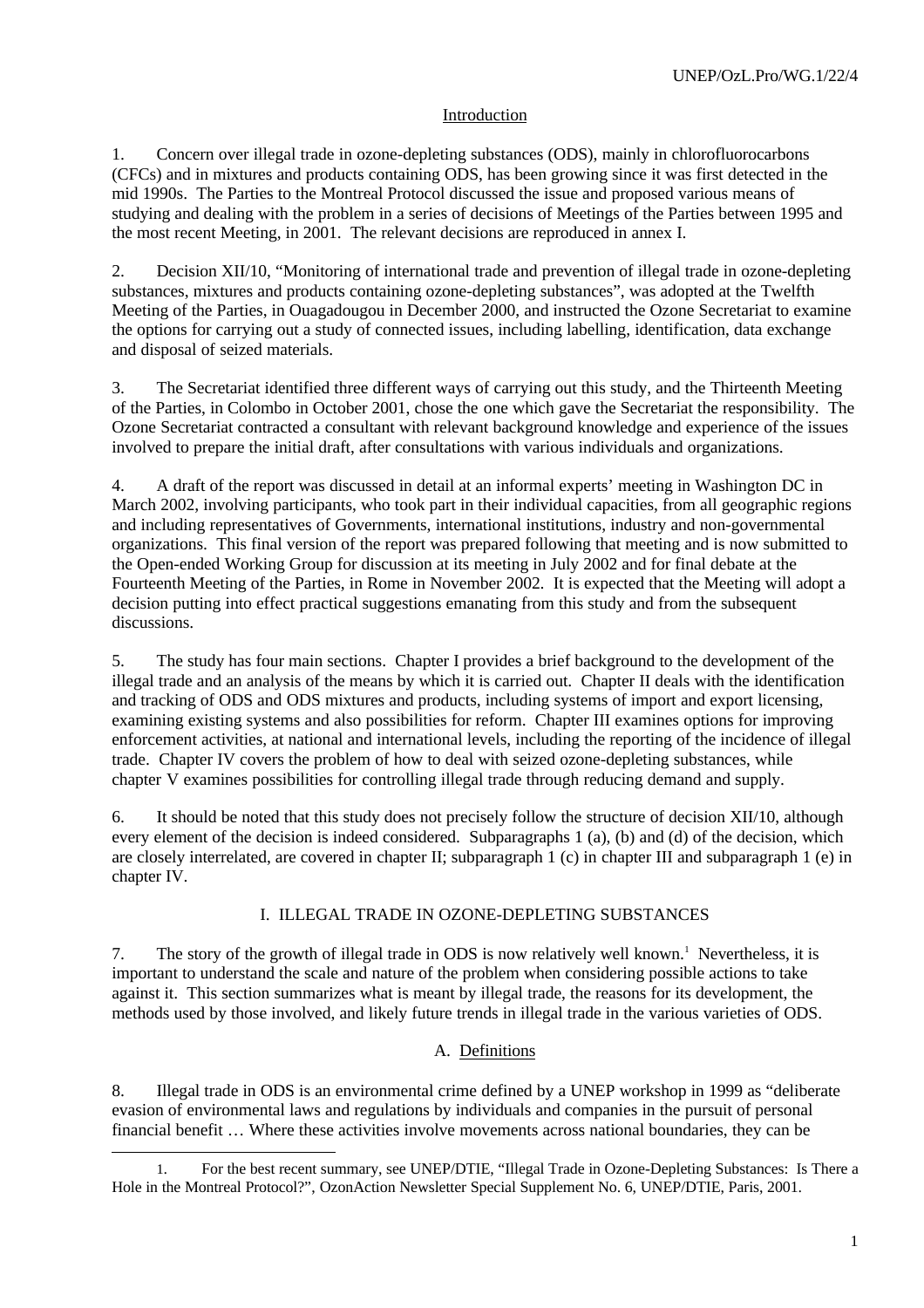## UNEP/OzL.Pro/WG.1/22/4

defined as 'international environmental crime'".<sup>2</sup> The Montreal Protocol itself does not define illegal trade; rather, the illegal nature of the activities described below derives from the evasion of the national laws and regulations introduced by Parties in implementing their obligations under the Protocol.

9. This evasion of laws and regulations can take a number of forms, principally the import, export, sale and/or use of ODS without licence, and without payment of taxes or customs duties, and the mislabelling or misdescription of the substances and products involved. The end result in all cases is to supply the market with ODS in an unregulated and unmonitored fashion, increasing ODS consumption above what it would otherwise be.

10. It follows that if a country has no relevant legislation, there is no illegality involved, although in that case the country in question would be unlikely to be in compliance with the Protocol as it would have no regulatory means of controlling ODS consumption or production. Illegal trade is not the same as noncompliance with the Protocol, which derives from the failure of Parties, for whatever reason, to meet their obligations under the Protocol. The question of non-compliance raises different questions and is not covered in this report.

## B. Origins, scale and trends

11. Black markets inevitably develop where cost differentials between legal and illegal goods become significant and enforcement is weak enough to allow a reasonable chance of success in moving the goods undetected. In the case of ODS, cost differentials have arisen from a combination of two factors, the higher cost not so much of the CFC replacements but of retrofitting or replacing the end-user equipment to be able to take them, and, in some countries, market intervention to raise domestic prices above world prices. The latter occurred most notably in the United States of America, the first and for many years the principal market for illegal CFCs, where the Government applied an excise tax to CFCs to speed up phase-out. However, it has occurred also in countries such as India, where a supply cartel has maintained inflated prices.

12. As phase-out has proceeded, however, in developed countries the problem has diminished, at least for CFCs, as the end-user market has shrunk. Table 1 below shows United States of America figures for seizures from 1992 to 2001 (United States figures are used because it is the only country to keep detailed records of seizures), showing a peak in 1995 to 1997 and sharply falling volumes thereafter, probably reflecting both reduced demand and increasingly effective enforcement action. Total seizures over the 10 year period amounted to 1,125 tonnes, but estimates derived from checking manifests and on interviews with individuals indicted for illegal trade suggest that the total volume of illegal CFCs entering the United States was almost 10,000 tonnes. The United States Department of Justice, Environment and Natural Resources Division estimated that they were seizing 11.5 per cent by volume of the products entering the United States illegally; this figure compares with an estimated seizure rate of 12 to 14 per cent of illegal narcotics, the area of illegal trade afforded the highest priority by enforcement agencies. On balance, it is probably an overestimate, however.<sup>3</sup>

l

<sup>2</sup>. "Enforcement of and Compliance with MEAs: The Experiences of CITES, Montreal Protocol and Basel Convention", UNEP, Nairobi, 1999, vol. I, section 2.2.

<sup>3.</sup> All figures: United States Department of Justice, Environment and Natural Resources Division.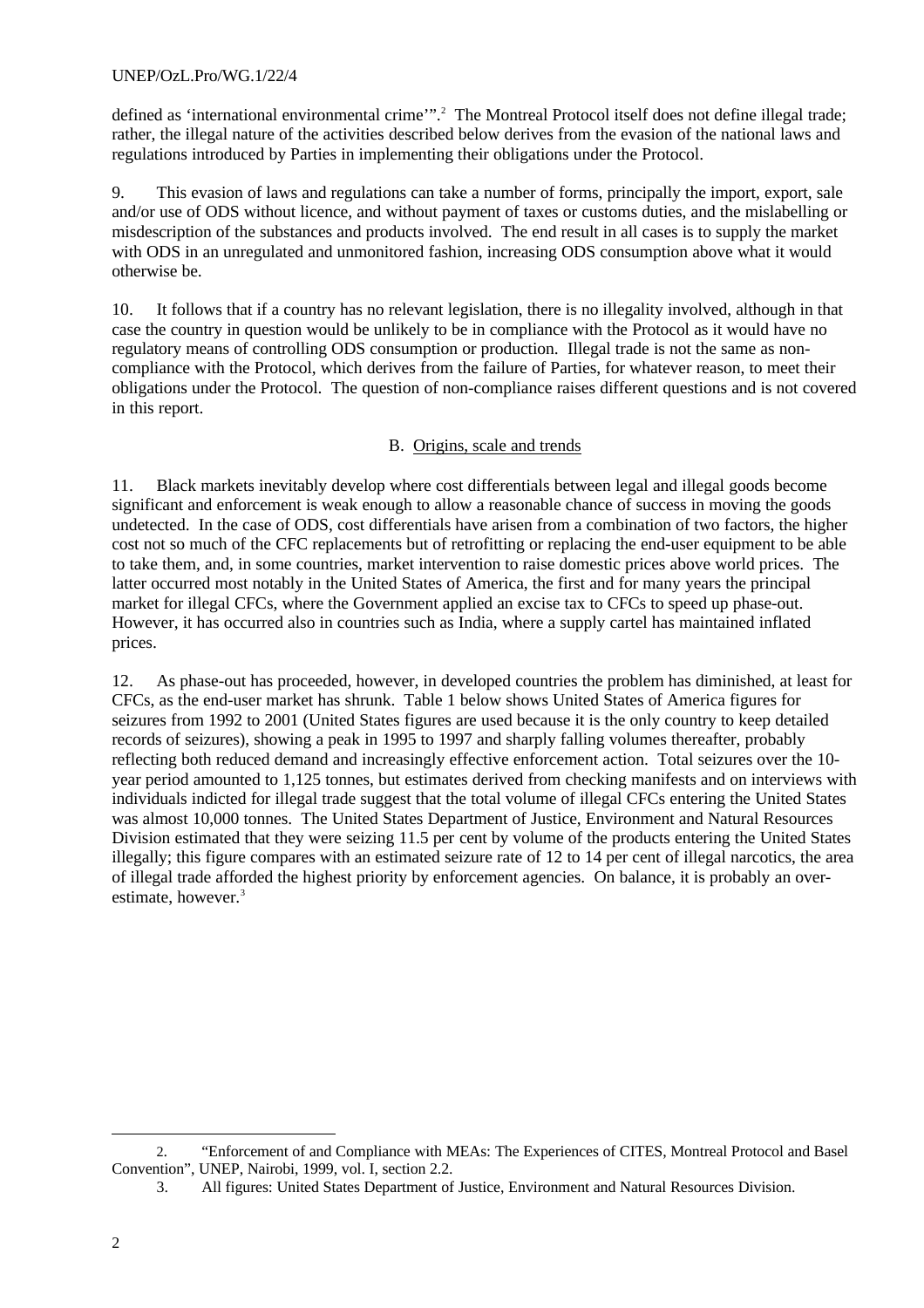| Year  | Seizures (lb) | Seizures (kg) |
|-------|---------------|---------------|
| 1992  | 1,000         | 454           |
| 1993  | 298,997       | 135,745       |
| 1994  | 889,305       | 403,744       |
| 1995  | 391,130       | 177,573       |
| 1996  | 460,212       | 208,936       |
| 1997  | 267,800       | 121,581       |
| 1998  | 59,806        | 27,152        |
| 1999  | 44,461        | 20,185        |
| 2000  | 35,355        | 16,051        |
| 2001  | 31,380        | 14,247        |
| Total | 2,479,446     | 1,125,668     |

13. The United States of America has historically been the largest market for illegal imports of CFCs, both because of its decision to apply an excise tax to accelerate phase-out and because of the high number of United States vehicles fitted with mobile air-conditioning systems (MACS), resulting in a sizeable and highly dispersed market. Illegal imports have also been detected, however, in the European Community, Central and Eastern Europe, Japan and Taiwan, China, and as developing countries have begun to move towards phase-out, starting with the CFC freeze in July 1999, instances of illegal trade have begun to appear in almost every region.<sup>5</sup> Illegal trade to date has almost entirely involved CFCs together with some halons, but the illegal trade in HCFCs and methyl bromide can be expected to develop as phase-out dates for those substances grow nearer (see below, however).

14. Various estimates have been produced for the total volume of illegal ODS in circulation. Based on a range of industry and Government estimates, the best guess gave a range of 16,000 to 38,000 tonnes of CFCs traded illegally in 1995 and 1996, representing between 6 and 15 percent of global production. It must be stressed, however, that almost by definition precise figures are impossible to come by and these estimates represent educated guesses at best.

15. The relatively complete 1999 figures for global production and consumption of CFCs, discussed at the Thirteenth Meeting of the Parties, in Colombo in October 2001, showed only a small surplus of production over consumption, yet prices for CFCs remain very low, particularly in developing countries. The inference drawn by some participants in the discussion was that there may be substantial unreported production. This is not, however, necessarily so: as the consumption phase-out has progressed, CFC stockpiles, for which no figures have ever been collected centrally, have been run down, particularly in developed countries, releasing substantial volumes onto the market. Stockpiles of some other ODS, such as HCFCs, are currently being built up, however. In addition, as end-user equipment is retrofitted or replaced, increasing quantities of recovered CFCs are entering the market, and once again no accurate figures are available for the volumes involved. Both these factors are likely to lead to excess availability of CFCs, and therefore low prices, on world markets; while it is possible that unreported production may be contributing, in reality this seems unlikely, because, particularly in Article 5 countries, production is more easily and more closely monitored than consumption (see also chapter V).

16. One further issue of concern to many countries is the phenomenon sometimes called technology dumping, i.e., the export of second-hand and out-of-date ODS-using equipment such as refrigerators, airconditioning systems, vehicles, compressors and other components from developed to developing countries. This is a result of the differing phase-out schedules of the two groups of countries and is not illegal under the

l

<sup>4.</sup> Source: United States Department of Justice, Environment and Natural Resources Division*.*

<sup>5.</sup> See "Unfinished Business: The continued illegal trade in ozone-depleting substances and the threat posed to the Montreal Protocol phase-out", Environmental Investigation Agency, London 2001, for a good summary.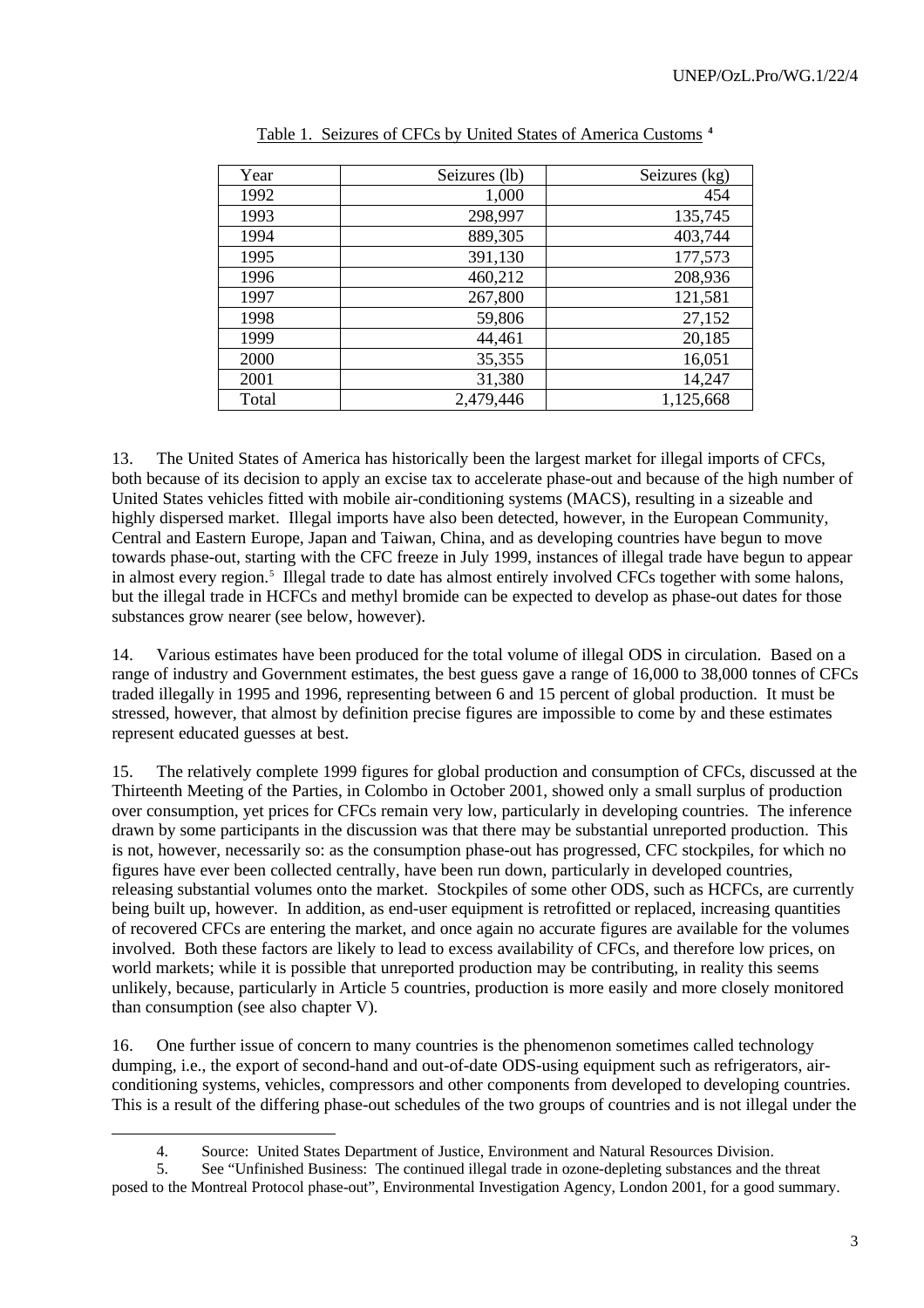terms of the Montreal Protocol. It should be recognized that there are some economic and environmental benefits in using equipment to the end of its operating life, which in general is a better option than scrapping it prematurely. In this case, however, doing so will maintain ODS markets and delay phase-out in developing countries and increase incentives for illegal trade.

17. A number of countries, particularly those moving more quickly towards phase-out than required under the Protocol, have introduced corresponding import restrictions; decision X/9 of the Parties requested the Secretariat to maintain a list of countries which did not wish to import ODS products and equipment, and this list is available on the Secretariat Website.<sup>6</sup> The European Community also now bans the export, to all countries, of used equipment containing most categories of ODS. As a result, illegal trade in such products has grown and is difficult to detect given the lack of labelling of products (see also chapter II). The Parties to the Montreal Protocol have adopted a series of decisions, VII/32, IX/9 and X/9, to regulate the import and export of products and equipment whose continuing functioning relies on ODS.

## C. Routes for illegal trade

18. Many methods are used to move products illegally and can be grouped under five main headings: evasion, concealment, mislabelling, disguise, and diversion.<sup>7</sup> The following paragraphs explain these methods in more detail and summarize how they can be dealt with by customs and other enforcement authorities.

## 1. Evasion

19. Legal materials must be accurately labelled and described in their accompanying paperwork; in many countries ODS shipments must be accompanied by an export and/or import licence. However, in general this documentation can be checked only at a border crossing where customs officers are present, and it is often relatively easy for materials to be moved clandestinely across borders avoiding any customs controls. Many countries have relatively porous borders, with many unmonitored crossing points, and ODS may be moved along traditional smuggling routes used, for example, for narcotics or tobacco; in the Caribbean in recent years, small, fast "tobacco boats" have been seized and found to be full of CFC cylinders. ODS may also be moved openly through border crossing points – with proper labels and customs codes but without licences – without any checks if customs officials are unaware of the need for an accompanying licence or are bribed to ignore it.

20. An adequate, honest and fully trained customs force is essential to preventing evasion of customs controls, together with regular monitoring of border crossings, but this poses problems of lack of capacity for many countries. Collaboration between national customs agencies to identify and close down smuggling routes is of significant value, as is monitoring of market price movements and intelligence from industry to detect whether illegal trade is taking place.

# 2. Concealment

21. Concealment of material passing across borders is an obvious method of smuggling. Cylinders of illegal ODS can be brought into the country of import hidden in the holds of ships, in lorries or even in car boots individual backpacks, a common method for moving materials across the Mexico–United States border. Illegal cylinders can be concealed in the midst of legitimate cargo, for example by placing a row of cylinders containing legitimate products around the illegal ones. Compressors and other refrigeration equipment can be filled with illegal ODS, perhaps beyond normal capacity, and ostensibly empty cylinders can be shipped as "returned merchandise". The most sophisticated means of concealment – detected in Taiwan, China – involves the construction of cylinders with hidden compartments and concealed valves,

<sup>6.</sup> See Web page www.unep.org/ozone/decision9-10.shtml.

<sup>7.</sup> For a fuller description, see Lary Cook Larson, "The Art of Smuggling: What Customs Officers Need to Know", and other articles, in "Illegal Trade in Ozone-Depleting Substances: Is There a Hole in the Montreal Protocol?", OzonAction Newsletter Special Supplement No. 6, UNEP/DTIE, Paris, 2001.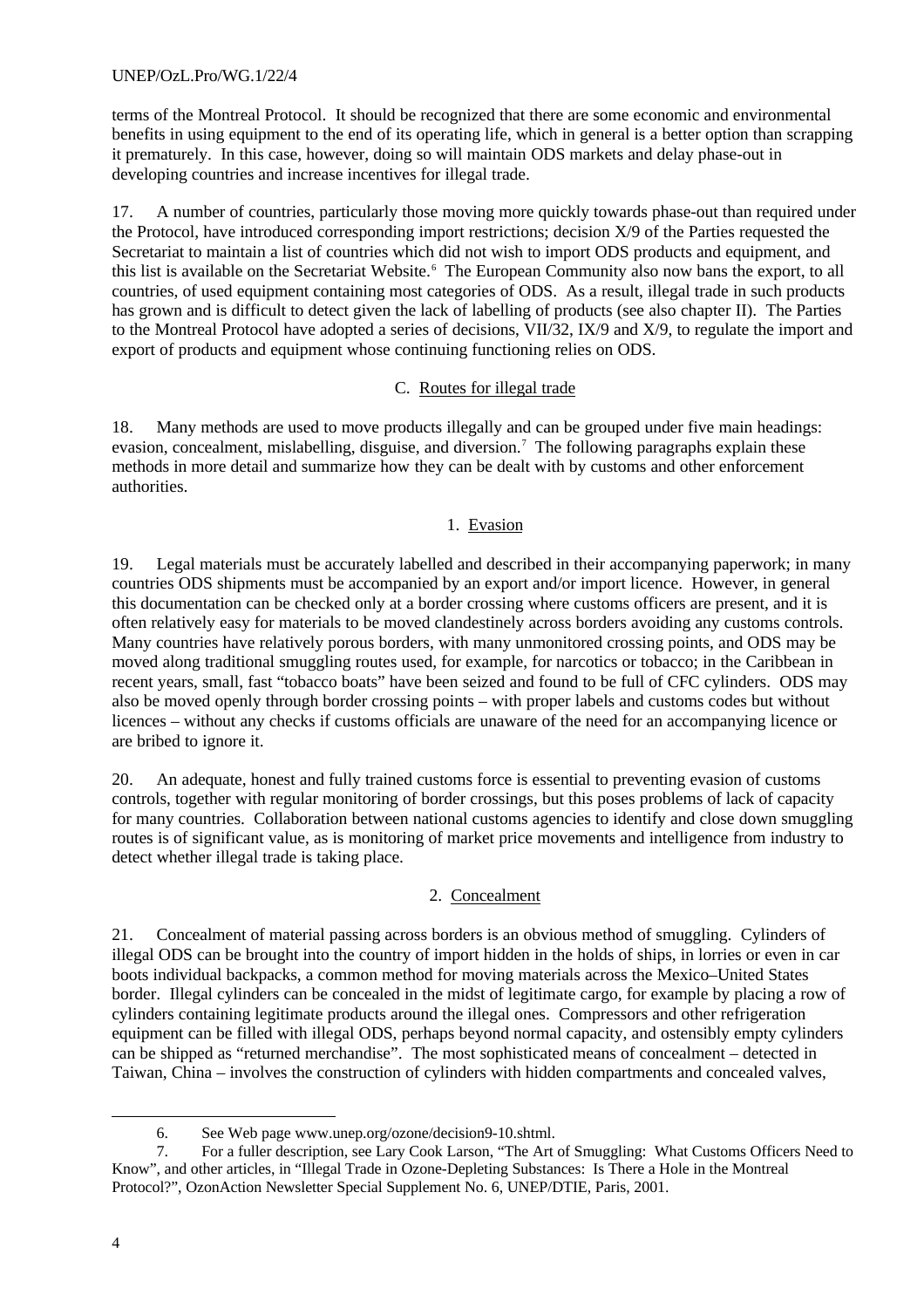containing illegal material, with legal material in a small cylinder directly beneath the top valve, misleading anyone who samples only from the top valve. Movement of material on this scale is, however, relatively rare; most cases of smuggling of CFCs have involved 13.6 kg containers.

22. The most obvious way of dealing with this means of moving illegal material is inspection of the shipments or containers. This is not, however, an easy task: it is impossible for customs authorities to carry out routine checks on every shipment, and it would waste an enormous amount of resources even if it were possible and erect barriers to normal commercial flows. Most customs authorities in developed countries currently inspect less than 2 per cent of imported freight shipments, and those generally on a targeted risk management basis, where information or suspicions suggest that there may be fraud or theft involved;<sup>8</sup> the proportion checked in developing countries is even lower. The development of means to collect appropriate intelligence is therefore vital to provide the information on which physical inspection can be carried out; this includes market price monitoring to detect the presence of illegal trade, and company-level checking of imports and exports to reveal unusual movements of materials or repeated transactions in equipment for which there is no apparent demand.

### 3. Mislabelling

23. Most ODS are colourless, odourless gases at room temperature and chemical analysis is needed to determine precisely what substances are present. Mislabelling of containers in which they are transported therefore provides perhaps the easiest means of smuggling. Cylinders can be repainted or relabelled, for example, as HFCs or hydrocarbons or as used ODS, often with false codes and markings indicating companies or countries of origin. Customs codes or chemical names can be falsified on the accompanying documentation; some names of ODS and non-ODS are very similar, such as 1,1,1-trichloroethane (methyl chloroform) and 1,1,2-trichloroethene, and can easily mislead officials checking documentation. Mixtures containing ODS may be described as products containing ODS, trade in which is not controlled under the Protocol. General descriptions such as "refrigerant" or "pesticide" may be given which may be correct but misleading. As discussed in chapter II, different ODS, particularly mixtures, are often assigned the same customs codes and there are many opportunities to mislead customs officers.

24. Physical inspection is the best way of detecting this method of illegal trade also. Poorly repainted or obviously old, scratched and scarred paint may be indicative of tampering. Chemical testing, either with portable refrigerant identifiers or in fully equipped laboratories, can reveal the true contents but requires an investment of money, training, and time. Again, risk analysis – tracking trade flows, watching for imports of substances from countries that have no production capacity – is necessary to target the shipments to be investigated. Options for improving labelling and coding systems are examined in chapter II.

### 4. Disguise

25. Some relatively simple though time-consuming tests such as boiling point or pressure checks may help pinpoint discrepancies between the claimed and actual contents of a pressurized cylinder. However, on occasion nitrogen has been added to cylinders to raise the internal pressure of an illegal substance to what would be expected for a legal ODS. Chloropicrin (trichloronitromethane) may be added in significant volumes to methyl bromide, changing its odour and allowing producers to represent it as a pesticide, in other words, as a product not controlled under the Protocol. Most seriously, virgin CFCs may be deliberately contaminated with substances such as water or oil to make them appear to be recovered or recycled material.<sup>9</sup> Used ODS are not subject to the control measures of the Montreal Protocol other than the requirement to report the quantities traded, although some countries have introduced national regulations to ban exports and/or imports of used ODS.

<sup>8.</sup> United States and United Kingdom customs, personal communications.

<sup>9.</sup> Recovered ODS are used substances recovered from equipment; recycled ODS are recovered ODS subjected to a basic cleaning process such as filtering and drying; reclaimed ODS are used substances treated to restore them to a specified standard of performance. See decision IV/24.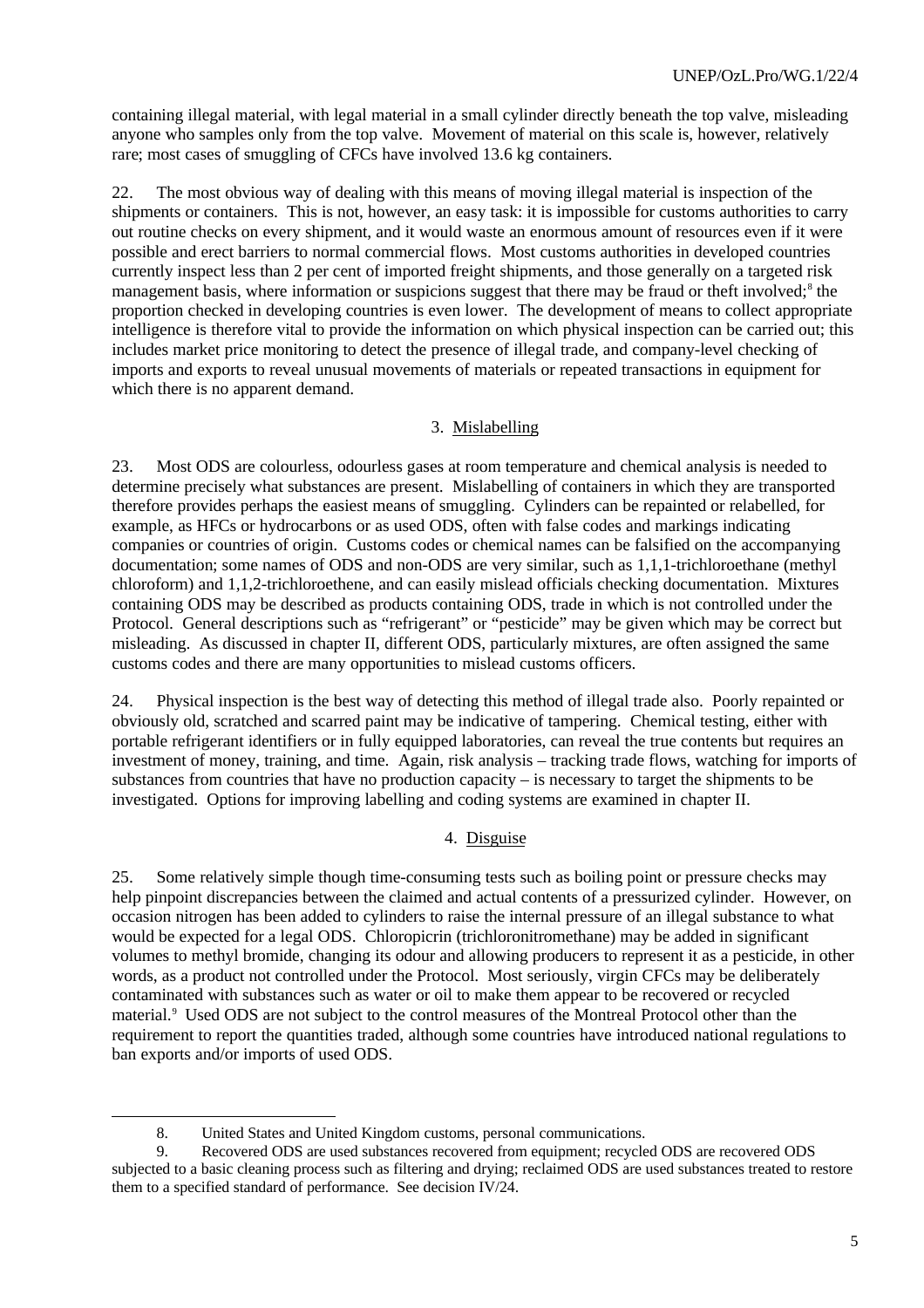26. Detection of these means of illegal trade is exceptionally difficult. Chemical analysis can detect cases of adulteration with nitrogen or other substances, although in general this cannot be carried at the border crossing point. It is well-nigh impossible, however, to distinguish between adulterated virgin and used ODS even through chemical analysis, although a laboratory can sometimes detect anomalous proportions of oil or water or the absence of metallic residues that would be expected in used material. A background knowledge of the recycling and reclamation facilities available in the country of export is needed, and substantial exports of used ODS from countries that are major producers of virgin ODS are probably grounds for suspicion. Full cooperation between the authorities in the countries of export and import is therefore needed for control measures to be effective.

# 5. Diversion

27. Diversion of material is a common means of illegal trade. Legally produced ODS ostensibly be exported to legal markets in Article 5 countries via a non-Article 5 country, but instead be diverted into domestic markets in the transit country, with false documentation. This has been a common problem in the United States, where Miami is an important source as a major trans-shipment port. The European Union procedure for inward processing, now ended for CFCs, whereby imports were processed in some way, usually by repackaging, and then re-exported, seemed particularly open to abuse, with few checks being made as to whether the substances were in fact exported.

28. Similarly, ODS produced or imported for use as feedstock or process agents in chemical processes are not included in the Protocol's definition of production or consumption, and false declarations may be made by importers and exporters as to the products' final intended use.

29. Intelligence-led analysis is required to detect these means of illegal trade and provide evidence that physical inspection or verification, such as checks that containers are actually re-exported. Indications of illegal trade include unusual patterns of trans-shipment, such as transit through countries not obviously on shipping routes and large volumes of ODS passing through or entering countries with low levels of demand. Cooperation between enforcement authorities in the countries involved, and on a regional or subregional basis, can reap dividends when checking what is actually transported and offloaded.

30. Goods in transit are almost never inspected by customs authorities, which represents a weakness in efforts to combat illegal trade, in both ODS and other forms of contraband. Discussions are ongoing within the G8 group of countries<sup>10</sup> and the World Customs Organization (WCO) concerning electronic means of tracking goods in transit, which may offer the possibility of trackable transit permits being required for particular goods (see also chapter II).

# D. Substances in illegal trade

31. Not all ODS are likely to be traded illegally: substances with very limited volumes of production and consumption will never be attractive to smugglers. Similarly, those with high production but a limited number of specialist end users are difficult to trade illegally because most producers and consumers are well known to each other. However, illegal trade has been detected in almost every category of Annex A and B ODS, and can be expected to develop in Annex C substances also.

# 1. CFCs

32. CFCs are ideal substances for illegal trade. In most countries, there is or was a very wide range of possible end uses and a huge number of end users; for example, in the United States in the mid 1990s an estimated 100 million vehicles were fitted with MACS using CFCs, all dependent on a network of mostly small garages and workshops for servicing and refilling. Legislation is difficult to promulgate and enforce in such a huge and highly dispersed market. Although the use of MACS is less common in most other countries, road vehicles are increasingly likely to be fitted with them, and in most countries MACS represent

<sup>10.</sup> Canada, France, Germany, Italy, Japan, Russian Federation, United Kingdom, United States of America.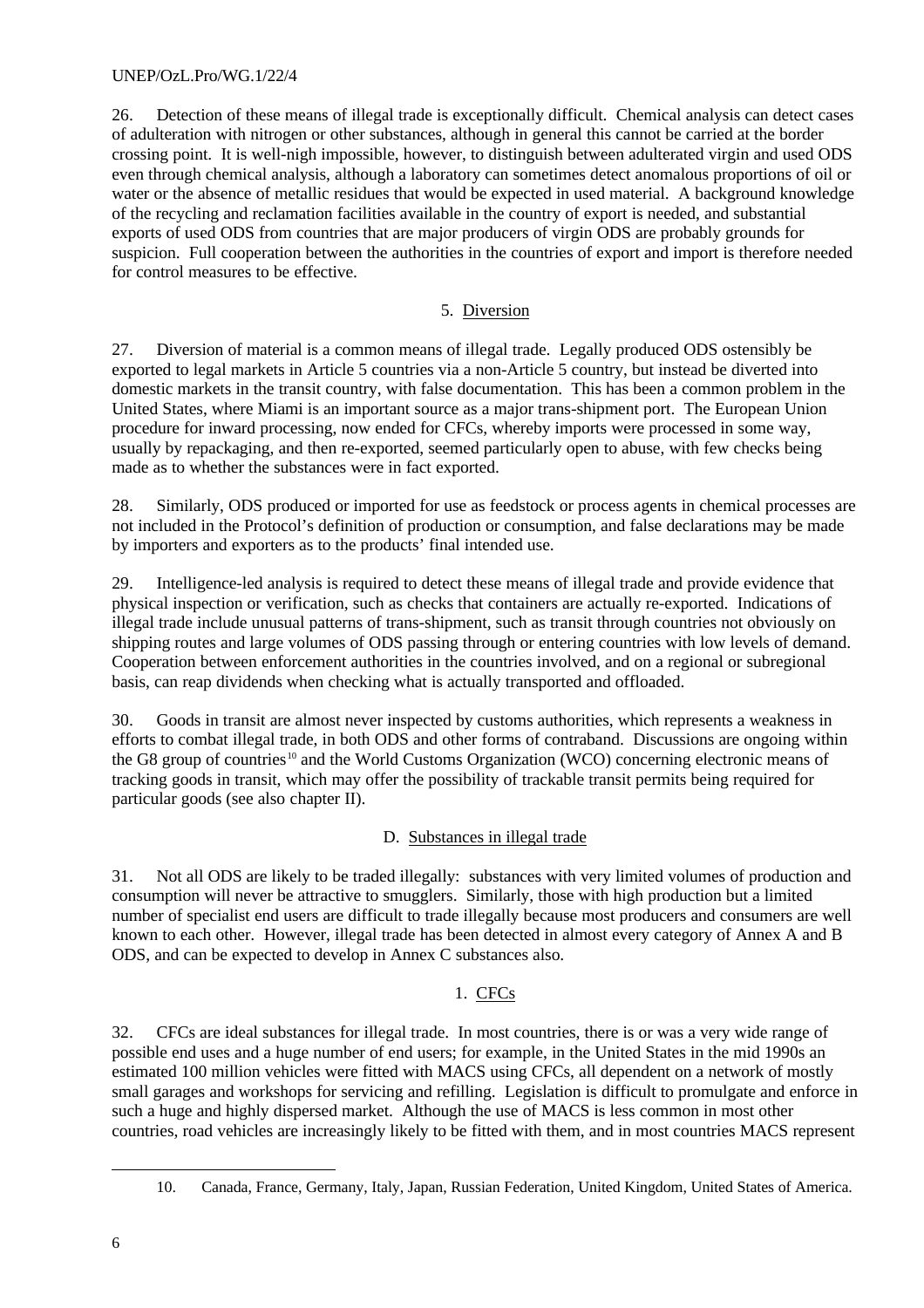the major source of demand for CFC-12, probably the substance most commonly traded illegally. Also, in almost all countries there is still a substantial and dispersed demand for CFCs in refrigeration and airconditioning equipment and as propellants in metered-dose inhalers.

### 2. Halons

33. Halons*,* in contrast, are characterized by more specialized markets where consumers are chiefly manufacturers of fire extinguishants and the number of end users is smaller, manufacturers and end users are relatively well known to each other, and there are fewer brokers and distributors. Halons were also the first substances to be completely phased out, in 1994, under the Protocol's control schedules, and very few new uses have been developed since then. Satisfactory alternatives have still to be developed in many areas, however, and in the medium to long term it may not be possible for the continued demand for halons to be met from existing stockpiles. No one has been charged with illegal import of halons in the United States; however, the largest known of case of illegal trade – in the European Community in 1997 – involved the illegal import of 365 tonnes of halon-1301, and 630 tonnes of CFC-12 falsely labelled as the HFC R-227.

#### 3. Carbon tetrachloride and methyl chloroform

34. In developed countries, carbon tetrachloride and methyl chloroform are mostly used as feedstock or solvents in industrial processes and there is relatively little scope for illicit behaviour. In many developing countries, however, there is a wider range of smaller end users for these substances and illegal trade is more likely. Illegal trade is made easier as these substances may often be described to customs officials as solvents or cleaning agents, in other word, ODS-containing products which are not controlled under the Protocol.

# 4. HCFCs

35. There is much speculation as to whether HCFCs will be the next major group of ODS to be illegally traded in developed countries as CFC-using equipment is increasingly replaced, adding to the current level of demand for HCFCs in a range of air-conditioning applications. January 2004 will see the first major reduction, of 35 per cent, in consumption together with a freeze in production in non-Article 5 countries; the European Community has adopted a faster phase-out schedule, with a reduction to 45 per cent of a smaller base by 2004.

36. In principle, incentives will exist for illegal trade, particularly in HCFC-22, the most widely used substance. However, those incentives are weaker than in the case of CFCs because the market is considerably smaller; HCFCs are not used in MACS, and many other potential end users in refrigeration and air conditioning have switched to HFCs or non-ozone-depleting substitutes such as hydrocarbons. Also, stockpiles are already being built up in anticipation of phase-out, providing a larger pool of legal material. The volume of illegal trade can therefore be expected to be lower than in the case of CFCs.

### 5. Methyl bromide

37. Some illegal trade may also develop in methyl bromide, though, as with halons, compared to CFCs the markets are smaller, the end uses are more specialized and the substance tends to be traded directly to its end users with no brokers or dealers involved. The substance is also highly toxic, requiring expertise in handling; it is most widely used as a pesticide, for which most countries require special permits, so its use is usually well documented. Total phase-out will be reached in non-Article 5 countries by 2005, but exemptions for quarantine and pre-shipment uses provide a possible route for laundering illegal material. As mentioned above, mixtures containing methyl bromide are often traded as pesticides which are not controlled under the Protocol. Illegal trade in methyl bromide therefore certainly seems possible.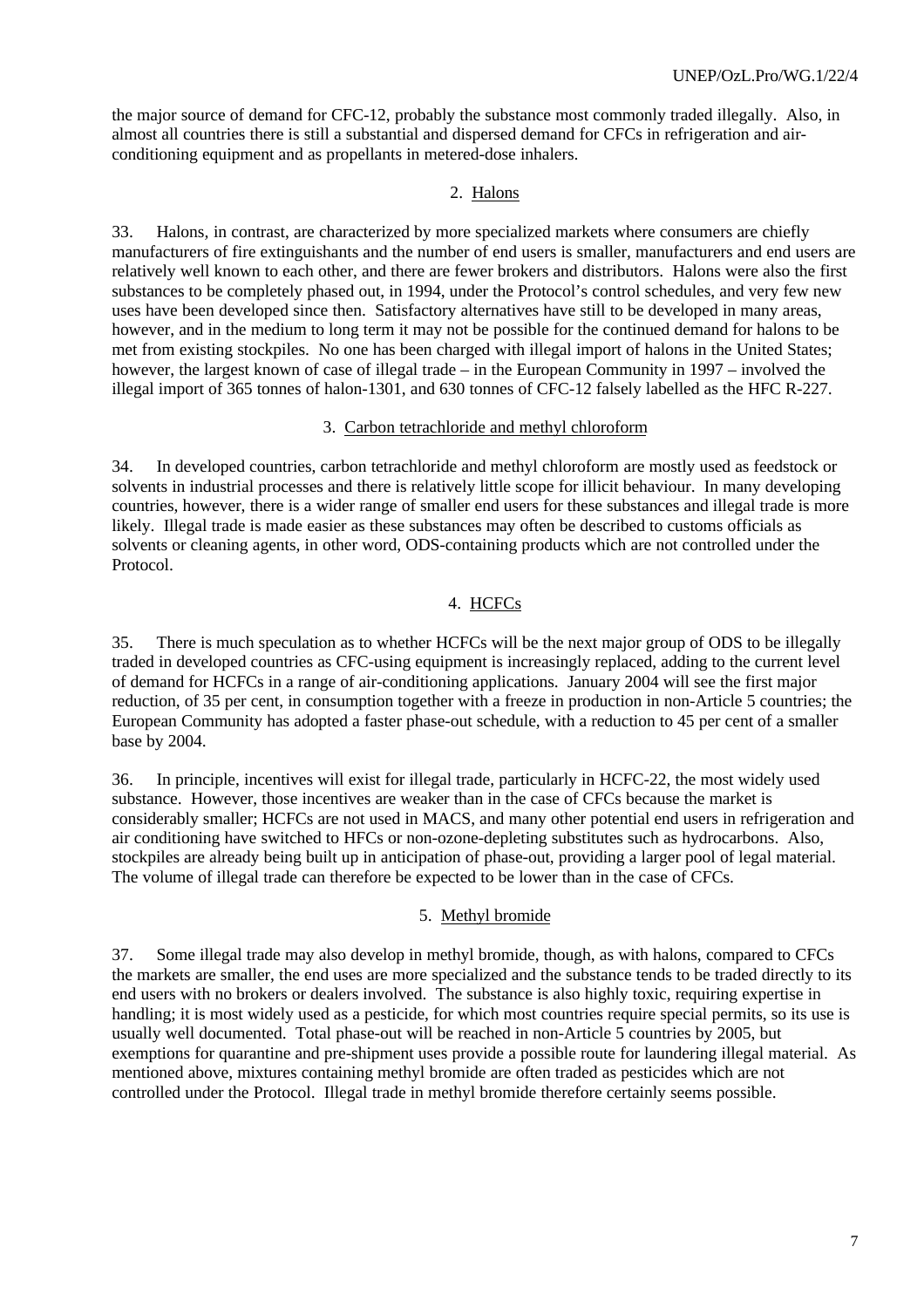### E. Practical suggestions

38. Illegal trade in all categories of ODS will clearly remain a concern over the next 10 years at least, in particular for CFCs in developing countries and possibly for HCFCs and halons in developed countries. Means of controlling the illegal trade are available but difficult, requiring investment in customs resources, including training and equipment. Parties may wish to consider improvements in:

(a) The availability of intelligence, including monitoring of price movements and trade patterns, which is crucial to developing the targeted risk analyses on which to base physical inspections of consignments;

(b) Cooperation between enforcement authorities in countries of export, trans-shipment and import in combating the illegal trade.

### II. IDENTIFICATION AND TRACKING

39. A key problem in combating the illegal trade in ODS lies in identifying them and tracking their movements. As indicated in chapter I, ozone-depleting substances are transported in drums or pressurized cylinders and are not identifiable by simple inspection of the product; chemical analysis is required. Given the expense of portable refrigerant identifiers – of the order of \$1,000 a unit, not readily affordable in large numbers, particularly for developing countries, – although prices as low as about \$350 have recently been seen – and the difficulties involved, including time delays in taking samples and transporting them to laboratories, identification must generally rest on the codes and labels used in marking or the documentation accompanying, ODS cylinders, containers and products containing ODS.<sup>11</sup> This chapter reviews existing systems of tracking, including labelling, customs codes and import and export licensing systems, and the possibility of adding chemical tracers to substances, and considers their value in combating illegal trade.

#### A. Naming and labelling: the case for a universal system

40. There is no global standard requiring uniform naming, labelling or packaging of ODS or ODScontaining products or equipment. A very wide range of differing forms of identification is in use around the world, and familiarity with these naming systems forms an important part of the training of customs officers.<sup>12</sup>

### 1. Virgin substances

41. Ozone-depleting substances themselves maybe identified by their short or complete chemical names, trade names, CAS (United States Chemical Abstracts Service) number, United Nations SIN (substance identification number) or ASHRAE (American Society of Heating, Refrigeration and Air-Conditioning Engineers) number. CFC-12, for example, may be identified as dichlorodifluoromethane,  $CF_2Cl_2$  (its chemical formula), ASHRAE no. R-12, CAS no. 75-71-8 and United Nations SIN 1028. It has had a wide number of trade names, depending on manufacturer, including Algofrene 12, Arcton 12, Asahifron R-12, Daiflon 12, Forane 12, Freon-12, Frigen 12, G12, Genetron 12, and Taisoton 12.

42. Mixtures or blends containing ODS are becoming more common in international trade as companies experiment with means of reducing ODS use; blends of HCFCs and HFCs, for example, may be used in firefighting and refrigeration. Frequently the exact composition of a blend is proprietary, so while some of the more common blends may be identifiable through ASHRAE numbers, the majority are not. In general, however, most though not all of their uses tend to be fairly specialized so the blends themselves are unlikely to be illegally traded, although illegal material may of course be mislabelled as a blend to mislead customs

<sup>11.</sup> The Canadian Customs Laboratory, in cooperation with Environment Canada, is testing a method, involving irradiation with neutrons of detecting ODS inside a container without opening it, similar to systems already used for detecting explosives. This may prove useful but is not likely to be of widespread application.

<sup>12.</sup> See, for example, the UNEP/DTIE Training Manual for Customs Officers, "Saving the Ozone Layer: Phasing Out Ozone-depleting Substances in Developing Countries", UNEP/DTIE, Paris, 2001.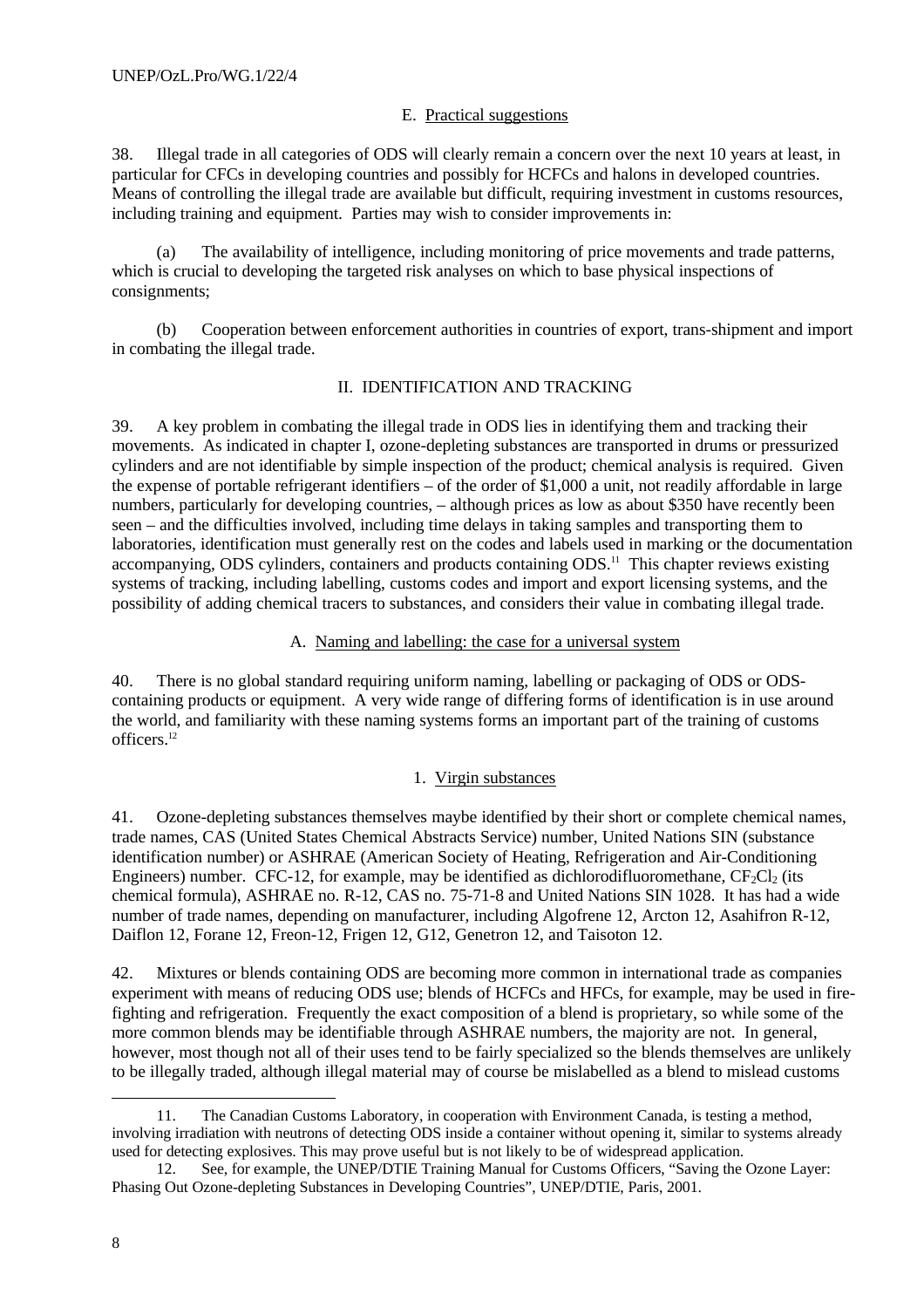authorities. Pre-polymers are listed under Annex D of the Protocol, which lists products containing CFCs and halons, although they could equally well be considered as mixtures by customs officers, providing another potential source of confusion. In any case, Annex D deals only with the ban on trade with non-Parties to the Protocol.

43. ODS may be stored and transported in a variety of containers, from intermodal bulk liquid containers (ISO tanks) containing 20 tonnes or more down through 1-tonne or smaller reusable cylinders, to the more common 50 lb (22.7 kg) reusable or 30 lb (13.6 kg) disposable cylinders – disposable cylinders are now banned in many developed countries – to 1 lb  $(0.45 \text{ kg})$  canisters. The smaller containers may be colourcoded; a common, though not universal, system is the ARI (American Refrigeration Institute) scheme, which depends on ASHRAE numbers; CFC-12, for example, is contained in cylinders painted white. Containers are also often marked with symbols specifying safety information (toxicity, flammability and so on).

44. The case for attempting to standardize the labelling and naming systems for ODS by creating a new global system to help reduce the illegal trade is that clear labelling of substances is useful in tracking the legal trade, which in turn helps show up abnormal patterns of exports and imports which may suggest illegal activities, reduces the chances of confusion between enforcement agencies and clearly identifies the product to end users, who in some cases may not realize that what they are purchasing is illegal.

45. However, there are many labelling systems for substances which already permit such tracking and identification. There is no evidence to suggest that, if properly applied, they systematically fail to fulfil those purposes, so the added value of replacing or supplementing them with a universal system is very low. Also, as chapter I shows, all labelling systems are easy to evade; labels can be changed or falsified and cylinders can be painted in the wrong colours with the wrong markings. A universal system would be no less easy to evade.

46. In addition, the introduction of such a system would require either worldwide agreement not only between producers – a fairly limited number of companies – but also between the much larger number of processors, distributors and traders; often, there are several links in the chain between producer and end user. Or, if voluntary agreement proved impossible, all Governments would have to legislate to implement a universal system. In fact, Government regulations already specify what labelling is required, so these would either have to be amended by every Party to the Protocol or the new system would have to be applied alongside existing systems. All these steps would imply substantial investment of time and resources.

47. In any case, near-universal identification systems for ODS in trade are already in existence: these are customs codes and, for countries which have ratified the Montreal Amendment, export and import licences. If properly applied, and reforms to both systems are certainly possible (see below), these systems provide much better means of deterring illegal trade. Clearly, there is no value in trying to introduce a new, universal system of labelling for virgin ODS.

## 2. Used substances

48. Used – that is, recovered, recycled or reclaimed – ODS are subject to the same labelling requirements as virgin substances, but the fact that they are used substances is itself important; as noted in paragraph 25 above, used ODS are not subject to the control measures of the Montreal Protocol other than the requirement to report the quantities traded, and virgin ODS are often mislabelled or disguised as used ODS to facilitate illegal trade. There are no international standards for labelling or identifying used ODS as such and national regulations vary substantially; some countries ban the export or import of used ODS, some require detailed evidence to be produced before they can be imported and some require labelling of used ODS. In fact, relatively small amounts of used ODS are currently traded internationally; used ODS tend to be reused in the country where they are recovered, and at present world prices for virgin CFCs are so low that there is little incentive to import used ODS instead. It is possible, however, that international trade in used ODS may increase in the future as phase-out continues, recovery and retrofitting become more widespread and production of virgin ODS declines.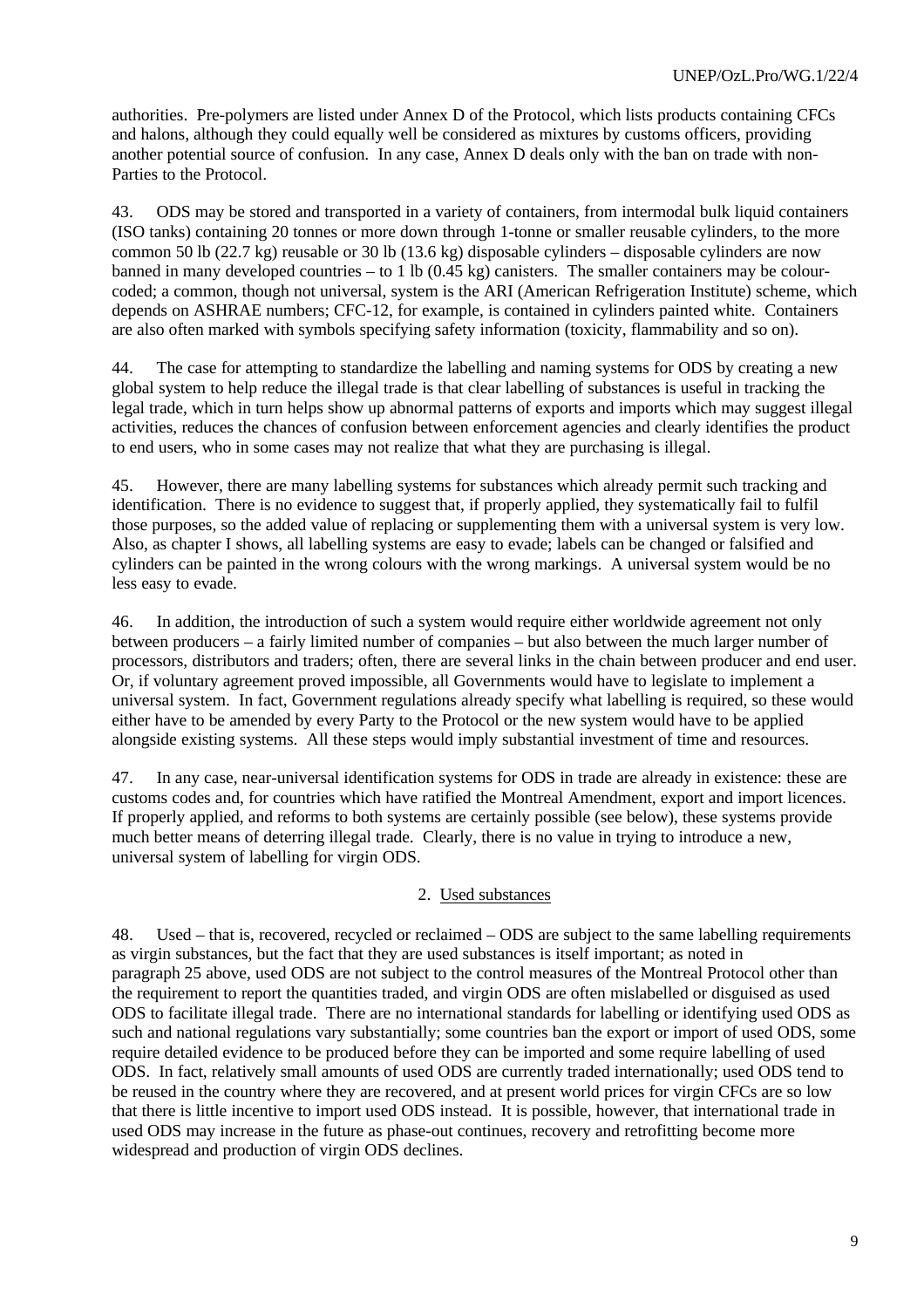49. Given the disparities in the regulations governing the labelling of used ODS, the case for harmonizing or at least aiming for convergence between labelling systems is much stronger than for virgin ODS, and given the relatively small quantities currently traded would not be so difficult to implement. It would also not be too difficult to evade or falsify, but it would provide another level of deterrence to illegal behaviour that might make a difference at the margin. A consultation exercise involving industry and Governments could therefore usefully be undertaken to identify more clearly the feasibilities, costs and benefits of labelling used ODS. As argued in paragraph 47 above, however, licensing systems are almost certainly more effective instruments for reducing illegal trade (see also paragraph 75 below).

# 3. Products containing and designed for ODS

50. Labelling for equipment using or designed to use ODS usually indicates the working fluids (refrigerants) by type and quantity alongside the power supply and other basic technical data, but there are no universal standards specifying the contents or even location of such labels. Several countries have national requirements for labelling of products which contain or require the use of ODS, and others have introduced voluntary labelling schemes for ozone-friendly technologies, i.e. products which do not contain ODS.

51. Development of a universal labelling system for ODS-using products, given that the number and range of such products is vast, would be a major exercise because of the need to introduce and implement the relevant legislation in all Parties to the Protocol. As indicated in chapter II, however, some substances and products are more likely to be illegally traded than others; that being the case, refrigeration and airconditioning equipment, particularly MACS, would make sensible targets. Given that such equipment is always labelled in some way, it would be a useful exercise to consult, perhaps through the Protocol's Technology and Economic Assessment Panel, with the industry over the feasibility, costs and benefits of introducing a voluntary common system for identifying the ODS contained in such products.

52. The benefits of such a system in deterring illegal trade are not likely, however, to be very substantial: the problems of relatively easy evasion are still present, and detection is often more difficult than for ODS per se since smaller products, such as domestic refrigerators, often use sealed cooling systems which cannot be tested for ODS without destroying them. Also, much of the illegal trade in products is in second-hand equipment, which cannot realistically be subjected to a mandatory labelling requirement. Nevertheless, mandatory labelling is an option worthy of further consideration.

# B. Customs codes

53. The most common method of identifying goods for customs purposes is the use of customs codes, which are designed and applied primarily to facilitate international trade but also to facilitate the collection, comparison and analysis of trade statistics. The vast majority of countries now use the Harmonized Commodity Description and Coding System (Harmonized System (HS)) administered by the World Customs Organization (WCO, formerly the Customs Cooperation Council): a six-digit code is assigned to each product or group of products subject to trade and over ,000 HS codes are currently provided in 96 chapters. The Harmonized System is subject to regular review and revision over a 5- or 6-year cycle. The latest edition came into effect from 1 January 2002, including the amendments approved by the Contracting Parties in 2000. The next review cycle has already started and is expected to be completed in 2004 and implemented in 2007.

# 1. Substances

54. Pure ODS are listed in chapter 29 of the HS, "Organic chemicals". Following past requests by UNEP, separate HS codes have been assigned to specific ODS; CFC-12, for example, is coded 2903.42. Many others, however, are included in codes describing a group of ODS; the halons in Annex A, Group II of the Protocol, for example, fall under HS code 2903.46 and all the substances listed in Annex C (HCFCs, HBFCs and bromochloromethane) fall under 2903.49.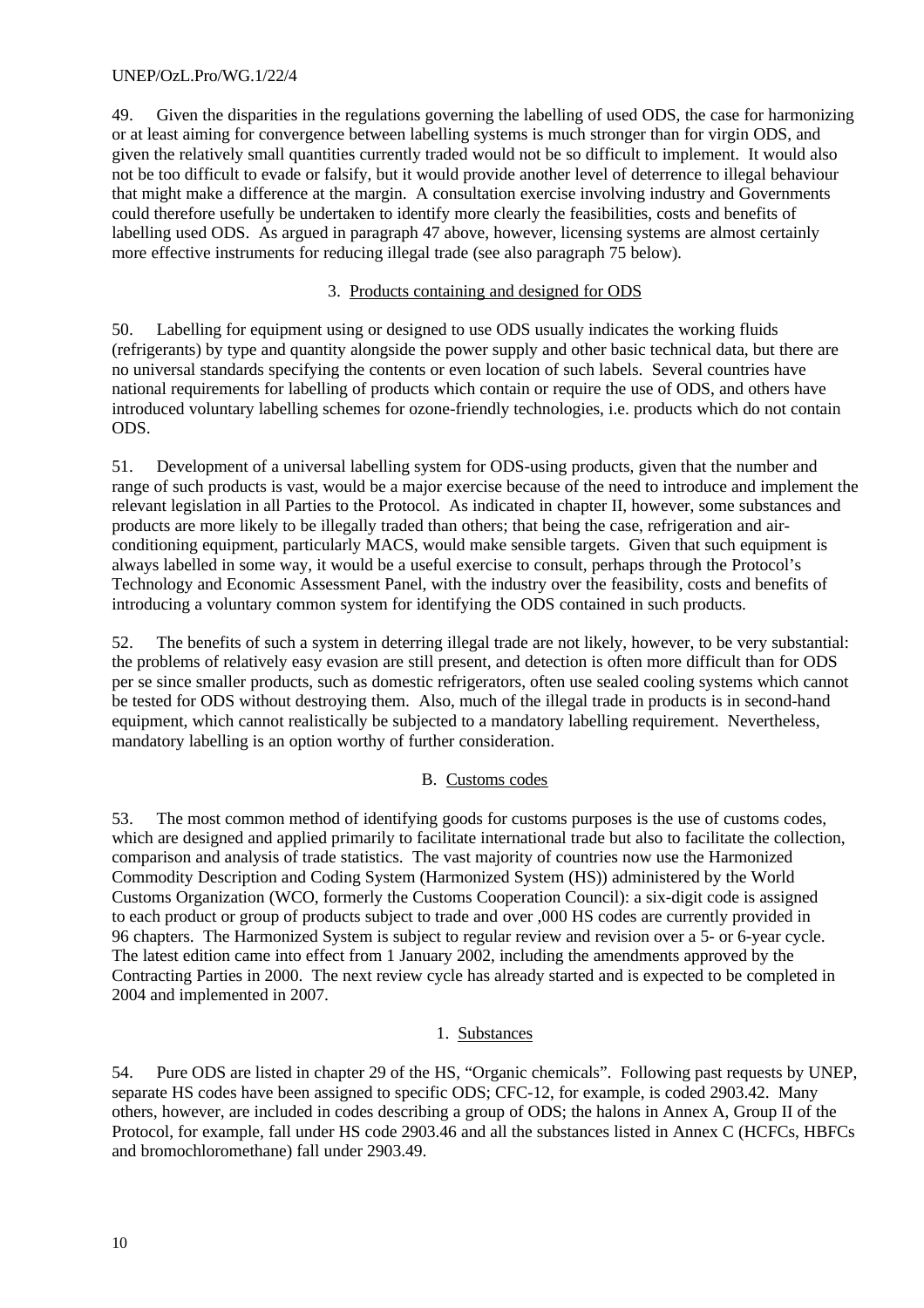55. Given the urgent need to monitor the international trade in ODS and taking into account the relatively long periods before amendments to the Harmonized System can come into effect, in 1995 WCO issued a recommendation, amended in 1999, requesting member administrations and Harmonized System Contracting Parties to insert additional subdivisions in their own statistical nomenclatures, using their national coding systems to expand the six-digit HS codes for a number of specified ODS including the most commonly traded HCFCs. Canada, for example, uses the codes 2903.49.00.11 and 2903.49.00.23 to identify HCFC-22 and HCFC-141b, two of the most commonly used HCFCs.

56. Although WCO recommendations such as these can be implemented much more quickly than modifications to the Harmonized System itself they are only voluntary. As HCFCs increasingly take over market share from CFCs, and possibly in due course become the subject of illegal trade themselves, there is a strong case to be made for listing the most commonly traded HCFCs, and also the most common HFCs, under separate codes, and UNEP should pursue this matter with WCO. Pending the outcome of these discussions, all Parties to the Protocol should be encouraged to develop their own national codes for these ODS.

57. Customs codes, however sophisticated, will not deter the determined smuggler; like labels, they can be falsified relatively easily. Nevertheless, customs codes are of value in controlling illegal and also legal trade; they are essential for monitoring and collecting import and export data, and, even more importantly, for pointing to imports which customs officials may need to check further, for example to ensure that the importer has the requisite import licence (see also below). In this connection, it should be remembered that ODS are sometimes imported without licences in ignorance rather than in defiance of national regulations. Codes therefore provide intelligence and raise the deterrence threshold against illicit behaviour, and the further amendments and/or developments of national systems advocated in paragraph 56 above would assist this process.

# 2. Mixtures containing ODS

58. Mixtures containing ODS are classified in chapters 30 to 38 of the Harmonized System according to their use or to their industrial origin rather than by their composition. If there is no separate description of their specific use, mixtures containing ODS fall within the description "other chemical products and preparations of the chemical or allied industries … not elsewhere specified or included" within code 3824; mixtures containing CFCs are separately identified in 3824.71, and mixtures containing halons in 3824.79. When a mixture has no applicable description, it falls under the last sub-heading, 3824.90, under heading 3824, which groups all other chemicals, of any kind, that lack another applicable code.

59. Many ODS mixtures, however, match the description of a use listed higher up in the HS code hierarchy and can therefore be quite correctly declared under that code where they are mixed with other chemicals used for the same application. Methyl bromide, for example, when mixed with other chemicals for use as a pesticide, will be classified under one of the codes for pesticides, 3808.10 – 3808.90, alongside other pesticides containing no ODS. This problem can be dealt with by assigning separate sub-headings for mixtures containing ODS, a solution which can also be applied to the miscellaneous chemicals listed under sub-heading 3824.90. The Montreal Protocol ad hoc Customs Codes Discussion Group is currently working on identifying and proposing such specific sub-headings for ODS mixtures, initially as recommendations for national codes and, potentially, for eventual incorporation into the Harmonized System.

60. A further problem is created by the classification of mixtures containing ODS according to their function, whereby they can sometimes be falsely considered "products" under the Montreal Protocol definition, thus avoiding any controls. As noted in paragraph 23 above, and although decision I/12A of the first Meeting of the Parties attempted to clarify the difference between ODS and ODS-containing products, misinterpretation is still possible and can be exploited to aid illegal trade, for example by avoiding any requirement for import or export permits. It would be worthwhile for the Parties to the Montreal Protocol to review and perhaps revise decision I/12A in order to specify clearly that no matter which customs code is given to an ODS-containing mixture, such a mixture must be considered a "substance" subject to the phaseout schedules.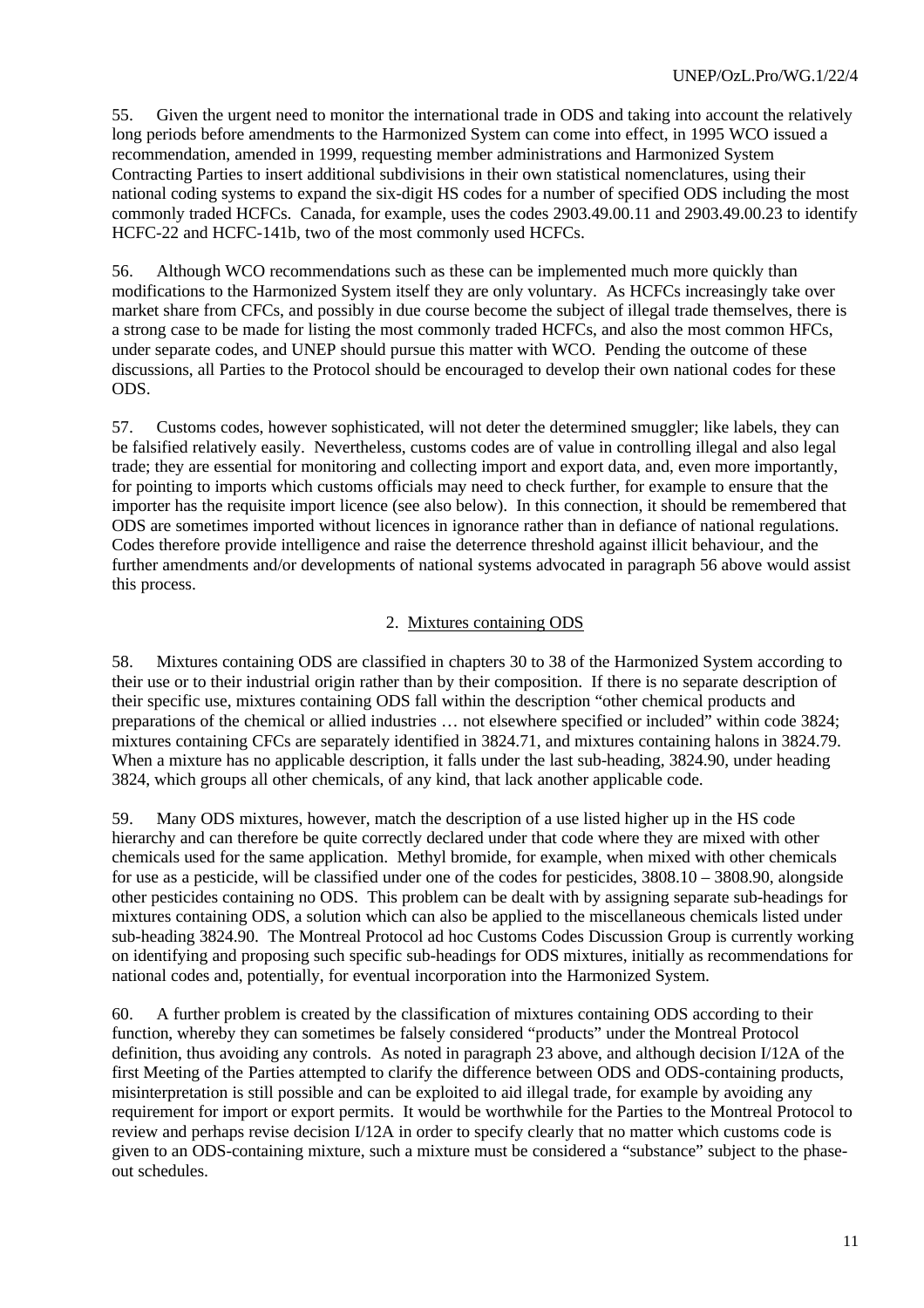# 3. Products containing ODS

61. As with mixtures, products containing ODS fall under several different chapters of the Harmonized System according to the function of the products rather than the material they contain. Air conditioners, for example, are referred to in chapter 84 ("nuclear reactors, boilers, machinery and mechanical appliances; parts thereof"), where they are listed as "Window or wall types, self-contained or 'split-system'" (code 8415.10), "Of a kind used for persons, in motor vehicles" (code 8415.20), or "Other: Incorporating a refrigerating unit and a valve for reversal of the cooling/heat cycle (reversible heat pumps)" (code 8415.81) and so on.

62. These codes do not distinguish products using ODS from those using non-ozone-depleting substances, which renders the system of limited use even in monitoring the legal trade. Given the enormous range of products that may contain ODS, it is never likely to be practical to modify the Harmonized System to distinguish them, though it may be possible to develop national subdivisions to identify the key products in trade, such as refrigeration and air-conditioning equipment. Given the increasing number of countries which place restrictions on the import or export of products whose continued use relies on CFCs (see paragraph 17 above), the feasibility of developing customs codes to identify the key products should be considered further by the Parties to the Montreal Protocol.

# C. Export and import licensing

63. As we have seen, labelling and customs codes are of limited value in deterring illegal trade. The third major means of identifying and tracking the movement of ODS across international boundaries – systems of export and import licences – is of much greater value.

## 1. Discussion

64. Since the first days of the Protocol, Parties have been required to possess some means of controlling trade in ODS as consumption is calculated as production plus imports minus exports. Many parties established import and often export licensing systems to ensure that they met their consumption phase-out targets; the United States of America introduced its petition system partly in response to the spread of illegal imports. As concern with illegal trade grew, in 1997 the Protocol itself was amended – the Montreal Amendment – to introduce a requirement for export and import licenses for most categories of ODS. Entering into force in November 1999, the amendment requires those Parties that ratify it to establish and implement a system for licensing the import and export of new, used, recycled and reclaimed controlled substances.<sup>13</sup> Parties operating under Article 5 are permitted to delay taking these actions for Annex C ODS until 2005 and Annex E ODS until 2002. By March 2002, 78 Parties had ratified the amendment. If the problem of illegal trade had been foreseen when the Protocol was negotiated, it is likely that the requirement scale of the for licensing systems would have been in place from the beginning.

65. The general concept behind the licensing system is that all international movements of ODS must be approved in advance. Before any ODS can be moved into or out of a country, importers or exporters must apply for a permit that specifies the quantity of ODS, the countries involved in the transaction, what the chemicals will be used for and other relevant information. This enables the authorities to obtain what simple reliance on customs codes cannot provide: a complete picture of exports and imports, disaggregated by substance, and including data on the movements of used ODS – and thereby a means of controlling them. The licences can also be designed to provide information on end uses, and to require all applicants for licences to register with the authorities, again rendering control strategies far more effective.

66. This approach is similar in principle to systems established under other MEAs, including the Convention on Control of Transboundary Movements of Hazardous Wastes and Their Disposal (the Basel Convention), the Convention on International Trade in Endangered Species of Wild Fauna and Flora

<sup>13.</sup> Montreal Protocol, Article 4B, paragraph 1.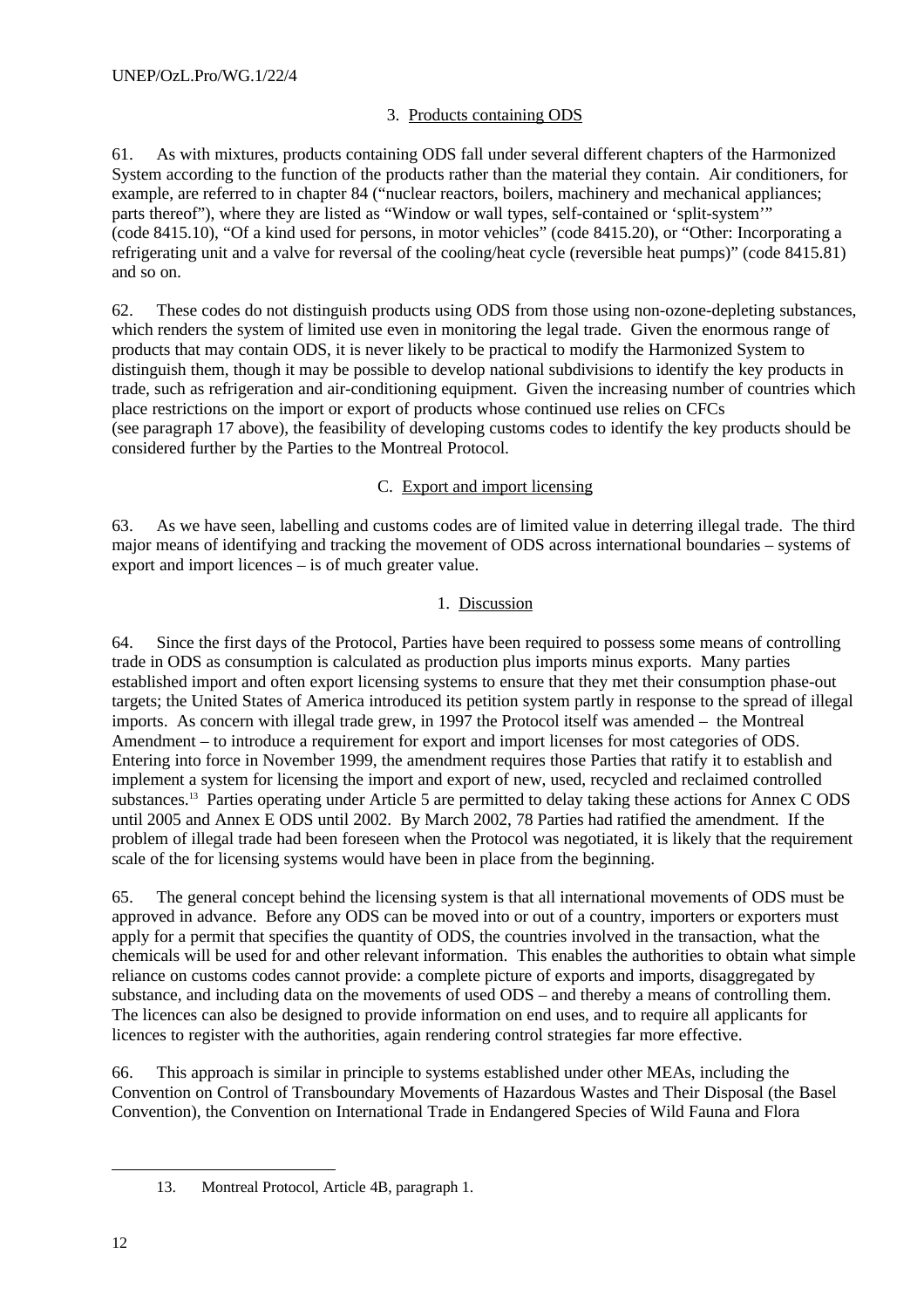(CITES) and a number of other agreements negotiated but not yet in force. Annex II provides brief descriptions of the tracking mechanisms of these MEAs and some lessons for the control of illegal trade that can be drawn from their operation.

67. The Ozone Secretariat is instructed periodically to prepare and circulate a list of those Parties that have reported to it on their licensing systems; at present about 115 Parties to the Montreal Protocol have licensing systems in place. Surveys of regulations in effect in 1995/96, updated in 2000,<sup>14</sup> showed that of 59 countries surveyed 40 possessed requirements for permits or notification for imports, and 19, all of them Article 5 Parties, did not. Most Article 5 countries which do possess licensing systems have not had them in place for very long, and there is relatively little experience with their operation and effectiveness; it would be useful to collect and distribute information in this area in order to draw lessons for the future.<sup>15</sup>

68. Parties to the Montreal Protocol have repeatedly stressed the need to implement export and import licensing systems and, indeed, the control of illegal trade is impossible without them: it is unlikely that the import of ODS into countries lacking such a licensing system could even be illegal. Technical and financial assistance is provided through UNEP for the revision of regulations, the introduction of licensing systems and training of customs and other officials in their operation (see chapter III below). Efforts to ensure that every Party to the Protocol ratifies the Montreal Amendment and introduces licensing systems should remain a high priority.

69. The presence of an import and export licensing system provides the basic underpinning for any system to control illegal trade, yet it is only as effective as its operators: customs officials must know that a licence is required for a particular shipment and must be able to check with the relevant authority, usually the Environment Ministry or Agency, whether a particular shipment has one. This requires some knowledge of the materials that may be traded, including substances and mixtures, together with their customs codes and the other forms of labelling discussed above, and effective contact networks between the various agencies within the countries. Provision of effective training and resource materials is a prerequisite for success in operating licensing systems.

70. Licensing systems too can be evaded: illegal traders may rely on customs officers not having the time, inclination or knowledge to check the requirement for a licence, or they may provide bribes or other inducements to ignore that requirement. If the smuggling methods identified in chapter I are followed, the illegal materials may well be moving without licenses in any case. But the requirement for a licence – and high-profile seizures of goods moving without licences – makes the illegal activity more obvious and raises the deterrence threshold.

### 2. Improving licensing systems

71. UNEP/DTIE training and resource materials provide many options for the design and implementation of licensing systems; the more elaborate those systems are and the more information they require, the harder they are to evade, though also the more difficult to implement. In general, the more visible the system is to the users – for example, if they require applications for licenses to be accompanied by declarations certifying the accuracy of the information, signed by the importer or exporter – the more effective they are likely to be. Spot checks by customs and environment officials working together may help to identify goods moving through entry and exit points that should have licences but do not, and checking whether licences are actually used when issued, and if so how, is an extremely valuable tool in monitoring the market and detecting possible illegal activity.

<sup>14.</sup> "Regulations to Control Ozone-depleting Substances: a Guidebook", UNEP and Stockholm Environment Institute, Paris, 2000.

<sup>15.</sup> Lessons from some systems which have been in operation for longer are included in "ODS Import/Export Licensing Systems: Resource Module", UNEP and Stockholm Environment Institute, Paris, 1998.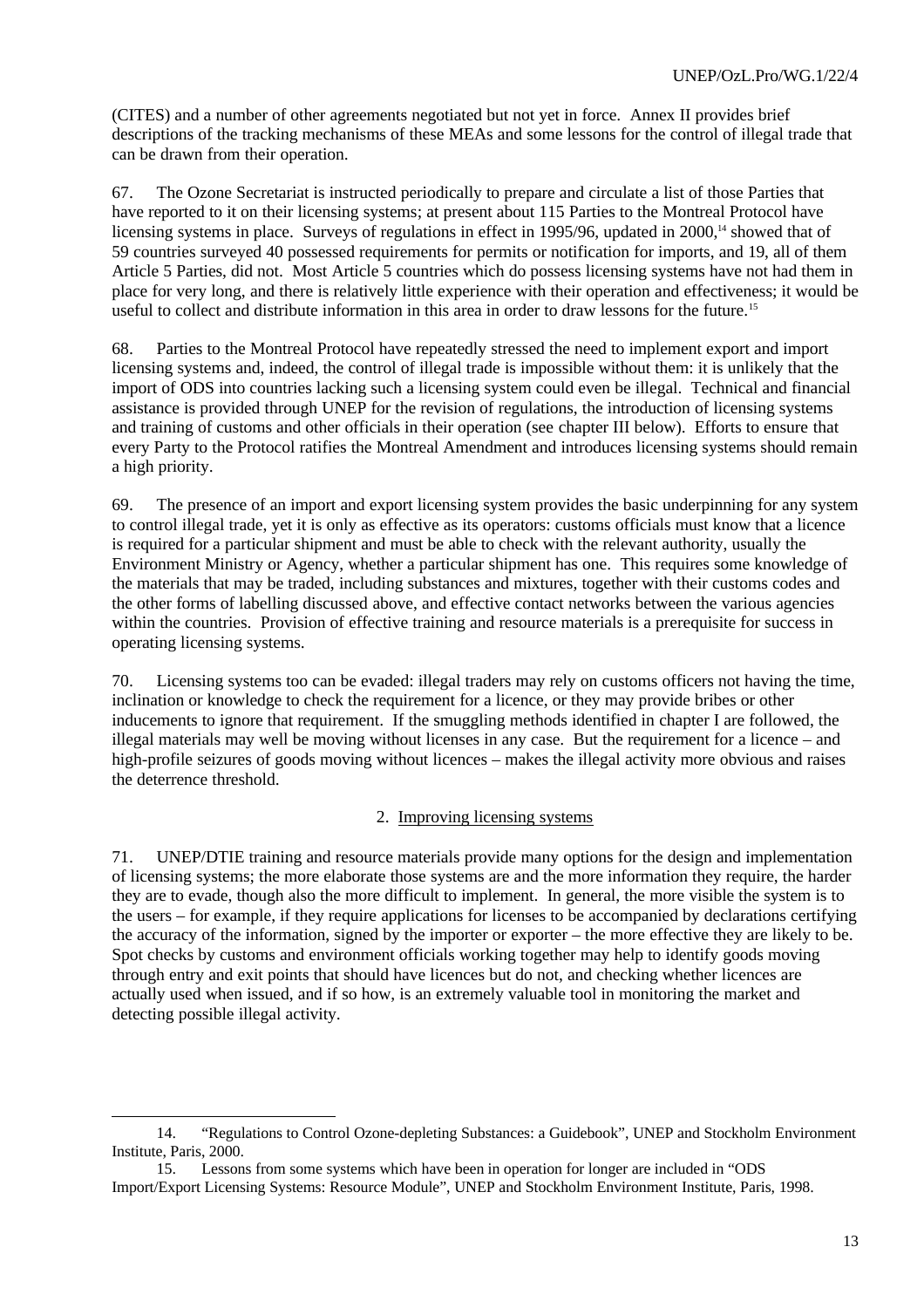72. Some licensing systems, including that of the European Community as of 2001, require permits for each individual shipment, which increases the burden on industry and customs but allows more precise monitoring of movements. Individual shipment licences can be given unique identification numbers, helping reduce opportunities for fraud.

73. More effort has been devoted to establishing import licensing systems than export licensing systems since far more countries are importers than exporters, but the Montreal Amendment requires export as well as import licensing, and this is an important means, if implemented properly, of controlling illegal trade. A requirement for clearance in advance from the importing country is another possible means and is of similar value. Both export and import licences could include a requirement for full and accurate labelling of the contents of each cylinder in each consignment, again helping to raise the deterrence threshold against illegal activities. More effort could also be devoted to cross-checking import and export licences, helping reveal possible cases of illegal behaviour.

74. Licences are not usually required for shipments in transit, but this could be changed; the prior notification and consent system established for hazardous wastes under the Basel Convention (see annex II) requires consent from every transit State. A requirement for a transit licence could be introduced for ODS, helping significantly to bring under control a common means of illegal trade.

75. In 1996, decision VIII/20 of the Eighth Meeting of the Parties urged non-Article 5 Parties to establish systems requiring validation and approval of imports of used, recycled and reclaimed ODS, obliging importers to provide proof that the ODS had actually been used. Introduction of this requirement into import licences – as is already the case in some countries – would certainly assist in controlling this common route for laundering virgin ODS into legitimate trade.

76. Some countries' licensing systems also cover products containing ODS, and, as mentioned in paragraphs 17 and 62 above, a growing number of countries ban the export and/or import of products containing or designed to use particular categories of substances, particularly CFCs. Given the difficulties of identifying products containing ODS through labelling or through customs codes, it makes sense to ensure that licensing systems do cover them where feasible, and countries should be encouraged to design their regulations along such lines.

77. Any restrictions on trade, including labelling requirements and licences, are potentially subject to the disciplines of the trade agreements administered by the World Trade Organization (WTO) and based on the General Agreement on Tariffs and Trade (GATT). On the face of it, a requirement for export and import licences would appear to conflict with Article XI of the GATT, "General Elimination of Quantitative Restrictions", which forbids any restrictions other than duties, taxes or other charges on imports from and exports to other WTO members. However, Article XX of the GATT, "General Exceptions", does offer exemptions from that blanket prohibition.

78. In recent years, UNEP and MEA secretariats, including those of the Montreal Protocol and Basel Convention, have held regular meetings with the WTO Committee on Trade and Environment, and there has never been any suggestion that the requirement for licences, whether simply for exports and imports or for transit, as under the Basel Convention, is likely to prove incompatible with WTO rules. In any case, since the Parties to the Montreal Protocol have agreed the imposition of licences between themselves, it is hardly likely that they would bring a dispute on the matter to WTO for resolution.

# D. Chemical tracers

79. It has been suggested that unique chemical identifiers or markers could be added to ODS at the point of production; detection equipment would then allow any sample of a product to be traced back to its original producer. There are only a limited number of production plants world wide and it would not be difficult to identify them each individually. It is certainly technically feasible to produce such tracers, and indeed one company, Rhodia, has already done so in order to combat the problem of counterfeiting of its proprietary refrigerants.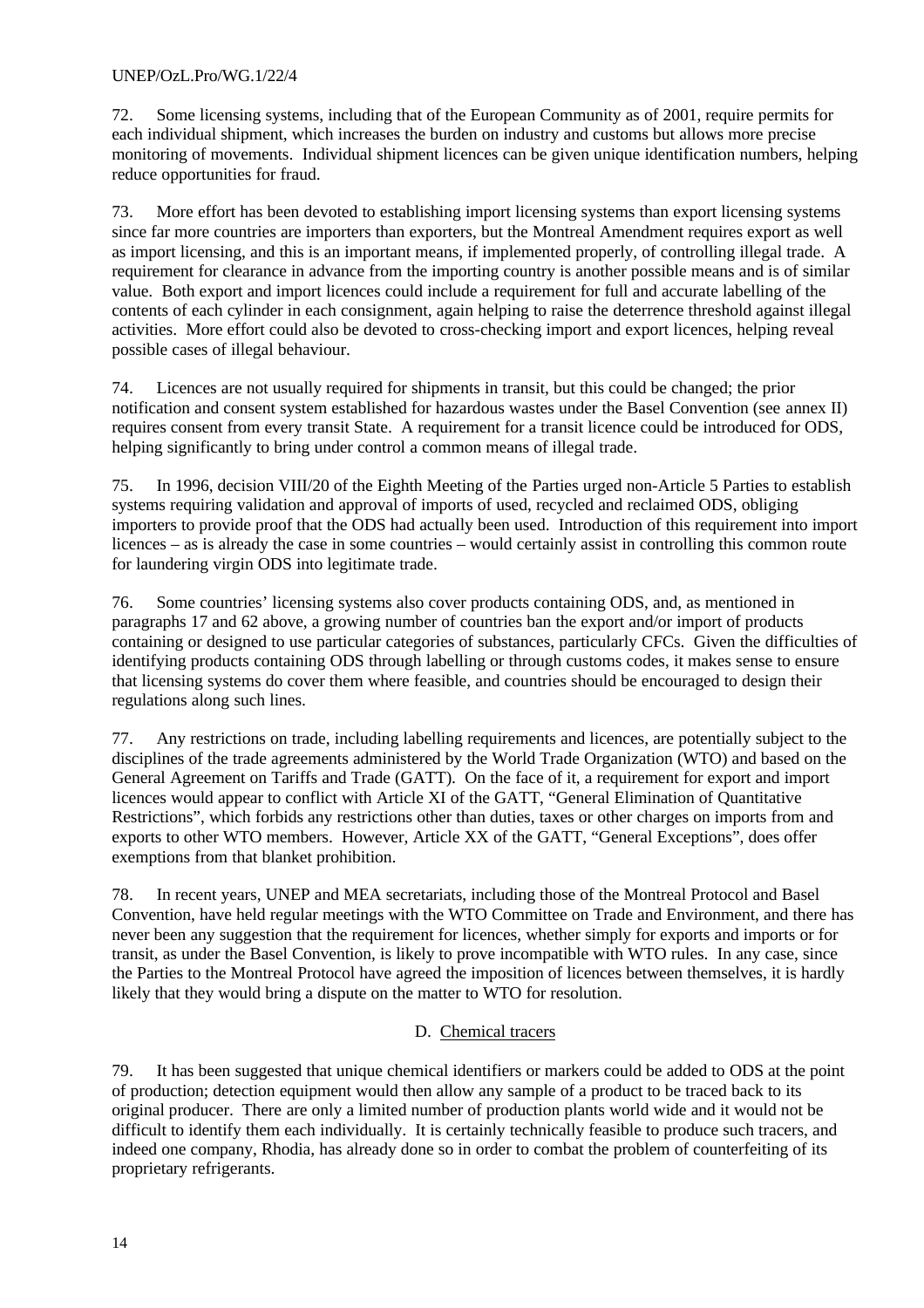80. There are, however, several drawbacks. ODS manufactured by different producers are sometimes mixed together further down the supply chain; this is particularly true where recycling or reclamation is involved, as reclamation plants usually recover ODS from many different uses and users. The chemicals used as tracers cannot be too complicated in structure or they would break down too rapidly, but the simpler they are the easier they are to duplicate. Even without duplication, the tracer chemical itself would acquire a value as it would be used to legitimize production, and therefore those with access to it would be vulnerable to bribery or theft. In any case, chemical analysis would be needed to determine the presence and origin of the tracer. There are also some doubts over whether it would be possible to include tracers in ODS destined for uses requiring high levels of purity, such as pharmaceuticals or some feedstock uses.

81. It is possible that these problems might be overcome, and there may indeed be a use for tracers in investigating specific instances of illegal trade; such as tracking suspected smuggling routes; however, it is not likely that tracers can be of use in a wider application. As discussed in chapter V below, the production of ODS is probably the point at which the Montreal Protocol is most effectively applied; there are a limited number of sources and all, including those outside developed countries, are subject to controls and monitoring. Illegal activities tend to occur further down the supply chain, between the point of production and end use, and chemical tracers cannot help identify those. Such a system could be of general application only if substantial illegal production were occurring and entering the market, but there is no reason to that this is so, at least at present.

### E. Practical suggestions

#### 1. Labelling

82. In this chapter we examined various options for improving identification and tracking systems for ODS mixtures and products containing ODS. In the area of labelling*,* the following conclusions are drawn:

(a) For virgin substances, given the wide range of labelling systems already in place and the relative ease with which they can be falsified, together with the existence of other ways of tracking movements of ODS such as customs codes and export and import licences, there is no value in trying to introduce a new, universal labelling system;

(b) For used substances, where the volume in trade is much lower and the problem of illegal trade is particularly strong, the reverse, however, is true. A consultation exercise involving the industry and Governments could therefore usefully be undertaken to identify more clearly the feasibility, costs and benefits of labelling used ODS;

(c) Given the large number of products containing ODS in trade, a universal labelling system would be exceptionally difficult to introduce, although it might be possible to develop a labelling system for key products such as refrigeration and air-conditioning equipment. A consultation exercise should be undertaken with the industry over the feasibility, costs and benefits of introducing a voluntary common system for identifying the ODS contained in such products.

#### 2. Customs codes

83. Customs codes provide an alternative and in many ways superior method of identifying substances, mixtures and products in trade. Parties may wish to consider the following measures to assist in combating illegal trade:

(a) Listing the most commonly traded HCFCs, and also the most common HFCs, under separate HS codes. The Ozone Secretariat could pursue this matter with WCO, but pending the outcome of any discussions, all Parties to the Protocol should be encouraged to develop their own national codes for these ODS;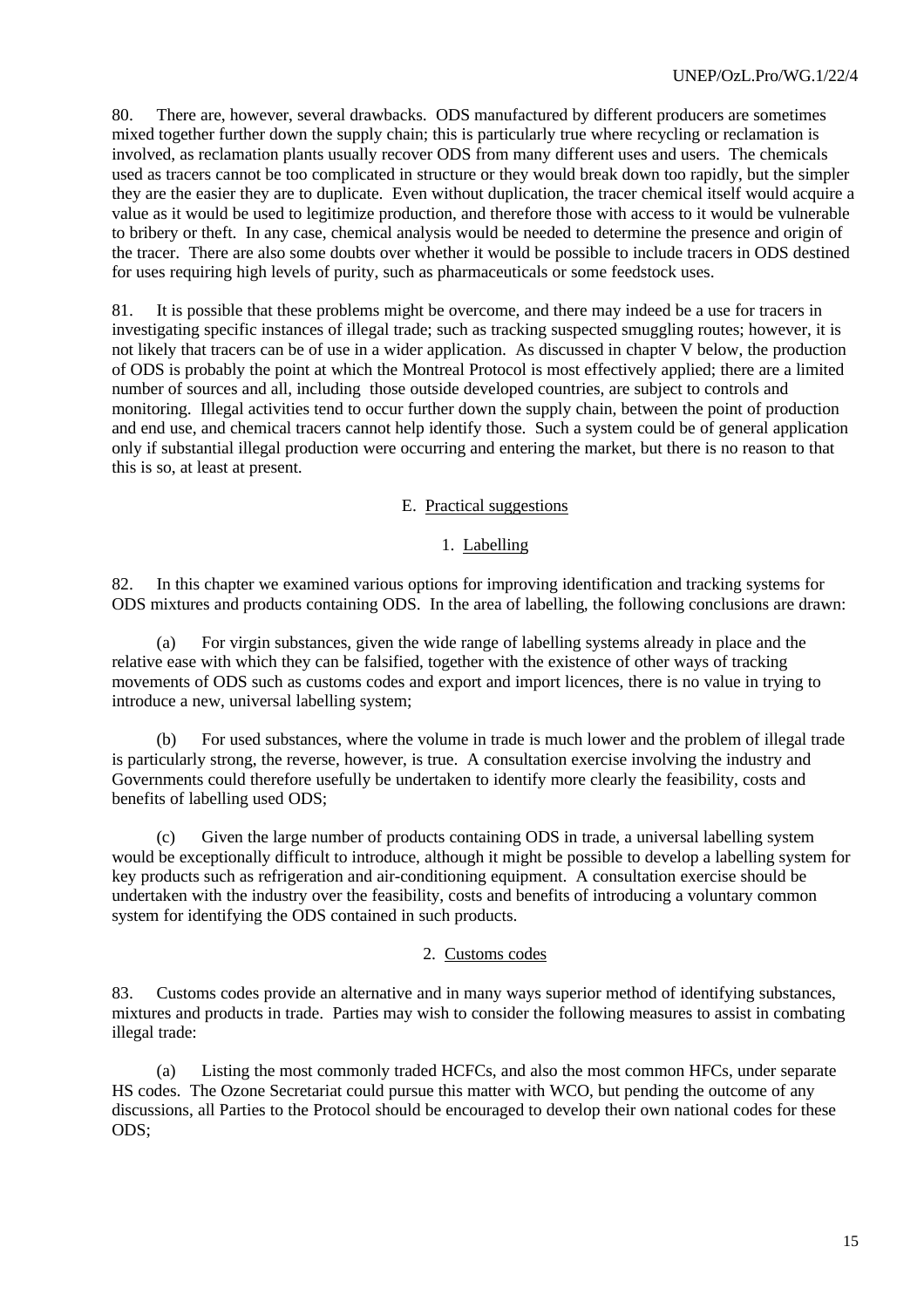### UNEP/OzL.Pro/WG.1/22/4

(b) Development of specific sub-headings for ODS mixtures, initially as recommendations for national codes and potentially for eventual incorporation into the Harmonized System proper. Discussions on this matter are already under way in the Montreal Protocol ad hoc Customs Codes Discussion Group;

(c) A review and possible revision of decision I/12A to specify clearly that no matter which customs code is given to an ODS-containing mixture, such a mixture must be considered to be a substance subject to the phase-out schedules;

(d) Development of customs codes to identify key products containing ODS. Further consideration of feasibility is required in this regard.

### 3. Export and import licences

84. The most productive method of controlling legal international trade and reducing illegal trade lies in a more rigorous application of an existing means of controlling trade: export and import licences. Efforts to ensure that every Party ratifies the Montreal Amendment and introduces licensing systems, together with the provision of appropriate training, should remain a high priority. In addition, the following measures, if taken by the Parties, would improve the value of export and import licenses in combating illegal trade:

(a) Most Article 5 countries which possess licensing systems have not had them in place for very long and there is relatively little experience with their operation and effectiveness. It would be useful to collect and distribute information in this case in order to draw lessons for the future;

(b) The more visible the system is to the users if, for example, applications for licenses must be accompanied by declarations certifying the accuracy of the information, signed by the importer or exporter

 the more effective they are likely to be. Individual shipment licences, the extension of licences to products containing ODS, checking whether licences are actually used when issued and if so how, the wider use of export licences, a requirement for clearance in advance from the importing country, and crosschecking import and export licences would enhance the value of licence systems in monitoring the market and detecting possible illegal activity;

(c) The development of a system of transit licences for ODS would be of particular value in bringing under control a common means of illegal trade;

(d) A requirement for proof that ODS labelled as used actually are used ODS could be introduced into import licences to assist in controlling a common route for laundering virgin ODS into legitimate trade.

### III. ENFORCEMENT

85. Successfully combating illegal trade depends on the ability of enforcement authorities customs, police, judiciary, environment and other officials to detect and take action against it. This requires political and personal will and resources and a willingness to collaborate between agencies at national and at international levels. The international community can help through the provision of financial, technical and training support and the establishment of appropriate enforcement units and networks, and the institutions of the Montreal Protocol itself could be reformed to enhance their ability to assist countries in combating illegal trade. This chapter examines possible means of enhancing national and international action against illegal trade in ODS.

# A. National enforcement

86. Chapters I and II pointed to the crucial role of enforcement authorities in combating illegal trade through applying the requirements for import and export licences, collecting intelligence and carrying out physical inspections of shipments on the basis of by risk analyses. Various agencies customs, environment Ministries and environment and trade inspectorates, depending on the country in question are responsible for carrying out these functions, and close collaboration between them is crucial.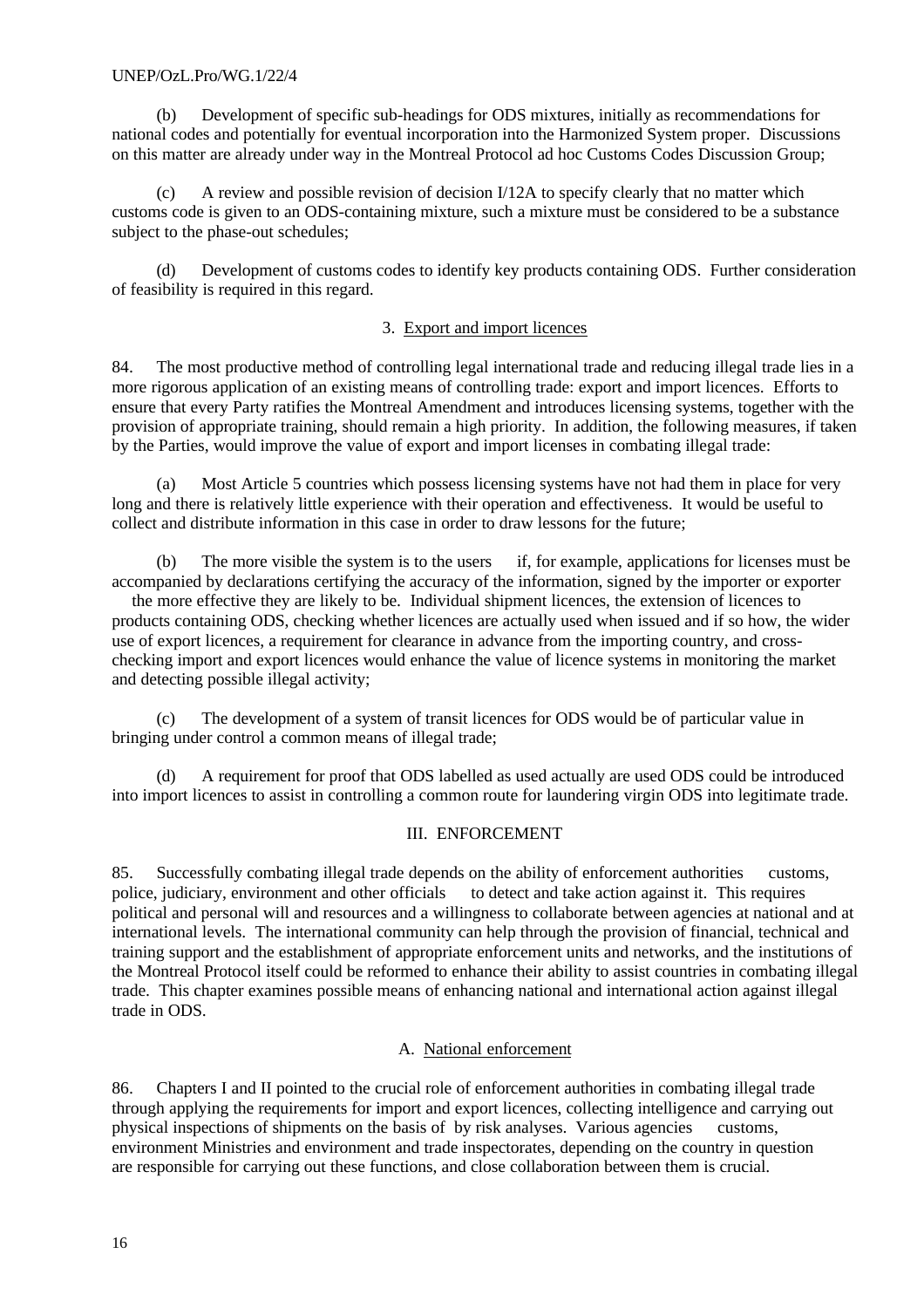87. Single individuals can make a substantial difference: the appointment of a single special investigator in Miami in the mid 1990s led to a jump in the number of cases of illegal trade detected.<sup>16</sup> The appointment of special agents such as these can reap substantial dividends; an alternative, or additional, option is to station environment officials at a country's main entry points, working together with customs officials.

88. This is likely to be possible only at a few entry points in a few countries, however, so customs officials throughout the country should benefit from training and awareness-raising. As instances of environmental crime become more widespread, it makes sense to incorporate a basic level of information about them into customs officers' normal training programmes, backed up by more specialist and targeted training later on in their careers. The provision of training and information materials through various electronic media is becoming more common and can help to supplement and reinforce initial, classroombased training.

89. In 2001, UNEP took the initiative to bring together the Montreal Protocol, CITES and Basel Convention secretariats to develop joint customs training programmes covering all three areas, and customs training is increasingly conducted jointly. It is likely that the chemicals Conventions (the Stockholm and Rotterdam Conventions – see annex II) will be included in these programmes once they enter into force and implementation begins. This should assist national agencies in implementing all these conventions in an integrated manner.

90. The customs service is not the only enforcement agency of importance, and training must be extended beyond it: in many countries, environment or trade inspectors have the responsibility for making the appropriate checks, both at the border and internally at the site of sale and/or use. The police and judiciary may also be involved in action against illegal trade. Collaboration between all these agencies is essential to success. The inter-agency group established in the United States of America involving the Environmental Protection Agency, Internal Revenue Service, Customs Service and Departments of Commerce and Justice has provided a useful model to follow and has been extended to include joint meetings with Canadian and Mexican enforcement authorities. Another model is provided by the Netherlands, which has established a national environmental crime unit under the responsibility of the Ministry of Justice but bringing together officials from a wide range of backgrounds and departments to share experience and information.

91. Collaboration is not always as satisfactory as it might be; customs authorities often prove reluctant to release import data to environment agencies (sometimes for reasons of commercial confidentiality, or may release it only several months after the fact and environment agencies may therefore find it useful to use trade data from commercial sources or statistical bureaux. Real-time data on imports combined with automatic alerts from customs agents when specified goods cross the border are immensely valuable in delivering effective enforcement.

92. The analysis in chapter I of the means of illegal trade highlighted the importance of intelligence in providing the analyses needed to underpin decisions to undertake physical inspections. Intelligence includes close monitoring of trade patterns, including imports and trans-shipments and requests for import and export licences, particularly for used ODS but also for other substances that may be used as cover for smuggling ODS. It includes also collaboration with the industry to project future patterns of demand and supply and determine customer use profiles. All this can help build up a picture of normal market operations against which anomalous behaviour by particular companies, and countries, will stand out and can be monitored more closely.

93. Random spot checks are also of value and can usefully be carried out both at the border and at points of sale or use. The prospect of being investigated at the point of import or sale, whether on a random or targeted basis, acts as a deterrent to illegal traders, and can be reinforced by high-profile cases of seizures and arrests these can be publicized widely through the news media, helping raise public awareness as well as deter smugglers.

<sup>16.</sup> "Report of the Interagency Commission on Crime and Security in U.S. Seaports, Fall 2000", p. 49.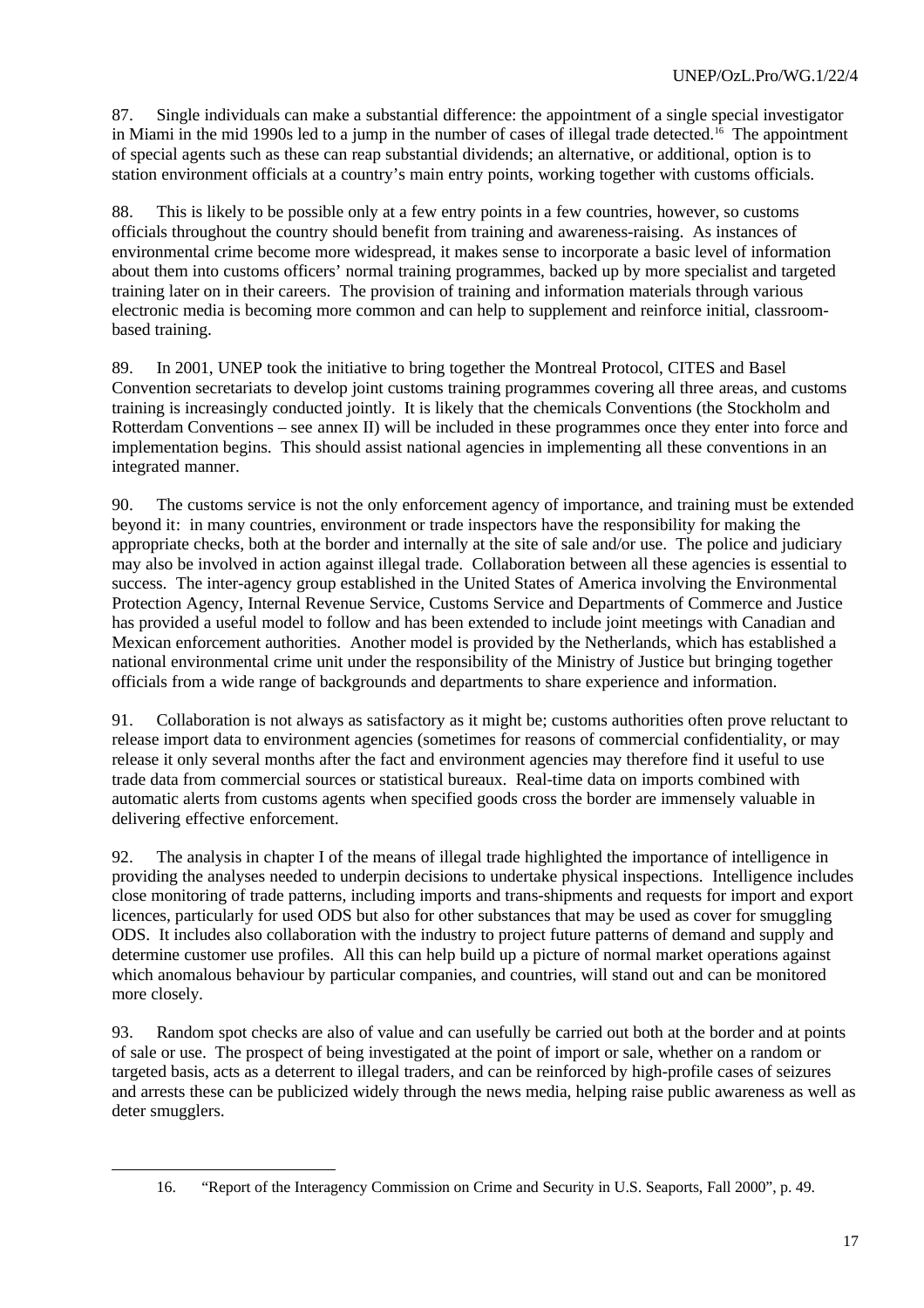94. The first step in enforcement of Protocol commitments is introduction of the appropriate legislation and regulations, coupled with the political will to enforce them. We have stressed the need for basic legislation incorporating systems such as import and export licences, but other areas of legislation also need attention. In some countries, penalties for involvement in the illegal ODS trade are inadequate or non-existent. Enforcement will be more effective if all countries possess reasonably comparable penalties for illegal behaviour so long as these are not reduced to the lowest common denominator; the EurOzone project (see paragraph 104 below) is partly designed to harmonize penalties across Western Europe. Other areas of criminal legislation, including those relating to money laundering or tax evasion, which often carry higher penalties, may also be worth addressing; sometimes legislation targeted at other types of illegal trade, such as the illicit trade in narcotics, can be adapted to illegal trade in ODS. Cross-border collaboration, possibly formalized through mutual legal assistance treaties, can be of significant help.

95. The importance of collaboration with the industry, both with individual companies and through trade associations, in improving the collection of intelligence and enforcement has been highlighted. Collaboration with non-governmental organizations can also be useful in gathering intelligence and raising public and media awareness. Investigations by non-governmental organizations into illegal trade, such as those carried out over the last few years by the internationally-based Environmental Investigation Agency, can publicize the issue, provide useful information and motivate Governments to take more effective enforcement action.

96. Developing countries and countries with economies in transition will need substantial capacitybuilding assistance in designing and implementing these policy and regulatory reforms. The decision of the Multilateral Fund Executive Committee, early in the life of the Fund, to permit the disbursement of financial support for institutional strengthening, including activities such as customs training and the establishment of export and import licensing systems, was vital for the development of the ozone regime. UNEP/DTIE now provides a very wide range of training activities and materials and is currently decentralizing its efforts, providing more assistance directly at the regional level rather that from its central office in Paris. The more training is tailored to local circumstances, the more effective it will be. Surveys of local enforcement capacities, for example, on the availability of computer equipment, are also beginning to be carried out.

97. A major drawback in relying on regular customs agents is that they often have little incentive to try to combat shipments of illegal ODS: they are difficult substances to detect; there may be little if any financial reward to the customs agency concerned, and customs agents may face pressure from industry to facilitate the movement of goods. As argued in paragraph 87 above, officers whose sole responsibility it is to track and detect illegal ODS – and perhaps other forms of international environmental crime – are likely to be more effective than regular customs officials handling all types of imports.

# B. International cooperation

98. Collaboration between agencies should of course extend to the international level. The Guidelines on Compliance with and Enforcement of MEAs adopted by the UNEP Governing Council in February 2002, stresses the need for the "designation and establishment of channels of communication and information exchange among UNEP, the secretariats of multilateral environmental agreements, the World Customs Organization and relevant intergovernmental entities, research institutes and non-governmental organizations, and international law enforcement agencies such as the International Criminal Police Organization (Interpol)…".<sup>17</sup>

99. Timely exchanges between customs agencies of information such as pre-arrival notification of shipments of ODS based on export licences would make the international tracking of movements much easier, but in fact these are rather rare. As discussed in chapter II above, cross-checking of export and import licence data could help reveal instances of illegal trade. There is a need for a central coordinating function; this is considered further in paragraph 114 below.

<sup>17.</sup> See document UNEP(DEPI)/MEAs/WG.1.3, para 48 (a).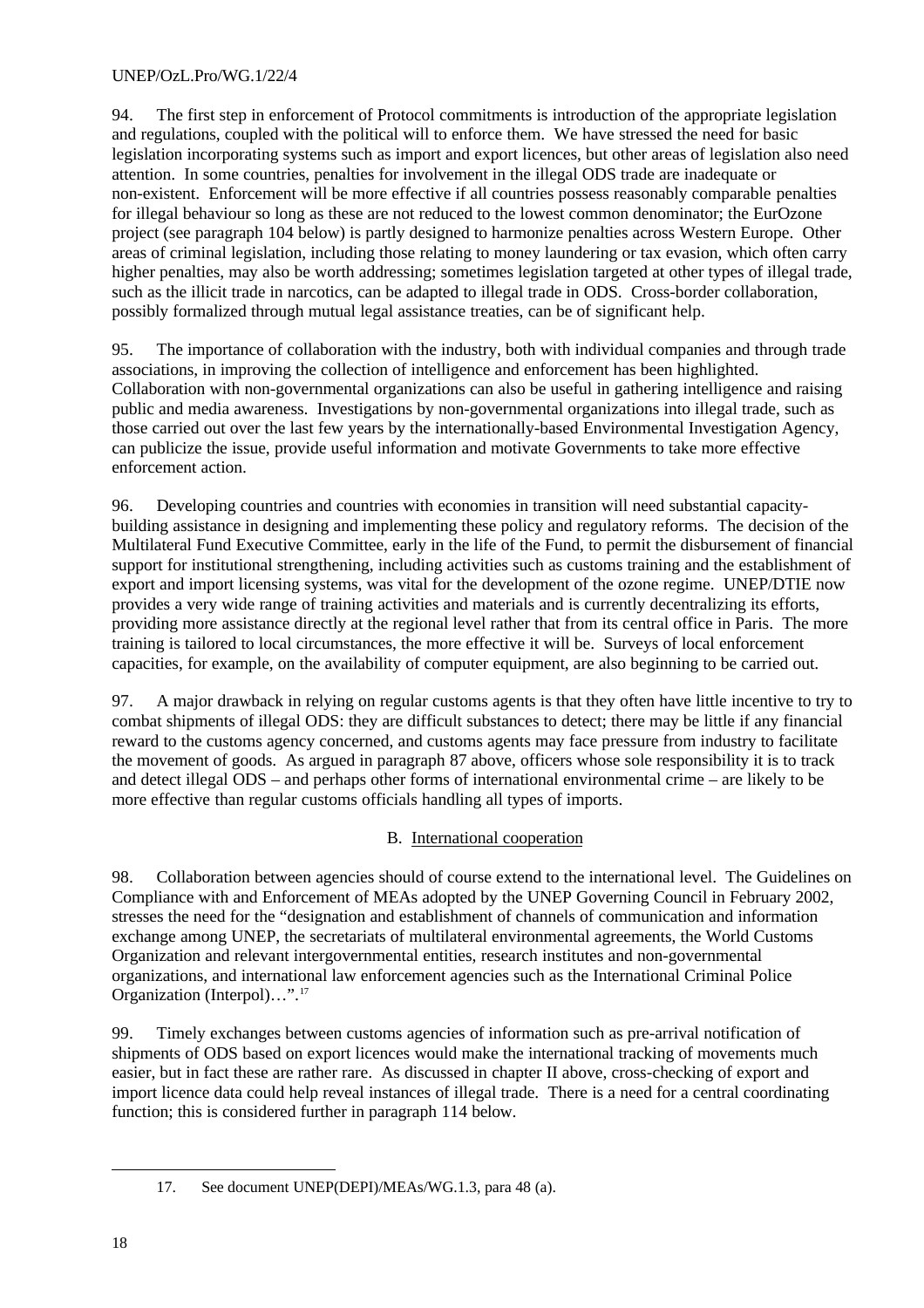100. The WCO Customs Enforcement Network provides a route for exchange of information between customs agencies. WCO itself is collaborating increasingly with UNEP and environmental convention secretariats in combating international environmental crime, and memoranda of understanding currently exist between the WCO, CITES and Basel Convention secretariats covering information exchange, joint technical meetings, cooperation between environment and customs officials at national level and training and awareness-raising exercises. A similar memorandum of understanding between WCO, the Ozone Secretariat and the UNEP OzonAction programme is under consideration and it would be helpful if it could be concluded soon.

101. Interpol facilitates information exchange between national police authorities, it does not investigate or prosecute cases itself. Interpol has memoranda of understanding with WCO and the CITES and Basel Convention secretariats, and a similar memorandum between Interpol, the Ozone Secretariat and the UNEP OzonAction programme is also under consideration. The Interpol Working Party on Environmental Crime was set up in 1993, with subgroups on wildlife crime and pollution, with the aim of improving information exchange and analysis. Interpol has supported regional working groups of law enforcement officers in these areas and instigated training-for-trainers courses on environmental criminal investigation. Although the subgroup on pollution covers ODS, there has been relatively little effort devoted to this area recently as cases of illegal trade seem to be falling in number; however, the use of CFCs as feedstock in the production of a number of synthetic drugs including methamphetamines, appears to be stimulating the illegal trade in some countries.

102. In the mid 1990s, Interpol introduced the ECOMESSAGE system for the collection and analysis of information in cases concerning international environmental crime, developed to tackle common problems in areas such as wildlife crime or illegal dumping of hazardous wastes. These problems included the need to collect information from widely scattered sources; the lack of uniform reporting methods between member countries; a lack of organized collection, storage, analysis and circulation of information about suspects; and a lack of knowledge about which law enforcement and other agencies must be contacted. The ECOMESSAGE system aims to provide a uniform format for use by the national central bureaux, the Interpol contact points in each country; the General Secretariat in Lyons, France acts as a central collection and dissemination point. However, wide variations in what is legal and what is illegal between Interpol member countries, a lack of commonly agreed definitions of certain terms, including "waste", the involvement of a huge range of law enforcement agencies, not just the police, a general lack of knowledge of environmental crimes amongst many of them, and the absence in some countries of any appropriate agency with which to communicate have all combined to render the ECOMESSAGE system less useful than had been hoped.

103. It may be more fruitful to strengthen international networks dealing specifically with environmental enforcement, particularly since in many countries much of the enforcement-related legislation prescribes civil rather than criminal offences. Beginning with bilateral cooperation between the Governments of the United States of America and the Netherlands, the International Network for Environmental Compliance and Enforcement (INECE) came into being in the mid 1990s as an international, primarily intergovernmental partnership to promote effective environmental compliance with and enforcement of the requirements of domestic environmental laws and international environmental agreements. INECE engages in networking, capacity-building and enforcement cooperation. The Parties to the Montreal Protocol could approach INECE with a proposal to establish a special working group or task force on illegal trade in ODS.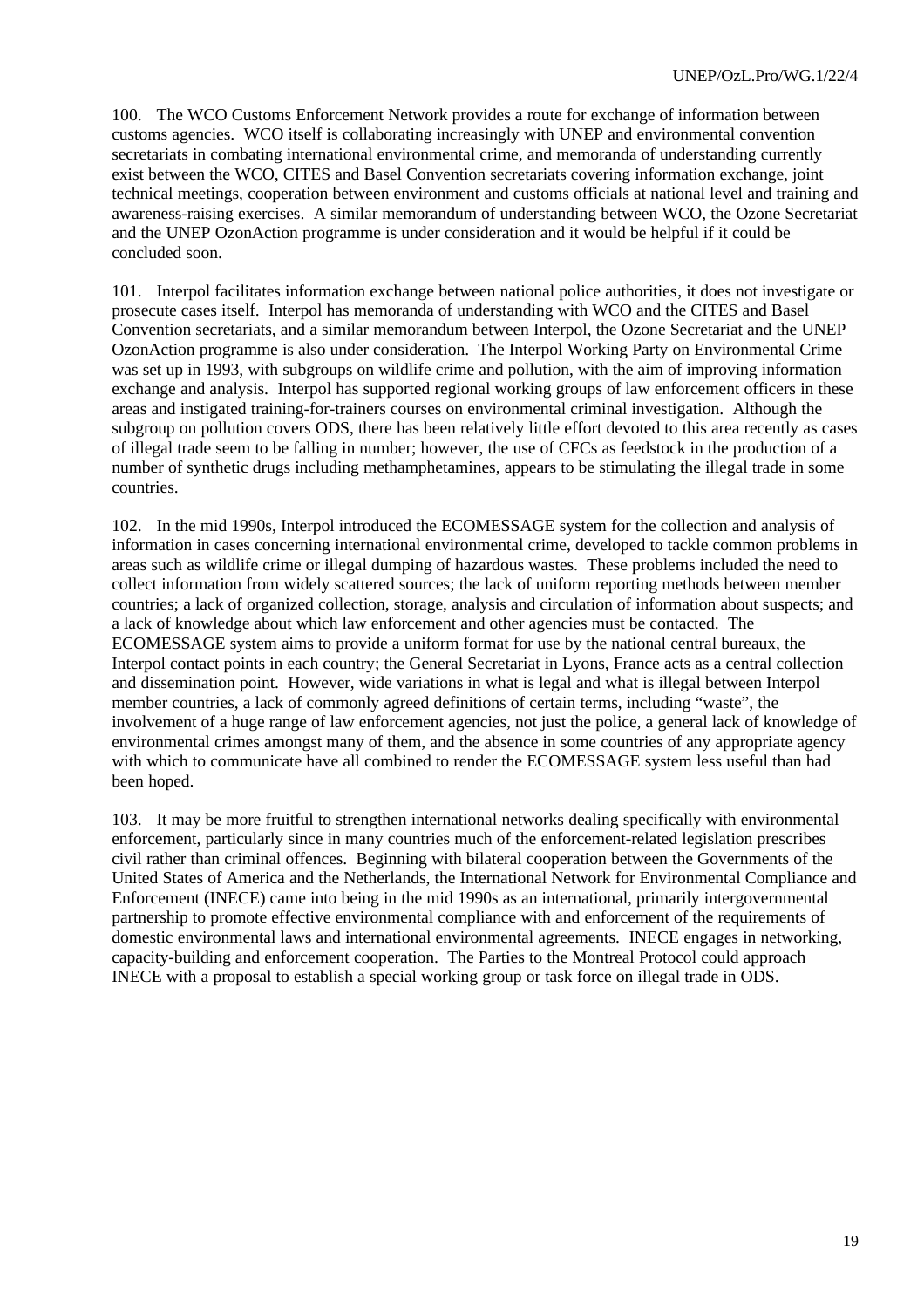104. Similarly, within the European Community the European Network on the Implementation and Enforcement of Environmental Law (IMPEL) was established in 1992, and the Chemical Legislation European Enforcement Network (CLEEN) in 2000. The CLEEN EurOzone project<sup>18</sup> was initiated to improve contacts between those responsible for enforcing regulations on ODS and to increase convergence between enforcement practices and penalties. Regional collaboration should be of significant benefit in tackling the problem of illegal ODS, and UNEP/DTIE endeavours to foster it through regional networks and training.

# C. Enforcement capacity in the Montreal Protocol

105. To answer the question of how the institutions of the Montreal Protocol itself can best contribute to supporting national and international enforcement efforts, a UNEP workshop on enforcement of and compliance with multilateral environmental agreements was held in July 1999. The workshop involved many participants with experience of the Montreal Protocol and produced a series of recommendations on matters such as exchanges of best practice in legislation and tracking systems; the submission of information on the extent of illegal trade; data exchange and analysis; the building of networks between enforcement officials and the possible appointment, within the Ozone Secretariat, of an international liaison officer from the enforcement community.<sup>19</sup> The workshop also drew comparisons with the experience of tackling similar issues within the Basel Convention and CITES; the experience of the latter is particularly instructive, as illegal trade in wildlife has been a continuing problem since CITES was first adopted in 1973.

106. The proposals set out below fall under three headings: reporting and data collection; analysis and information exchange; and enforcement assistance. Many parts of the ozone regime – the Ozone Secretariat, UNEP/DTIE and the Multilateral Fund – already play an important role in these areas and there is no point in duplicating their efforts. Also, direct bilateral contacts between environment and enforcement agencies within the Parties to the Protocol is encouraged and is extremely valuable. However, in each of these three areas it is possible to identify ways in which existing efforts to combat illegal trade can be enhanced.

# 1. Reporting and data collection

107. Decision VII/33 of the Seventh Meeting of the Parties to the Montreal Protocol, in 1995, requested the Secretariat to collect information from the Parties on illegal trade and report to the Meeting of the Parties at their Eighth Meeting, an exercise which led to decision VIII/20, urging non-Article 5 Parties to establish systems requiring validation and approval of imports of used, recycled and reclaimed ODS. The Lyon Group of Senior Experts on Transnational Organized Crime (the Lyon Group) of the G8 countries set up an international database on suspected ODS smuggling activity, maintained by the United States Environmental Protection Agency, though its use appears to be limited.<sup>20</sup> Apart from this, there has been no systematic attempt to collect data on illegal trade in ODS. UNEP/DTIE collects such incidents as come to its attention but the information is usually partial and anecdotal. Such figures that do exist are at best educated guesses by the industry, non-governmental organizations and research institutes.

108. The same issue has been faced by other MEAs. Under the Basel Convention, Parties have an obligation to report cases of illegal trade in hazardous waste, but in reality very few instances are reported, perhaps no more than 1 per cent.<sup>21</sup> Under CITES, the Conference of the Parties in 1997 recommended that Parties should provide to the Secretariat detailed information on significant cases of illegal trade and inform

 $\overline{a}$ 18. Countries participating in EurOzone include all European Community member States apart from Luxembourg, plus Norway.

<sup>19.</sup> "Enforcement of and Compliance with MEAs: The Experiences of CITES, Montreal Protocol and Basel Convention", UNEP, Nairobi, 1999, Vol. I, Chapter V, Annex II, para. 19.

<sup>20.</sup> See Bruce Pasfield, "The G8 Nations' Contribution to the Fight Against Illegal Trade", in, "Illegal Trade in Ozone-Depleting Substances: Is There a Hole in the Montreal Protocol?", OzonAction Newsletter Special Supplement No. 6, UNEP/DTIE, Paris, 2001.

<sup>21.</sup> Basel Convention Secretariat, personal communication.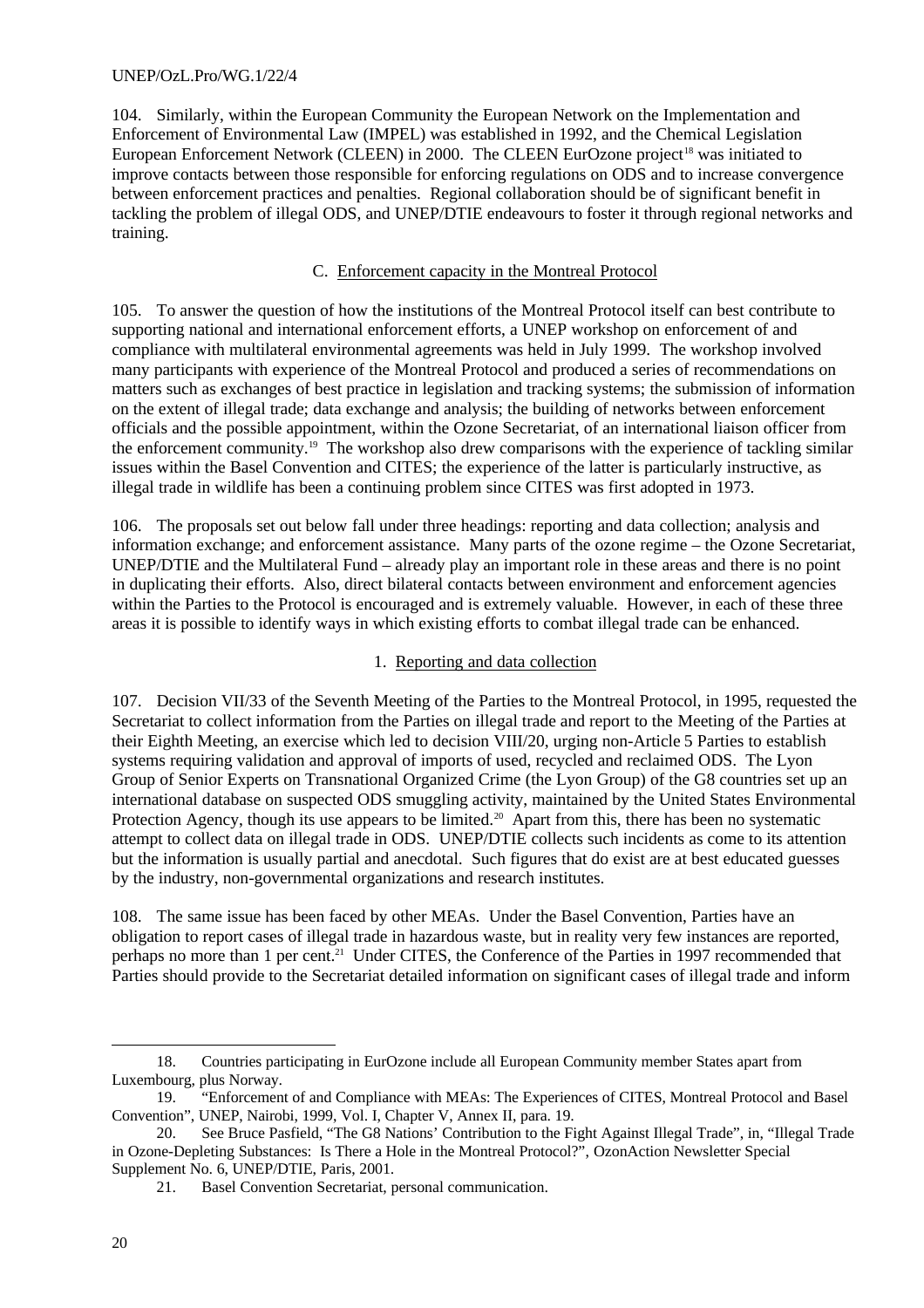the Secretariat, when possible, about convicted illegal traders and persistent offenders".<sup>22</sup> Despite patchy adherence to this requirement, the report on alleged infractions prepared for each Conference of the Parties between 1987 and 2000, which covered both illegal trade and non-compliance with CITES, was generally regarded as a reliable and impartial instrument reinforcing national implementation and accountability.<sup>23</sup> More recently, a computerized intelligence and information system, TIGERS (Trade Infraction and Global Enforcement Recording System) has been developed and made accessible to management authorities and designated enforcement agencies. Some of the most valuable information has been provided by Traffic International, the joint wildlife trade monitoring programme set up in 1976 by the Worldwide Fund for Nature (WWF) and the World Conservation Union (IUCN), now operating through a worldwide network of offices.

109. The lack of systematic attempts to collect data on illegal trade represents a key weakness in efforts under the Montreal Protocol to address the problem. It will never be possible to collect precise data on the extent of illegal trade, but it is also true that illegal activities proceed more freely if no one is looking for them. It would be helpful for a system to be established, similar to that used under CITES, to collect:

(a) Information on all cases of illegal trade detected, including the volumes and types of ODS involved, the means of smuggling, the means of detection (where appropriate) and the penalties imposed;

- (b) Information on how the seized ozone-depleting substances were disposed of;
- (c) Best estimates of the volume of illegal trade that may be proceeding unchecked;
- (d) Summaries of threat analysis studies showing the likelihood of illegal trade in each country;
- (e) Information on systems in place for detecting and preventing illegal trade.

110. Precisely how this data should be collected must be a matter for further consideration. A decision of the Meeting of the Parties could request all Parties to report such data regularly to the Secretariat; some of it is published by national enforcement agencies and it would not be difficult to collect and transmit it through a central point. Many countries, however, suffer from a lack of capacity, and assistance in data collection would need to be provided, to developing countries in particular. A possible solution would be to task the Ozone Secretariat with working with countries experiencing particular problems with illegal trade (see also paragraph 116 below) by giving it additional functions through the creation of a monitoring and compliance unit. The use of non-governmental organizations or research institutes to collect data as Traffic International does for CITES could also be considered.

111. If the Meeting of the Parties does decide to request Parties to report the incidence of illegal trade, the question will arise of how the data should be dealt with. Illegal imports, if used in the country of import, contribute to its emissions of ODS and in theory could be counted as "consumption". However, they are by definition not regulated by the Government of the country concerned and if illegal imports were to be added to legal consumption figures there would be a strong incentive not to report them at all. It should therefore be made clear that reported illegal trade does not count towards the reporting Party's ODS consumption.

### 2. Analysis and information exchange

112. The 1999 UNEP workshop placed considerable emphasis on the communication of data and examples of best practice, a function that follows naturally from the improved data collection envisaged above. Unless

l

<sup>22.</sup> CITES Resolution Conf 9.8 (Rev.) (1997), now incorporated into Resolution Conf 11.3 (2000), "Compliance and Enforcement".

<sup>23.</sup> Peter H. Sand, "Commodity or Taboo? International Regulation of Trade in Endangered Species", in Green Globe Yearbook 1997. The format of the most recent Infractions Report was changed by the CITES Secretariat at the eleventh Meeting of the Conference of the Parties, in 2000, and the latest report contains far less detailed information. Specific reporting systems have also been put in place to monitor illegal killing of elephants and illegal trade in ivory.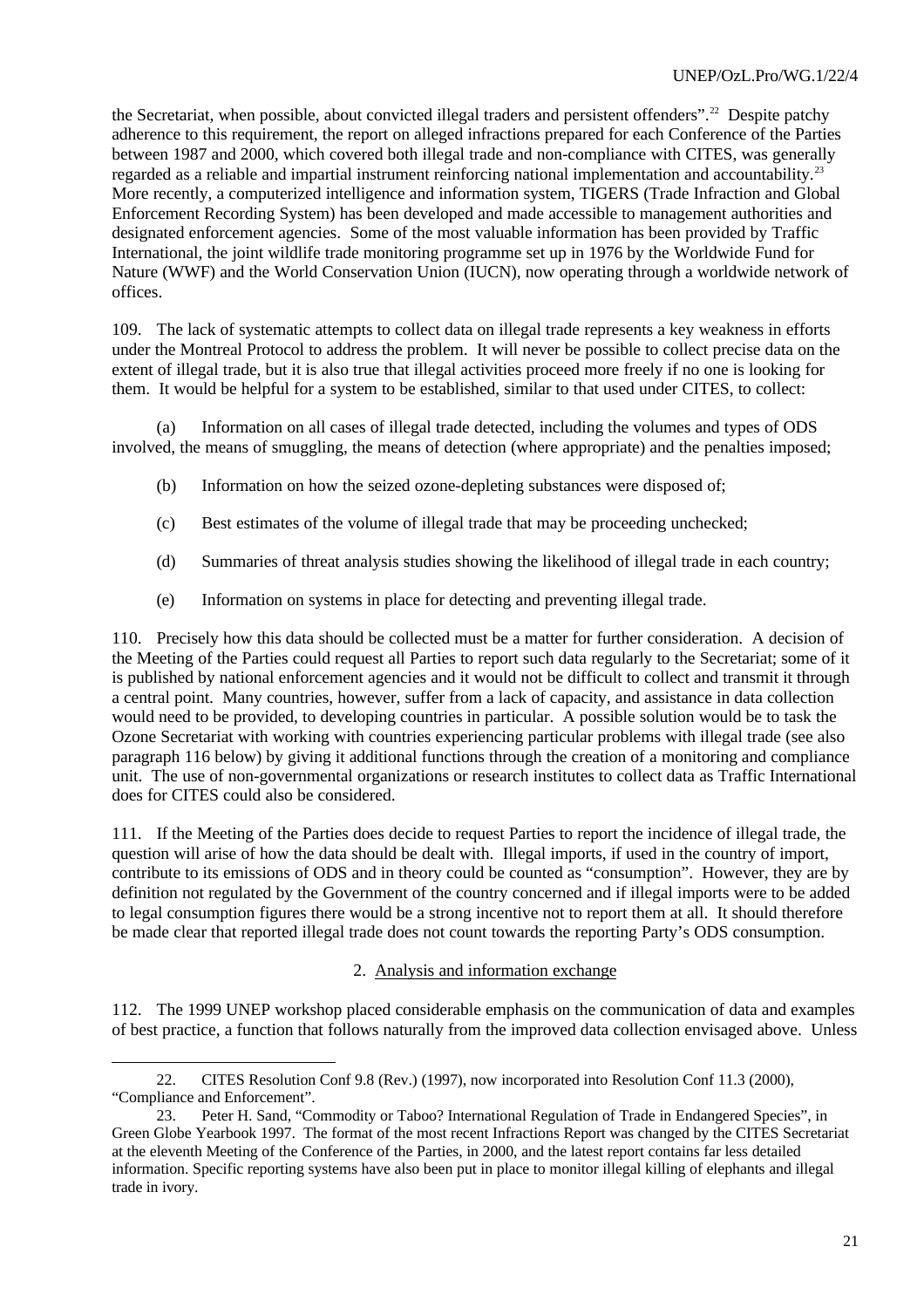## UNEP/OzL.Pro/WG.1/22/4

there is any commercial or national confidentiality involved, the data collected should be reported to Meetings of the Parties to the Montreal Protocol and made widely available by being placed on the Secretariat's public Website, or on a restricted "intelligence" part of it. It may be useful for the Protocol's Implementation Committee to be allocated the function of considering the data and producing recommendations for further action. As an extension of the Implementation Committee's mandate, a logical one given its responsibilities for considering reports on data and on compliance, this would require a decision by the Meeting of the Parties.

113. The collection of data on illegal trade proposed in paragraph 109 above would enable a database of common origins, routes, destinations and methods of illegal trade to be compiled and would facilitate the exchange of experience and best practice between Parties. The data on production and consumption of ODS already collected by the Secretariat under Article 7 of the Protocol is also relevant to the control of illegal trade, and further analysis of that data and following up any discrepancies would be helpful in identifying possible illegal trade flows, as would an analysis of projected future demands for and likely trade flows in ODS, most probably based on the work of the Technology and Economic Assessment Panel.

114. Similarly, there is no central coordination of information collection, analysis and exchange concerning the use and cross-checking of export and import licences. Under CITES, the collection and analysis of export and import permit information is carried out on behalf of the Parties by the World Conservation Monitoring Centre (WCMC), originally a non-governmental organization but now part of UNEP. If resources were made available, WCMC could carry out a similar function for the Montreal Protocol.

115. As noted in paragraph 104, the creation of regional and international networks of environment and enforcement officials is of significant help in enhancing international collaboration in combating illegal trade. UNEP/DTIE has already devoted much effort to building regional networks amongst developing countries and countries with economies in transition, providing customs training and supplying assistance in developing and implementing appropriate legislation and regulations. This work is of crucial importance and should continue.

# 3. Enforcement assistance

116. Developing countries are likely to bear the brunt of illegal activities in the next few years yet often lack the capacity to design and implement comprehensive enforcement operations. There is therefore a clear role for the Ozone Secretariat in discharging the functions contemplated above in paragraph 110 above in working to enhance Parties' own capacity to control illegal trade.

117. A model for this kind of operation already exists within the CITES Secretariat. After the Conference of the Parties to CITES in 1997, the Enforcement Assistance and Permit Confirmation Unit was expanded into an Enforcement Assistance Unit with a staff of six including, importantly, some individuals from an enforcement (police) background. In addition to providing training, the Unit carries out missions to countries experiencing implementation problems. For example, in 2000 the Tiger Enforcement Task Force, coordinated by the Unit and comprising law enforcement and customs officers from consumer and range States, was established to target illicit trade in tigers and tiger parts and derivatives. The Unit provides technical assistance on wildlife crime and illicit trade, and intelligence support to Parties, with country representatives being responsible for operations within their territory. It may also provide training, and liaises with Interpol, WCO and appropriate regional law enforcement groups.

118. The volume of world trade falling within the purview of the Montreal Protocol is much smaller than in the case of CITES so the same functions could be carried out by a smaller staff. Nevertheless, it would be of value to create, within the Protocol's institutions, the ability to perform equivalent tasks. In addition to collecting and analysing data and coordinating the exchange of information and best practice between Parties, the Ozone Secretariat could also be responsible for:

(a) Working with countries experiencing particular problems with illegal trade to help them improve their enforcement activities;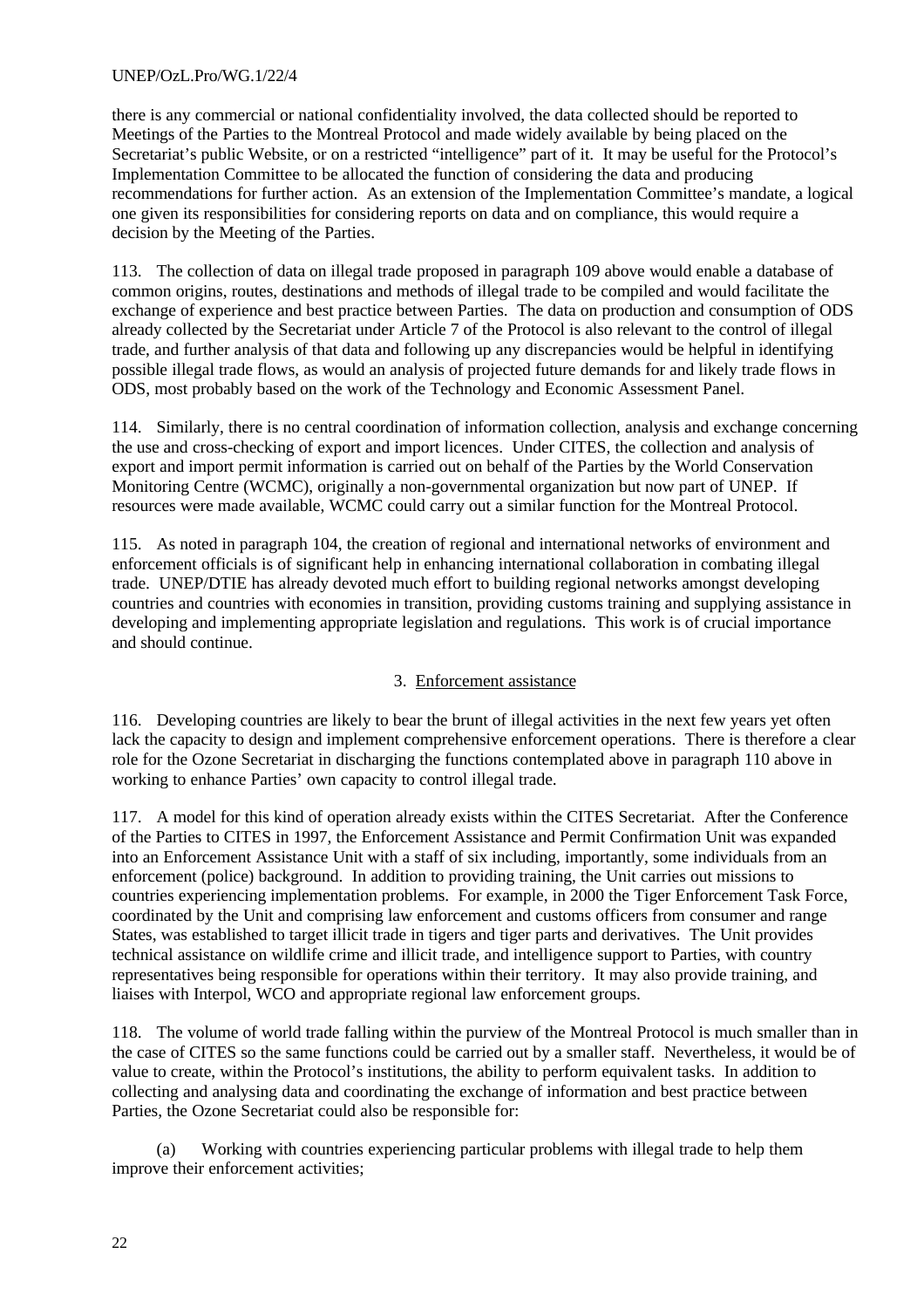(b) Helping coordinate countries' efforts with those of neighbouring countries;

(c) Encouraging the formation of regional networks of enforcement officials;

(d) Liaising with and drawing on the resources of WCO, Interpol, INECE and other international networks;

(e) Providing assistance to UNEP/DTIE in designing and implementing targeted training materials and activities to combat illegal trade.

### D. Practical suggestions

119. Effective enforcement is key to the prevention of illegal trade. There is growing experience in many countries with good practice in enforcement, and lessons should be learned and best practice disseminated. In particular, at the national level Parties may wish to consider taking the following measures to encourage:

(a) Close collaboration between enforcement agencies – customs, environment Ministries, environment and trade inspectorates, police and judiciary – supported by appropriate training and awarenessraising;

(b) Where feasible, the appointment of special investigative agents and/or the stationing of environment officials at a country's main entry points, working together with customs officials;

(c) The provision of real-time data on imports combined with automatic alerts from customs agents when specified goods cross the border;

The collection and analysis of appropriate intelligence and the close monitoring of trade patterns including imports and trans-shipments and requests for import and export licences;

(e) Collaboration with the industry to project future patterns of demand and supply and customer use profiles, and liaison with and support for non-governmental organizations carrying out investigations into illegal trade;

(f) High-profile publicity for seizures and arrests, helping raise public awareness as well as deter smugglers, and attempts to ensure convergence between penalties for involvement in illegal behaviour, so long as these are not reduced to the lowest common denominator.

120. At the international level, Parties may wish to consider developing and building upon existing networks, including:

(a) Collaboration between national enforcement agencies. In particular, timely exchanges between customs agencies of information such as pre-arrival notification of shipments of ODS based on export licences, and cross-checking of export and import licence data, could help reveal instances of illegal trade;

(b) Conclusion of Memorandums of Understanding between WCO, Interpol, the Ozone Secretariat and UNEP/DTIE;

(c) An approach to INECE with a proposal to establish a special working group or task force on illegal trade in ODS;

(d) The development of regional collaboration and regional networks and training.

121. The institutions of the Montreal Protocol itself could usefully be restructured to add value to existing efforts to control illegal trade and in particular to provide enforcement assistance to developing countries, which will bear the brunt of illegal activities in the near future. In this regard, the Parties may wish to consider the following new tasks that are required: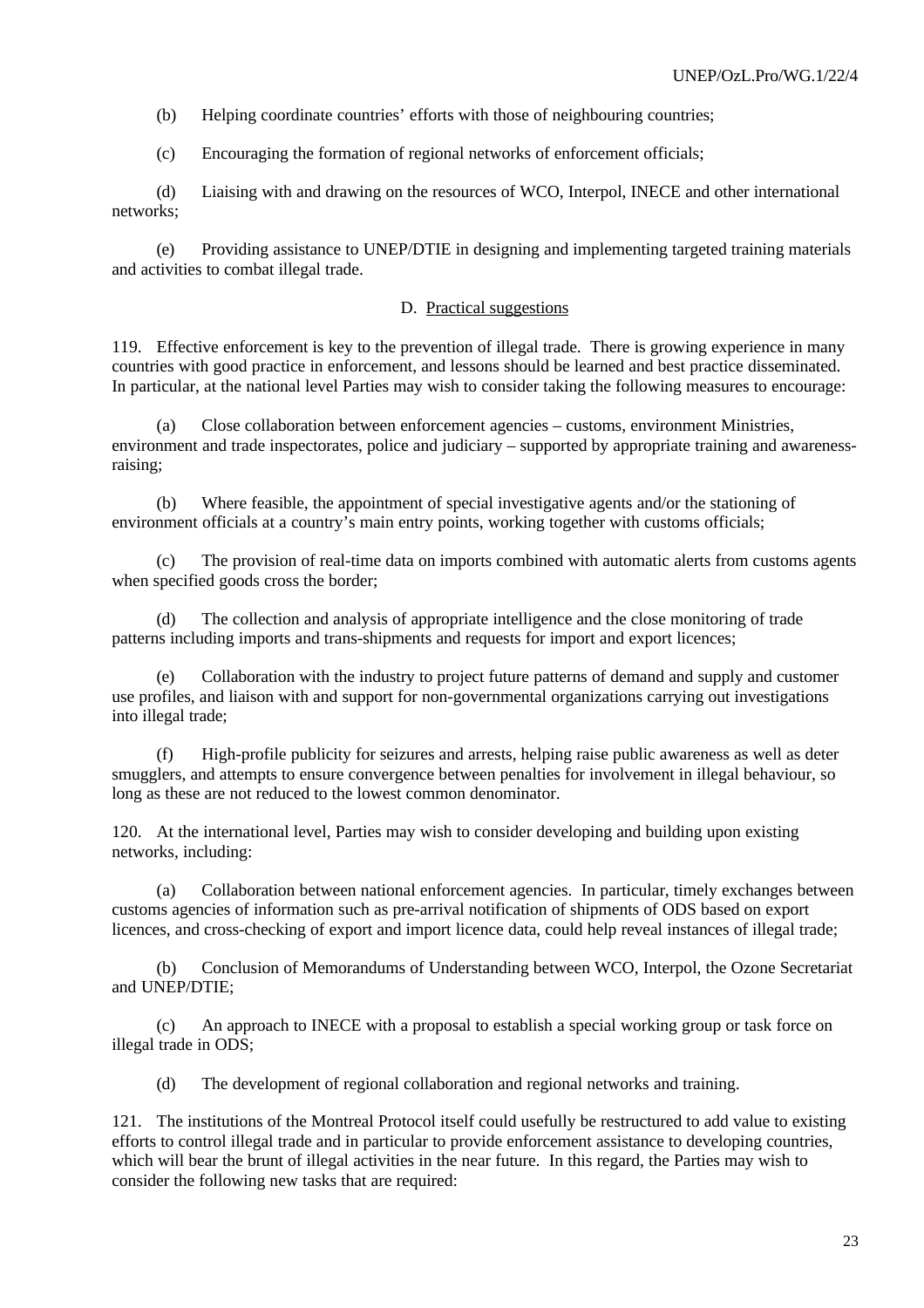## UNEP/OzL.Pro/WG.1/22/4

(a) The collection of data on illegal trade. Parties should be encouraged, and where necessary assisted, to report all cases of illegal trade detected, including the volumes and types of ODS involved, the means of smuggling, the means of detection (where appropriate) and the penalties imposed; how the seized materials were disposed of; best estimates of the volume of illegal trade that may be proceeding unchecked; summaries of threat analysis studies showing the likelihood of illegal trade in that country; and the systems in place for detecting and preventing illegal trade. In this connection, it must be made clear that reported illegal trade does not count towards the reporting Party's consumption;

(b) Analysis both of information on illegal trade, enabling a database of common origins, routes, destinations and methods of illegal trade to be compiled, and of the data already collected on production and consumption of ODS, including following up any discrepancies, and analysis of projected future demand for and likely trade flows in ODS;

(c) Analysis and central coordination of the issuance, use and cross-checking of export and import licences;

(d) The communication of data and examples of best practice through reports to the Meetings of the Parties and through the Secretariat Website, or a restricted "intelligence" part of it, and possible extension of the mandate of the Implementation Committee;

(e) Creation of regional and international networks of environment and enforcement officials, building on the crucial efforts of UNEP/DTIE;

(f) The provision of enforcement assistance, including expert assistance to UNEP/DTIE in designing and implementing targeted training materials and activities to combat illegal trade; working with countries experiencing particular problems with illegal trade to help them improve their enforcement activities; helping coordinate those countries' efforts with those of neighbouring countries and encouraging regional networks of enforcement officials; and liasing with and drawing on the resources of WCO, Interpol, INECE and other international networks.

122. Although some of these functions can be carried out to a greater or less extent within the existing capacity of the Protocol's institutions, there is a strong argument for creating additional functions within the Ozone Secretariat to support, coordinate and enhance these efforts. This would build on the successful experience of the CITES Enforcement Assistance Unit; the recommendation of the 1999 UNEP workshop to consider appointing an individual from within the enforcement community should also be borne in mind. The possible use of non-governmental organizations or research institutes to collect data on illegal trade and of UNEP-WCMC to provide a central collection and analysis point for import and export licences should also be considered.

# IV. DEALING WITH ILLEGAL OZONE-DEPLETING SUBSTANCES

123. This chapter deals with the problem of disposing of illegal ODS seized by customs or other enforcement authorities. Disposal poses real problems for the authorities as all the five main options currently available to them have drawbacks. The decision matrix included in the UNEP/DTIE Training Manual for Customs Officers is reproduced in annex III*.*

### A. Return

124. The seized materials may be returned to the exporter. This is the route which would be followed under the Basel Convention for illegal exports of hazardous waste. Unlike wastes, however, the ODS in question have a positive value and the illegal trader would probably simply export them again. Also, the country of import would have to bear the cost of returning the seized materials.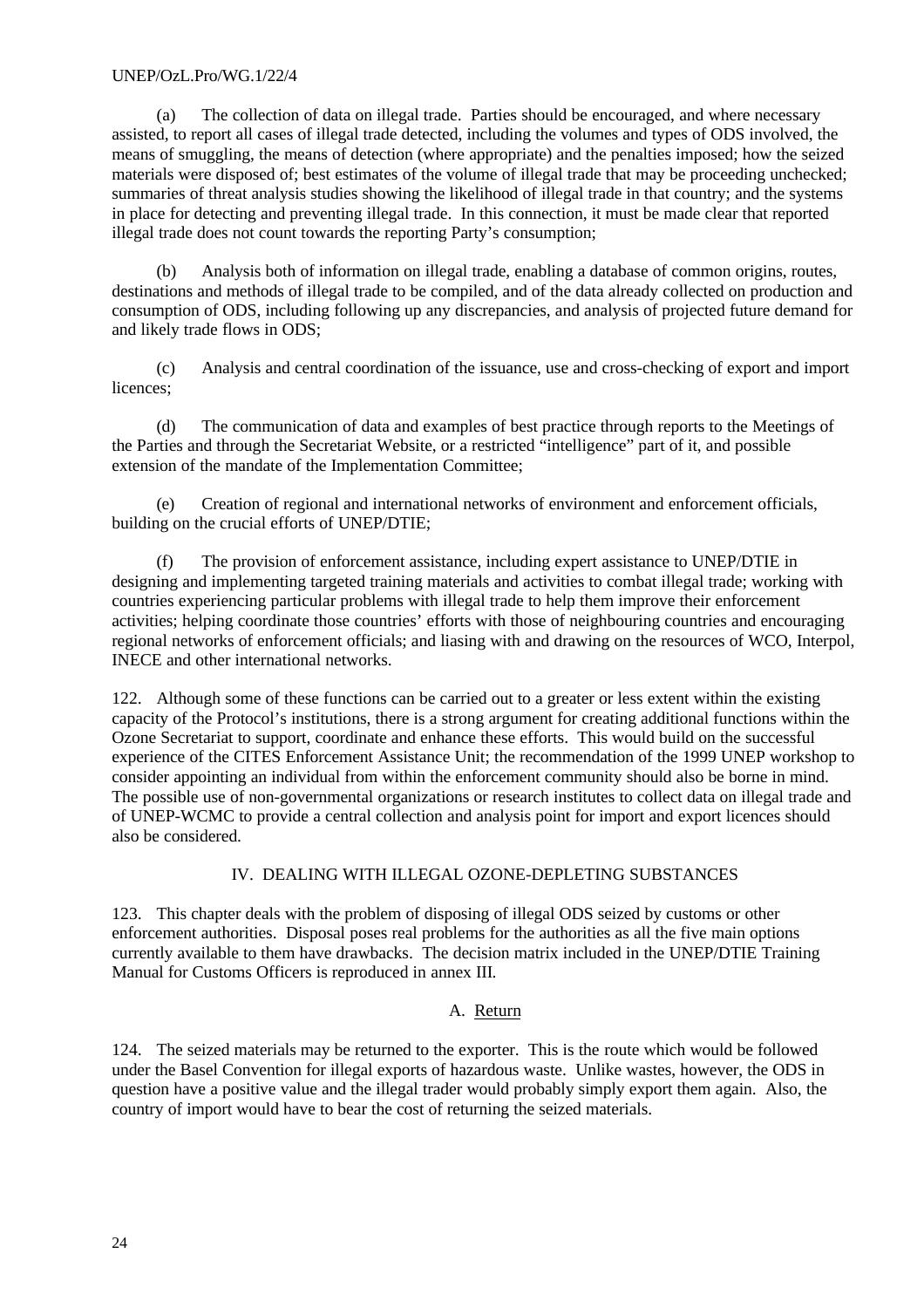### B. Sale

125. The materials may be sold, most usually at auction, to a licensed user in the country of import; however, this is obviously impossible when the substances in question are banned in that country and the materials can be sold only to a country where consumption is still legal, which in the case of CFCs or halons means developing countries. To avoid increasing aggregate consumption of ODS, agreement could be sought that the overall consumption and/or, in the case of producers, production of the seizing country would be offset by the amount sold on. Nevertheless, whatever arrangements are arrived at, the sale of seized material will almost certainly displace and possibly undercut the products of legitimate producers. Also, authorities should be reducing rather than extending countries' dependence on ODS.

### C. Mandatory retrofitting

126. In the case of products using ODS, the importing company could be compelled to retrofit the equipment to use legal ODS or, if that is not possible, to dispose of the products safely. This assumes both that the company can be identified and that it possesses the financial capacity to do so.

## D. Destruction

127. The materials may be destroyed, if destruction technologies approved by the Montreal Protocol are available. The costs, however, of destruction of ODS, which generally require incineration at high temperatures, are significant and where the illegal traders cannot be arrested and fined these costs may have to be borne by the authorities. There are costs associated also with the creation of wastes from the incineration process, and with the interim storage and transport of the seized ODS. If the costs must be borne by customs, they create a disincentive to seize illegal ODS.

128. It is likely, however, that greater quantities of ODS will be destroyed in the near future as phase-out progresses and use controls increasingly remove any possibility of use for some substances. Industry and Governments are increasingly turning their attention to this issue: in some countries, including Canada and Australia, not-for-profit corporations established by the industry collect surplus virgin and recovered CFCs for disposal; the costs are met by a levy on the industry. There is increasing interest in developing incineration technologies, and it may be that the processes will become cheaper as throughput increases.

# E. Storage

129. The seized materials can be placed in long-term storage until a cheaper and more satisfactory solution can be found. However, this option again implies costs. Most ODS, which are gases under pressure in normal ambient conditions, leak out of their containers over a period of a few years, and storage in leakproof premises and regular changing of containers is normally required. Again, the question arises of who must bear the costs.

### F. Conclusions

130. There is no easy solution to this problem, and indeed there is no single solution; the optimum course of action will vary depending on the circumstances of the country in question. For many countries, particularly developing countries, the costs of the various alternatives suggest sale at auction as the least worst outcome. In all cases, however, national regulations should clearly state which agency has the responsibility for taking the decision and bearing the cost. The costs involved in storage and destruction should not fall on the enforcement agency which seizes the goods in order to avoid creating negative incentives.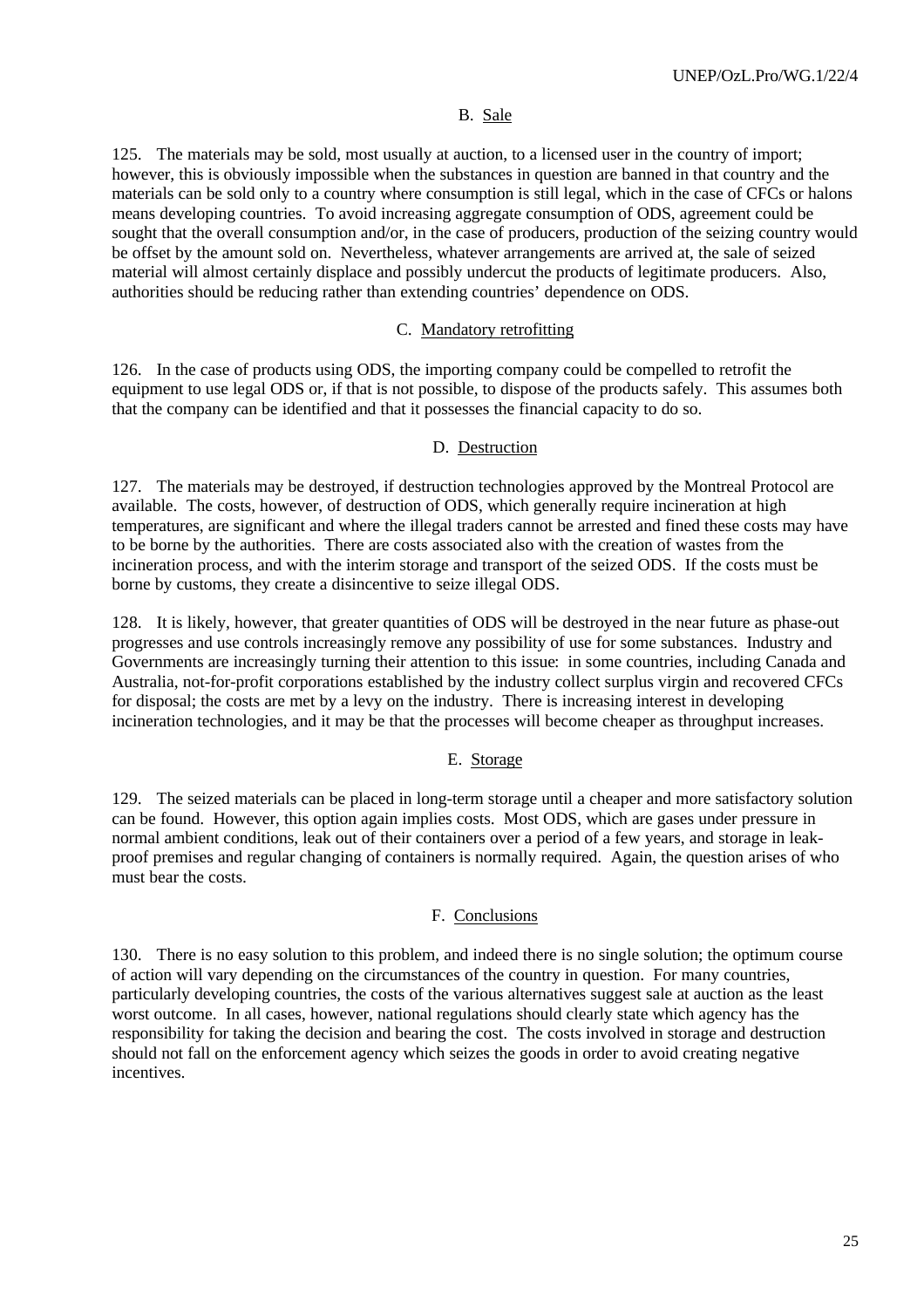## V. CONSUMPTION AND PRODUCTION CONTROLS

131. The bulk of this report focuses on improving means of detecting and stopping illegal movements of ODS. However, there are other options which can contribute to a reduction in illegal activities. This chapter examines the role of controls on consumption and on production, including consideration of the way in which the Montreal Protocol deals with used ODS.

## A. Tightening consumption and reducing demand

132. Unlike many other instances of international environmental crime, the problem of illegal trade in ODS will in due course solve itself as all ODS-using equipment is eventually replaced by new machinery using replacements, though not, of course, before causing further damage to the ozone layer. The replacement process can be accelerated by applying use controls in particular sectors and instituting ODS sales bans, stockpile bans and/or import bans on recycled and/or virgin material. European Community regulations have included phased use bans for some time; although this option may imply additional costs to industry as equipment is retired before the end of its working life, if the controls are applied after timely and comprehensive consultation with the industry involved the costs will be minimal. This option is probably the easiest to implement and enforce.

133. Another option for affecting the pattern of demand lies in the use of economic incentives and disincentives such as taxes or import duties. The price of CFC substitutes, and particularly of HFCs, in developing countries is still sufficiently in excess of those of CFCs to act as a disincentive to conversion. Prices of CFCs could be increased through taxes and/or import duties to increase the incentive to convert, or, conversely, taxes on non-ozone-depleting substances could be reduced. The United States of America experience, however, of applying an excise tax to CFCs to speed up phase-out was that this also raised the incentives, and rewards, for illegal trade, and the tax will not be applied to HCFCs. Given the generally lower enforcement capacities in developing countries, the widespread use of tax incentives and disincentives does not seem a realistic option.

134. The exemption of used ODS from the Protocol's control schedules has created a significant loophole for illegal trade. The Protocol itself does not explicitly exclude used ODS from consumption controls although they are excluded from the calculation of production, and the initial intention of the Parties, reflected in decision I/12H in 1989, was to include imports and exports of used ODS in the calculation of consumption. This was reversed in 1992 through decision IV/24, which clarified the differences between recovered, recycled and reclaimed ODS and exempted them all from the calculation of consumption so long as data on imports and exports were reported under Article 7.

135. The data reporting forms that Parties complete and return to the Ozone Secretariat contain columns for export and import of used ODS. However, very little used ODS is currently traded; in 2000, for example, only 17 Parties reported any imports or exports, and the total amount has been falling over the past few years. In general, used ODS is reused very near the point of recovery. It may be that trade in used ODS, particularly in halons, will become more important the nearer countries approach to total phase-out.

136. It may therefore be worthwhile for the Parties to revisit decision IV/24 and consider whether decision I/12H should be readopted. This would not impose any controls on consumption of used ODS within the country where recovery takes place but imports and exports would be counted in the calculation of consumption. This would further reduce the incentive to import used ODS, helping shut off a common route for illegal trade.

137. A more radical solution would be to ban international trade in used ODS altogether. Paragraph 1 of Article 4A of the Protocol does require a ban on the export of used, recycled and reclaimed substances, except for purposes of destruction, where a party is unable to cease production of the substances for domestic consumption, in other words, if it is in non-compliance. The extension of this provision to Parties in compliance would require an amendment to the Protocol, a fairly lengthy procedure, although individual Parties could decide to ban the use, including imports, of used ODS, and/or used equipment containing ODS.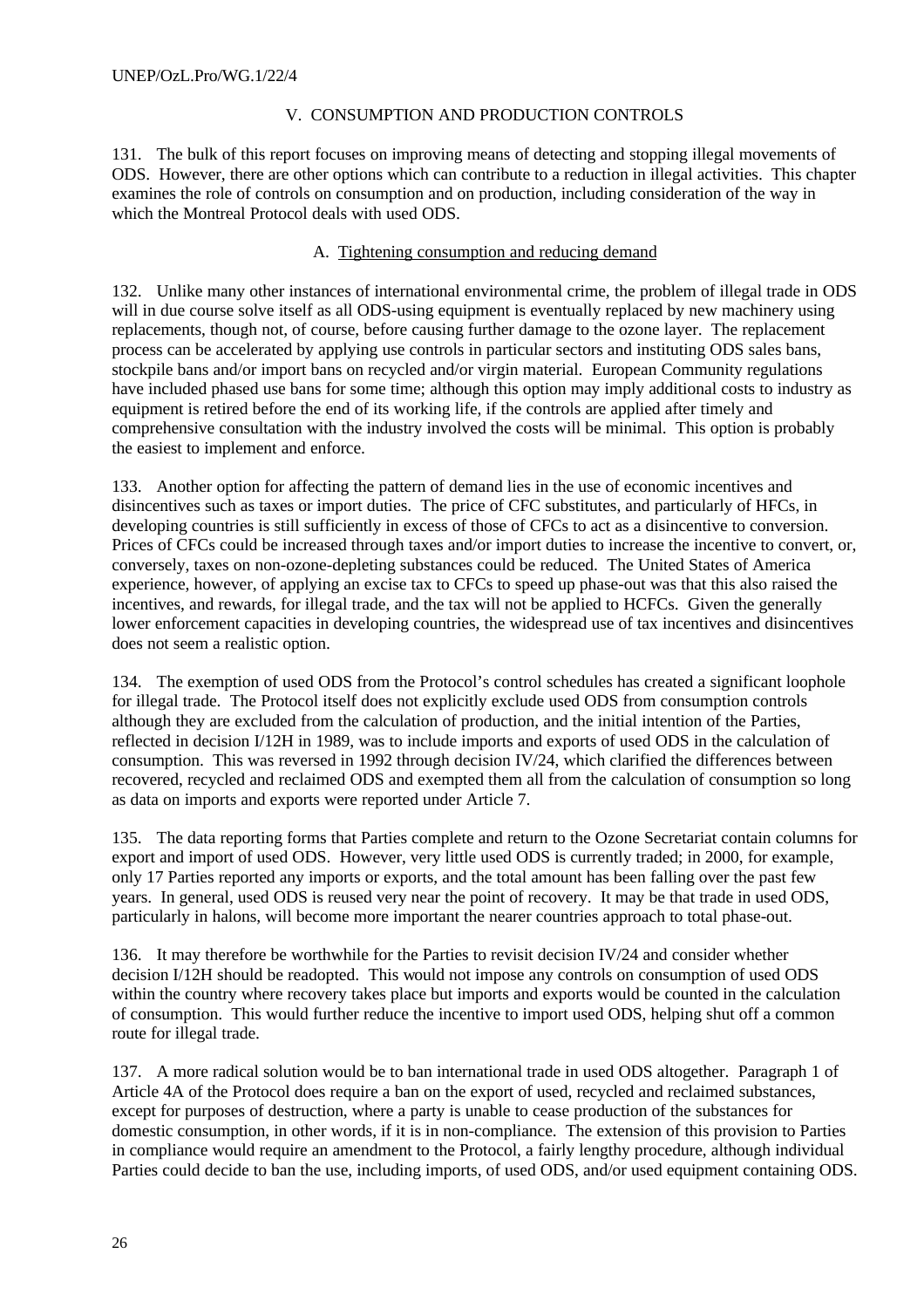138. There are other ways, however, to reduce the trade in used ODS. As discussed in paragraph 75 above, decision VIII/20 urged non-Article 5 Parties to establish systems requiring validation and approval of imports of used, recycled and reclaimed ODS, requiring the importers to provide proof that the ODS had actually been used. This provision could be re-emphasized and extended to Article 5 parties, perhaps backed by a comprehensive survey of reclamation and recovery facilities by the Ozone Secretariat or implementing agencies. There could be a presumption against importing used ODS from countries which produce virgin ODS of the same types – a state of affairs which is highly suggestive of illegal trade – and limits could be placed on the types of containers allowed. For example, used ODS could be permitted entry only in large containers or ISO tanks. All these factors could be listed in a decision of the Parties, giving encouragement for the appropriate modifications to domestic legislation.

## B. Tightening production and reducing supply

139. Unlike almost all MEAs, which in general regulate or limit unsustainable behaviour, the Montreal Protocol will end it entirely; in due course, the production and consumption of all ODS will cease. The option is therefore available of accelerating this process by ending production – buying out producers and shutting down their plants. Where these are suspected sources of illegal trade, this may well prove to be a more cost-effective means of reducing illegal activities than investing substantial sums in customs training and equipment, monitoring and licensing systems and so on. These enforcement activities will still be necessary so long as ODS are produced, traded and consumed, but they will be far more effective the lower the volume of ODS in circulation. Also, intervention at the point of production makes good sense: there are far fewer producers than consumers, worldwide, and all those in article 5 countries, whose monitoring capacity might otherwise be weak, are subject to close monitoring by the Multilateral Fund's implementing agencies.

140. ODS-producing capacity in the Russian Federation was bought out in this way, through a World Bank special initiative for production phase-out agreed in 1998; total phase-out of CFC and halon production was achieved by the end of 2000. If the Russian Federation had proved able to abide by its commitments under the Protocol, it would have achieved an earlier production phase-out itself but the Parties recognized the tremendous economic and political upheavals the country was undergoing throughout the 1990s and accepted that full compliance would not be possible. Significant amounts of CFCs produced in the Russian Federation in the mid 1990s were believed to have been traded illegally, and production phase-out has undoubtedly reduced levels of illegal trade.

141. Six developing countries produce CFCs, of which the largest are China (40 per cent) and India (20 per cent); China accounts also for 90 per cent of developing country halon production. In 1999 the Multilateral Fund agreed a production phase-out plan with China – for CFCs, involving a total phase-out by 2010, with specific annual targets for interim years – and with India. Other developing country producers may follow, once progress with the "big two" has been observed. If more resources could be made available through the Multilateral Fund, production sector phase-out in these and other countries could be accelerated, reducing the supply of materials into the black market. It would be important, however, to bear in mind the need for production and consumption phase-outs to proceed in balance, and it would be counterproductive either to see developing country production simply substituted by developed country exports or for premature CFC shortages to develop and cause significant hardship.

142. The other remaining source of production could also be reduced: the Protocol permits non-Article 5 countries to continue to produce ODS after total phase-out in their own countries for export to meet the "basic domestic needs" of Article 5 parties. The volumes of allowed production were reduced in 1999, through the Beijing Adjustment, and are now on a phase-out schedule of their own, reaching zero in 2010 for CFCs and halons. In fact no non-Article 5 party is currently producing up to its maximum permitted limit under these provisions, and the current low prices on world markets mean that they are unlikely to do so.

143. The analyses of future demand being carried out by the Technology and Economic Assessment Panel for the next replenishment of the Multilateral Fund, which is due to be decided at the Fourteenth Meeting of the Parties, in November 2002, provide an opportunity to assess future needs and reach a judgement about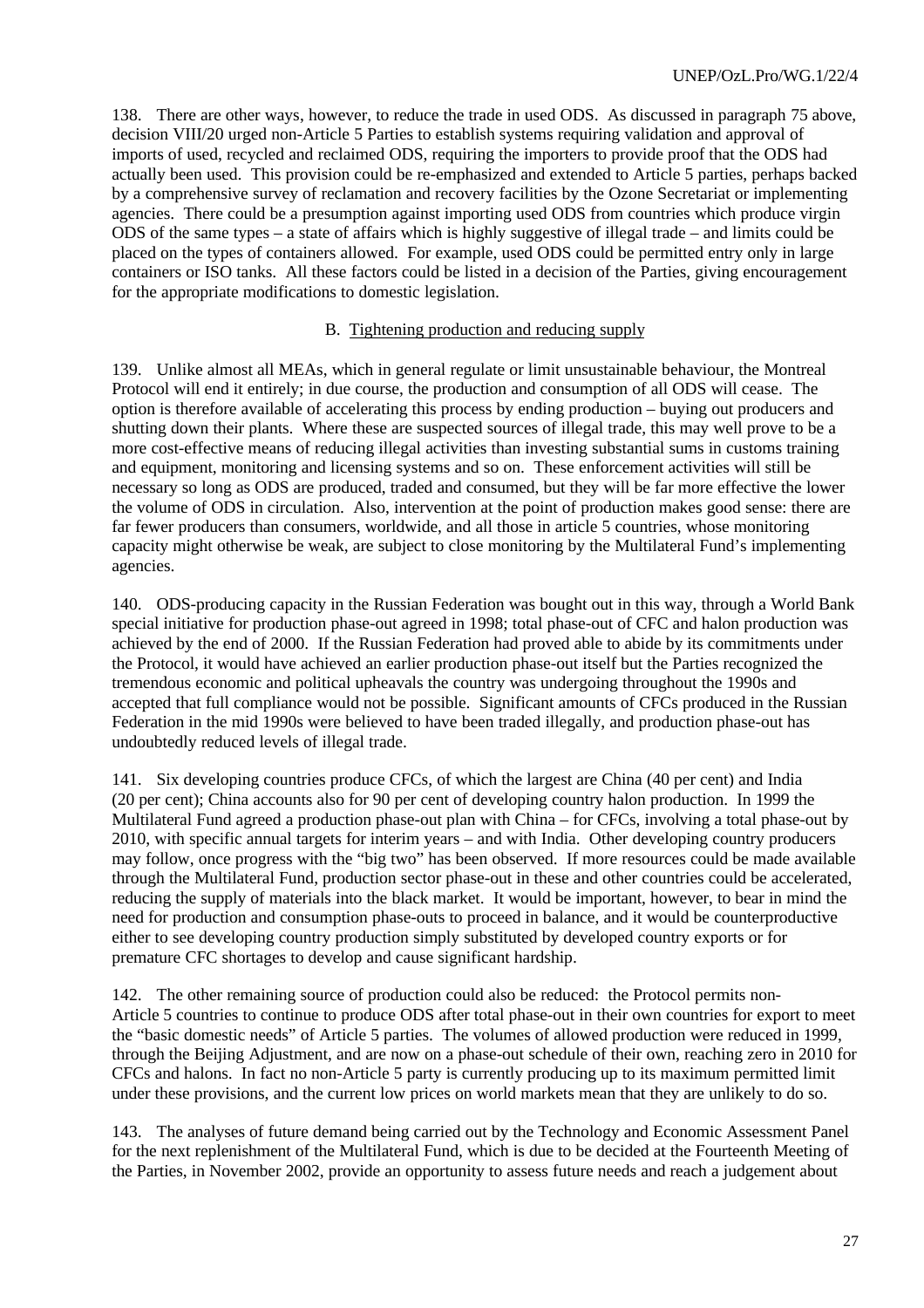### UNEP/OzL.Pro/WG.1/22/4

future production allowances for basic domestic needs. Modifications to these percentages require an adjustment to the Protocol, not an amendment, and are therefore easier to achieve. Even without an adjustment, individual Parties could themselves decide to reduce their production capacities and volumes, and the UNEP Executive Director, Mr. Klaus Töpfer, has written to them urging them to do so on a voluntary basis. The Netherlands has already agreed to end its production for the "basic domestic needs" of Article 5 countries by the end of 2002.

### C. Practical suggestions

144. Discussions on combating illegal trade tend to focus on means of enhancing enforcement, tracking and detecting movements of the illegal products and taking more effective action against smugglers. All these measures will be necessary so long as ODS are produced and consumed, but it should be remembered that there are additional measures available that could prove as or more cost-effective in reducing illegal activities. In this regard, Parties may wish to consider:

(a) Use controls in particular sectors, and the imposition of ODS sales bans stockpile bans, and/or import bans for recycled and/or virgin material;

(b) Economic incentives such as taxes or import duties, to raise the relative price of ODS and/or lower the relative price of non-ODS alternatives, although the danger must be borne in mind of increasing the incentive for illegal trade by raising the price of substances;

(c) Whether decision I/12H, which included imports and exports of used ODS in the calculation of consumption, should be readopted in order to reduce the incentive to import used ODS, helping shut off a common route for illegal trade;

(d) A ban on the export of used, recycled and reclaimed substances except for purposes of destruction, which would require an amendment to the Protocol, or encouragement for individual Parties to ban the use of used ODS, including imports of used ODS and/or equipment containing them;

(e) Encouraging for Parties to adopt restrictions on trade in used ODS. Such restrictions might include implementation of decision VIII/20, which urged non-Article 5 Parties to establish systems requiring validation and approval of imports of used, recycled or reclaimed ODS and requiring importers to provide proof that the ODS had actually been used, and extension of that decision to Article 5 Parties; a presumption against importing used ODS from countries which produce virgin ODS of the same types; and limits on the types of containers, allowing used ODS entry only in large containers;

(f) Accelerated phase-out in the production sector in Article 5 Parties if more resources can be made available through the Multilateral Fund. It would be important, however, to bear in mind the need for production and consumption phase-outs to proceed in balance, and it would be counterproductive either to see developing country production simply substituted by developed country exports or for premature CFC shortages to develop and cause significant hardship;

(g) Reductions in production allowances in Article 5 Parties to meet "basic domestic needs" in non-Article 5 Parties, either through an adjustment to the Protocol rather than an amendment and/or through voluntary commitments on the part of the countries and industries concerned.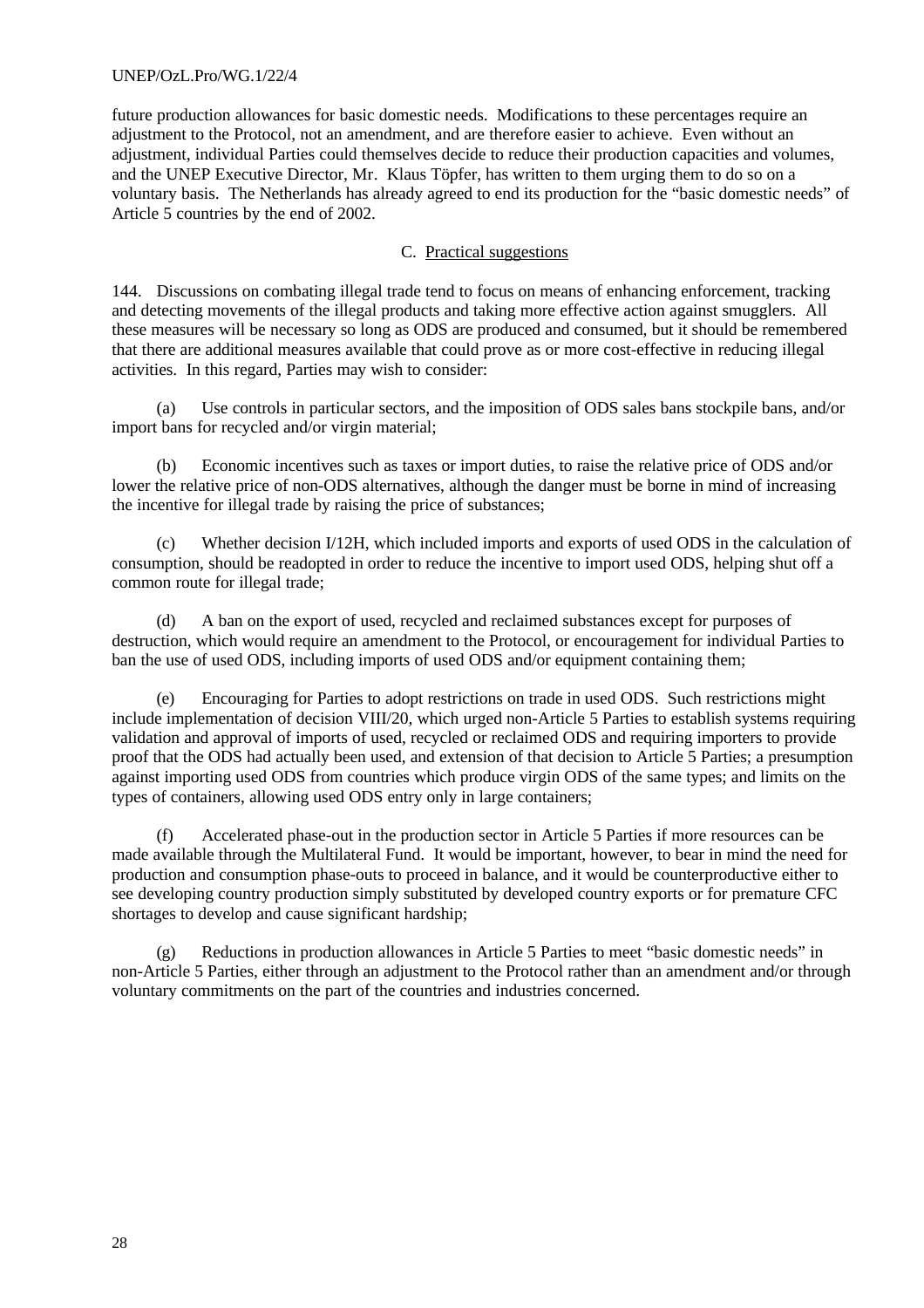### Annex I

## Relevant decisions of the Meetings of the Parties

### Decision I/12 A: Clarification of terms and definitions: Controlled substances (in bulk)

The First Meeting of the Parties decided in decision I/12A to agree to the following clarification of the definition of controlled substances (in bulk) in Article 1, paragraph 4 of the Montreal Protocol:

- (a) Article 1 of the Montreal Protocol excludes from consideration as a "controlled substance" any listed substance, whether alone or in a mixture, which is in a manufactured product other than a container used for transportation or storage;
- (b) Any amount of a controlled substance or a mixture of controlled substances which is not part of a use system containing the substance is a controlled substance for the purpose of the Protocol (i.e. a bulk chemical);
- (c) If a substance or mixture must first be transferred from a bulk container to another container, vessel or piece of equipment in order to realize its intended use, the first container is in fact utilized only for storage and/or transport, and the substance or mixture so packaged is covered by Article 1, paragraph 4 of the Protocol;
- (d) If, on the other hand, the mere dispensing of the product from a container constitutes the intended use of the substance, then that container is itself part of a use system and the substance contained in it is therefore excluded from the definition;
- (e) Examples of use systems to be considered as products for the purposes of Article 1, paragraph 4 are inter alia:
	- (i) An aerosol can;
	- (ii) A refrigerator or refrigerating plant, air conditioner or air-conditioning plant, heat pump, etc;
	- (iii) A polyurethane prepolymer or any foam containing, or manufactured with, a controlled substance;
	- (iv) A fire extinguisher (wheel or hand-operated) or an installed container incorporating a release device (automatic or hand-operated);
- (f) Bulk containers for shipment of controlled substances and mixtures containing controlled substances to users include (numbers being illustrative), inter alia:
	- (i) Tanks installed on board ships;
	- (ii) Rail tank cars (10–40 metric tons);
	- (iii) Road tankers (up to 20 metric tons);
	- (iv) Cylinders from 0.4 kg to one metric ton;
	- (v) Drums (5–300 kg);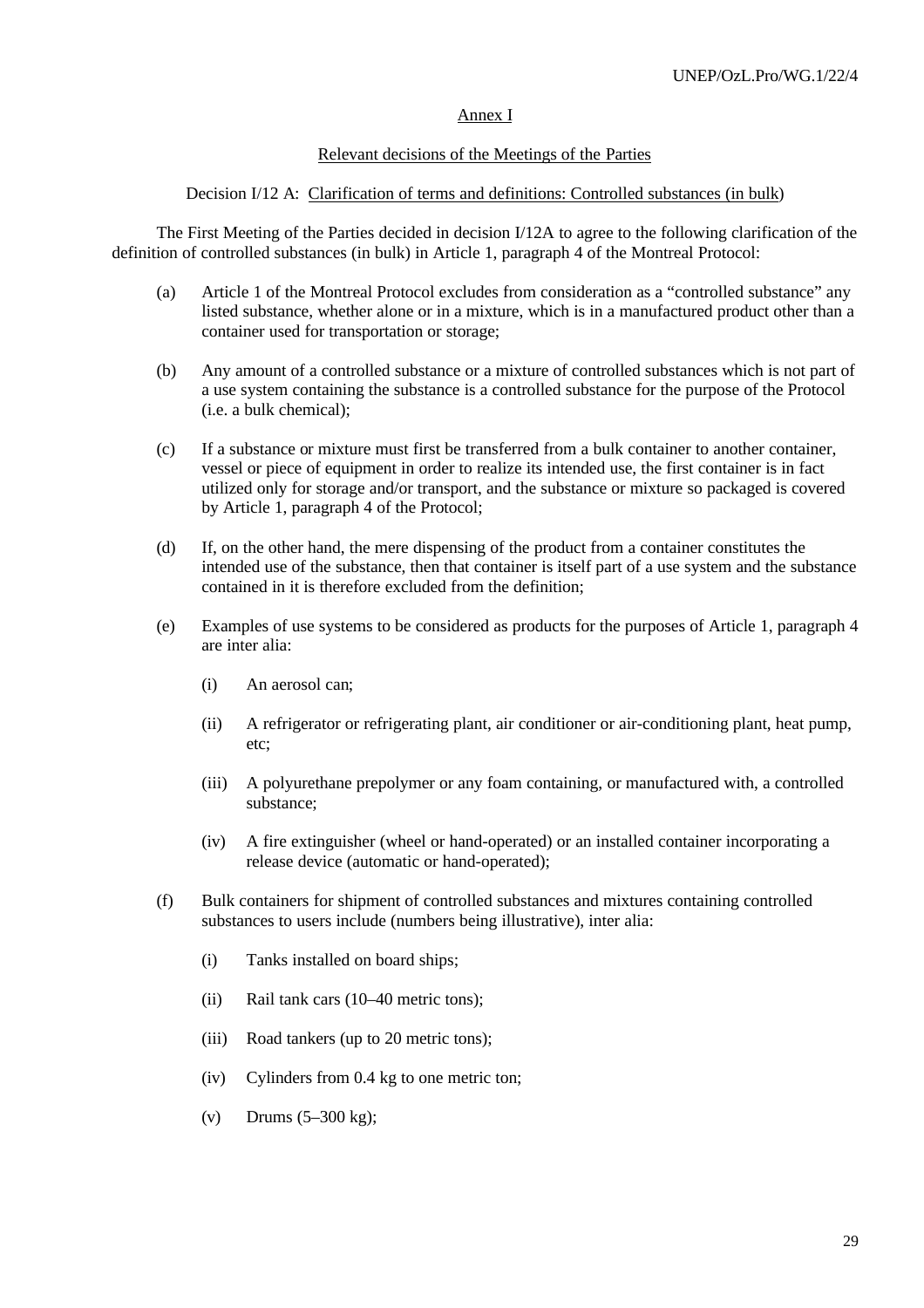- (g) Because containers of all sizes are used for either bulk or manufactured products, distinguishing on the basis of size is not consistent with the definition in the Protocol. Similarly, since containers for bulk or manufactured products can be designed to be rechargeable or not rechargeable, rechargeability is not sufficient for a consistent definition;
- (h) If the purpose of the container is used as the distinguishing characteristic as in the Protocol definition, such CFC or halon-containing products as aerosol spray cans and fire extinguishers, whether of the portable or flooding type, would therefore be excluded, because it is the mere release from such containers which constitute the intended use.

Decision I/12H: Clarification of terms and definitions: Exports and imports of used controlled substances

The First Meeting of the Parties decided in decision I/12H with regard to exports and imports of used controlled substances: imports and exports of bulk used controlled substances should be treated and recorded in the same manner as virgin controlled substances and included in the calculation of a Party's consumption limits.

Note: This decision was annulled by decision IV/24 (see below).

Decision IV/24: Recovery, reclamation and recycling of controlled substances

The Fourth Meeting of the Parties decided in decision IV/24:

- 1. To annul decision I/12 H of the First Meeting of the Parties, which reads "Imports and exports of bulk used controlled substances should be treated and recorded in the same manner as virgin controlled substances and included in the calculation of the Party's consumption limits";
- 2. Not to take into account, for calculating consumption, the import and export of recycled and used controlled substances (except when calculating the base year consumption under paragraph 1 of Article 5 of the Protocol), provided that data on such imports and exports are subject to reporting under Article 7;
- 3. To agree to the following clarifications of the terms "recovery", "recycling" and "reclamation":

Recovery: The collection and storage of controlled substances from machinery, equipment, containment vessels, etc. , during servicing or prior to disposal;

Recycling: The re-use of a recovered controlled substance following a basic cleaning process such as filtering and drying. For refrigerants, recycling normally involves recharge back into equipment it often occurs "on-site";

Reclamation: The re-processing and upgrading of a recovered controlled substance through such mechanisms as filtering, drying, distillation and chemical treatment in order to restore the substance to a specified standard of performance. It often involves processing "off-site" at a central facility;

- 4. To urge all the Parties to take all practicable measures to prevent releases of controlled substances into the atmosphere, including, inter alia:
	- (a) To recover controlled substances in Annex A, Annex B and Annex C of the Protocol, for purposes of recycling, reclamation or destruction, that are contained in the following equipment during servicing and maintenance as well as prior to equipment dismantling or disposal:
		- (i) Stationary commercial and industrial refrigeration and air conditioning equipment;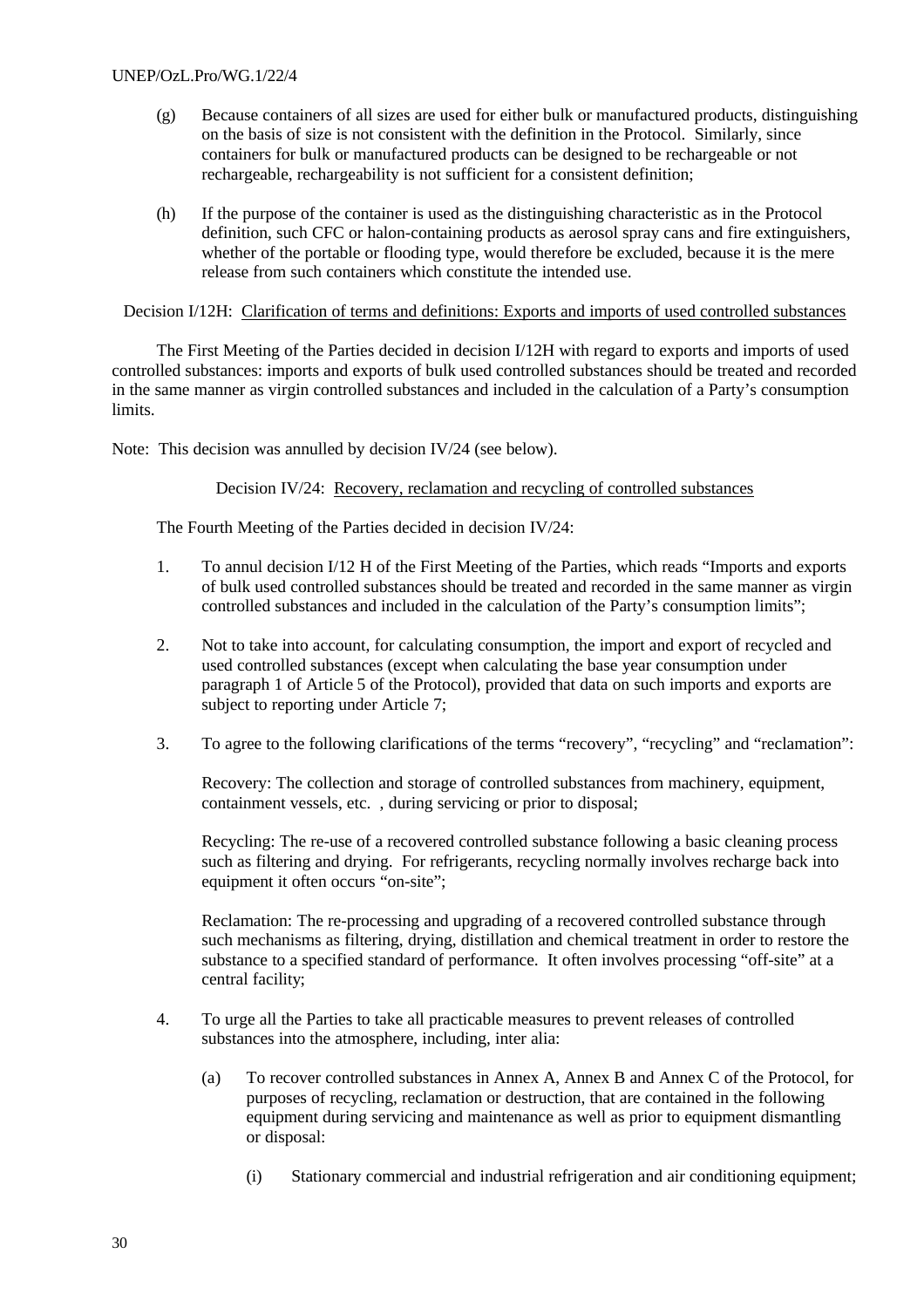- (ii) Mobile refrigeration and mobile air-conditioning equipment:
- (iii) Fire protection systems;
- (iv) Cleaning machinery containing solvents;
- (b) To minimize refrigerant leakage from commercial and industrial air-conditioning and refrigeration systems during manufacture, installation, operation and servicing;
- (c) To destroy unneeded ozone-depleting substances where economically feasible and environmentally appropriate to do so;
- 5. To urge the Parties to adopt appropriate policies for export of the recycled and used substances to Parties operating under paragraph 1 of Article 5 of the Protocol, so as to avoid any adverse impact on the industries of the importing Parties, either through an excessive supply at low prices which might introduce unnecessary new uses or harm the local industries, or through an inadequate supply which might harm the user industries;
- 6. To request the Scientific Assessment Panel to study and report, by 31 March 1994 at the latest, through the Secretariat, on the impact on the ozone layer of continued use of recycled controlled substances and of the utilization or non-utilization of available environmentally sound alternatives/substitutes and to request the Open-ended Working Group of the Parties to consider the report and to submit their recommendations to the Sixth Meeting of the Parties;
- 7. To request the Technology and Economic Assessment Panel to review and report, by 31 March 1994 at the latest, through the Secretariat, on:
	- (a) The technologies for recovery, reclamation, recycling and leakage control;
	- (b) The quantities available for economically feasible recycling and the demand for recycled substances by all Parties;
	- (c) The scope for meeting the basic domestic needs of the Parties operating under paragraph 1 of Article 5 of the Protocol through recycled substances;
	- (d) The modalities to promote the widest possible use of alternatives/substitutes with a view to increasing their usage and release their reclaimed substances to Parties operating under paragraph 1 of Article 5 of the Protocol; and
	- (e) Other relevant issues and to recommend policies with respect to recovery, reclamation and recycling, keeping in mind the effective implementation of the Montreal Protocol;
- 8. To request the Open-ended Working Group of the Parties to the Protocol to consider the reports of the Scientific Assessment Panel and the Technology and Economic Assessment Panel and any recommendations in this regard made by the Executive Committee and submit their recommendations to the Sixth Meeting of the Parties, in 1994.

Decision VI/19: Trade in previously used ozone-depleting substances

The Sixth Meeting of the Parties decided in decision VI/19:

1. To reaffirm the Parties' intent embodied in decision IV/24;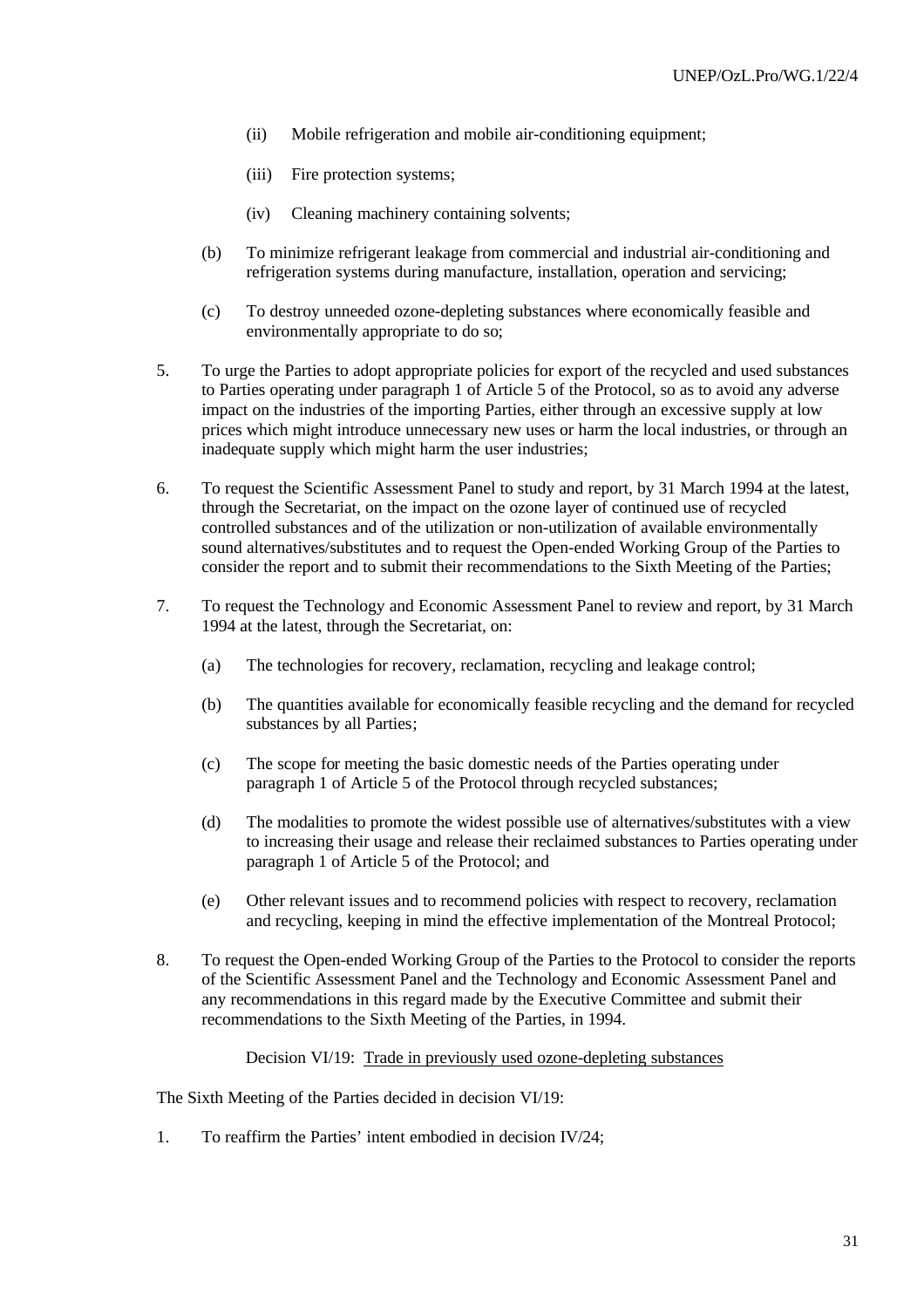- 2. To restate that only used controlled substances may be excluded from the calculated level of consumption of countries importing or exporting such substances;
- 3. To note further that, as required by decision IV/24, such exclusions from a Party's calculated level of consumption is made contingent on reporting of such imports and exports to the Secretariat and Parties should make their best efforts to report this information in a timely manner;
- 4. To request all Parties with reclamation facilities to submit to the Secretariat prior to the Seventh Meeting of the Parties and on an annual basis thereafter a list of the reclamation facilities and their capacities available in their countries;
- 5. To request all Parties that export previously used substances to take, where appropriate, steps to ensure that such substances are labelled correctly and are of the nature claimed and to report any related activities through the Secretariat to the Seventh Meeting of the Parties;
- 6. To request such exporting Parties to make best efforts to require their companies to include in documentation accompanying such exports, the name of the source firm of the used controlled substance and whether it was recovered, recycled or reclaimed and any further information available to allow for verification of the nature of the substance;
- 7. To request the Ozone Secretariat, drawing on the experience of the Technology and Economic Assessment Panel and the Parties, to study and report on trade in used/recycled/reclaimed ozone-depleting substances, taking particular account of Parties' experience in the control of such trade and the concerns and interests of all Parties that have facilities for the production of ozone-depleting substances, in time for the issues to be considered by the Open-ended Working Group at its Twelfth Meeting.

Decision VII/32: Control of export and import of products and equipment containing substances listed in Annexes A and B of the Montreal Protocol

The Seventh Meeting of the Parties decided in decision VII/32:

- 1. To recommend that each Party adopt legislative and administrative measures, including labelling of products and equipment, to regulate the export and import, as appropriate, of products and equipment containing substances listed in Annexes A and B of the Montreal Protocol and of technology used in the manufacturing of such products and equipment, in order to avert any adverse impact associated with the export of such products and equipment using technologies that are or will soon be obsolete because of their reliance on Annex A or Annex B substances and which would be inconsistent with the spirit of the Protocol, including decision I/12C of the First Meeting of the Parties to the Protocol, held in Helsinki in 1989;
- 2. To recommend that Parties report on action taken to implement the present decision at future Meetings of the Parties.

# Decision VII/33: Illegal imports and exports of controlled substances

The Seventh Meeting of the Parties decided in decision VII/33 to request that the Secretariat examine information available to it, and request further information from the Parties regarding dumping, illegal imports and exports, and uncontrolled production of Annex A and B substances and products containing them that could undermine the effectiveness of the Protocol, and report to the Eighth Meeting of the Parties, taking into account the non-compliance procedure under the Montreal Protocol.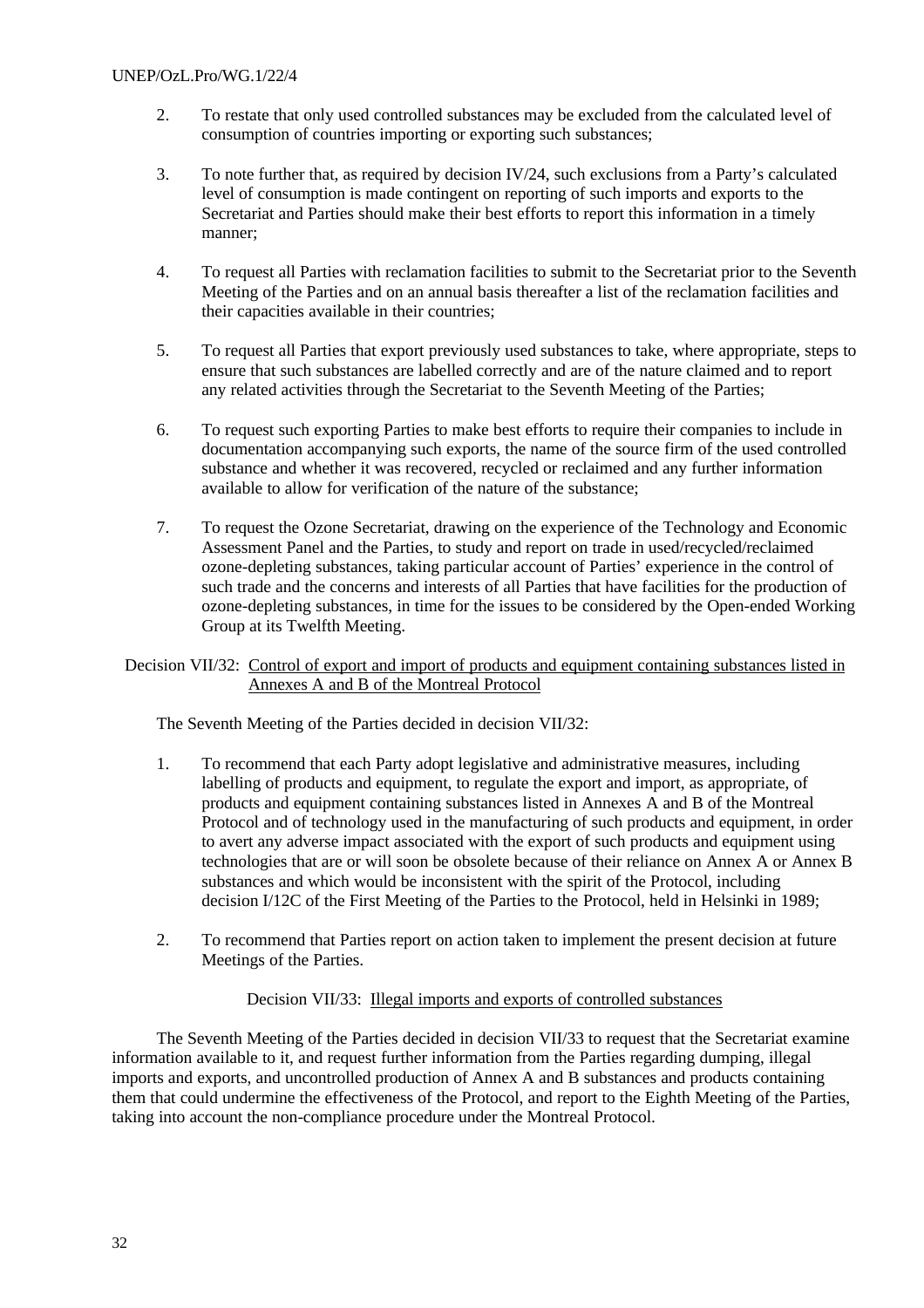### Decision VIII/20: Illegal imports and exports of controlled substances

The Eighth Meeting of the Parties decided in decision VIII/20:

- 1. To note with appreciation the report prepared by the Secretariat on illegal imports and exports of ozone-depleting substances;
- 2. To urge each Party not operating under Article 5 that has not already done so to establish a system requiring validation and approval of imports of any used, recycled or reclaimed ozonedepleting substances before they are imported. Importers should sufficiently demonstrate to approving authorities that the ozone-depleting substances have indeed been previously used;
- 3. To request each Party not operating under Article 5 to report to the Secretariat by the Ninth Meeting of the Parties on the establishment of the system described in paragraph 2 above;
- 4. That the exception in decision IV/24 (which provides that the import and export of recycled and used controlled substances not be taken into account in the calculation of the Party's consumption level) shall not apply to any Party not operating under Article 5 that has not established by 1 January 1998 a system such as that described in paragraph 2 above;
- 5. To request the Ninth Meeting of the Parties to consider instituting a system to require validation and approval of exports of used and recycled ozone-depleting substances from all Parties.

Decision IX/9: Control of export of products and equipment whose continuing functioning relies on Annex A and Annex B substances

The Ninth Meeting of the Parties decided in decision IX/9:

- 1. To recommend that each Party adopt legislative and administrative measures, including labelling of products and equipment, to regulate the export and import, as appropriate, of products, equipment, components and technology whose continuing functioning relies on supply of substances listed in Annexes A and B of the Montreal Protocol, in order to avert any adverse impact associated with the export of such products and equipment using technologies that are or will soon be obsolete because of their reliance on Annex A or Annex B substances and which would be inconsistent with the spirit of the Protocol, including decision 1/12 C of the First Meeting of the Parties to the Protocol, held in Helsinki in 1989;
- 2. To recommend to non-Article 5 Parties to adopt appropriate measures to control, in cooperation with the importing Article 5 Parties, the export of used products and equipment, other than personal effects, whose continuing functioning relies on supply of substances listed in Annexes A and B of the Montreal Protocol;
- 3. To recommend to Parties to report to the Tenth Meeting of the Parties on actions taken to implement the present decision.

#### Decision IX/22: Customs codes

The Ninth Meeting of the Parties decided in decision IX/22:

- 1. To express appreciation to the Multilateral Fund, UNEP and the Stockholm Environmental Institute for the useful information on the problems and possibilities of using customs codes for tracking imports of ozone-depleting substances (ODS) contained in the book "Monitoring Imports of Ozone-Depleting Substances: A Guidebook";
- 2. To recommend this book as a guide to Parties seeking more information on this issue;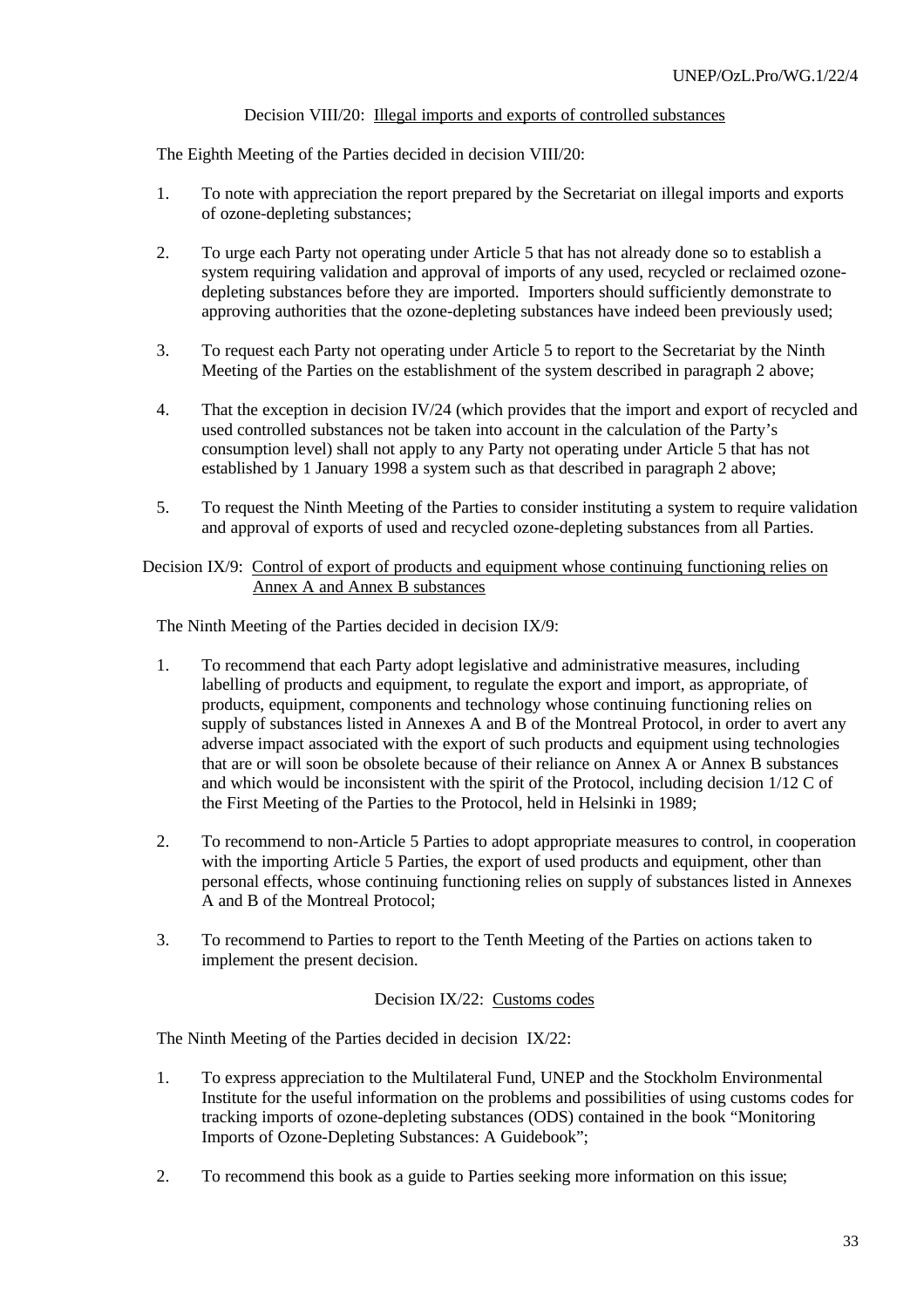- 3. In order to facilitate cooperation between customs authorities and the authorities in charge of ODS control and ensure compliance with licensing requirements, to request the Executive Director of UNEP:
	- (a) To request the World Customs Organization (WCO) to revise its decision of 20 June 1995, recommending one joint national code on all HCFCs under subheading 2903.49, by instead recommending separate national codes under subheading 2903.48 for the most commonly used HCFCs (e.g., HCFC-21; HCFC-22; HCFC-31; HCFC-123; HCFC-124; HCFC-133; HCFC-141b; HCFC-142b; HCFC-225; HCFC-225ca; HCFC-225cb);
	- (b) To further ask the World Customs Organization to work with major ODS suppliers to develop and provide the Parties to the Montreal Protocol, through UNEP, with a checklist of relevant customs codes for ODS that are commonly marketed as mixtures, for use by national customs authorities and authorities in charge of control of ODS to ensure compliance with import licensing requirements;
- 4. To request all Parties with ODS production facilities to urge their producing companies to cooperate fully with WCO in the preparation of this check-list.
- Decision X/9: Establishment of a list of countries that do not manufacture for domestic use and do not wish to import products and equipment whose continuing functioning relies on Annex A and Annex B substances

The Tenth Meeting of the Parties decided in decision X/9:

- 1. To recall that decision IX/9 recommends:
	- (a) That each Party adopt legislative and administrative measures, including labelling of products and equipment, to regulate the export and import, as appropriate, of products, equipment, components and technology whose continuing functioning relies on supply of substances listed in Annex A and Annex B of the Montreal Protocol, in order to avert any adverse impact associated with the export of such products and equipment using technologies that are or will soon be obsolete because of their reliance on Annex A or Annex B substances and which would be inconsistent with the spirit of the Protocol, including decision I/12 C of the First Meeting of the Parties to the Protocol, held in Helsinki in 1989;
	- (b) That non-Article 5 Parties adopt appropriate measures to control, in cooperation with importing Article 5 Parties, the export of used products and equipment, other than personal effects, whose continuing functioning relies on supply of substances listed in Annex A and Annex B of the Montreal Protocol;
- 2. To note that in order for such export measures to be effective, both importing and exporting Parties need to take appropriate steps;
- 3. To note that the products and equipment listed below\* constitute categories of products and equipment whose continued use relies on the supply of substances listed in Annex A or Annex B;

l

<sup>\*</sup> Products and equipment containing a controlled substance specified in Annex A or B of the Montreal Protocol: 1) Automobile and truck air conditioning units (whether incorporated in vehicles or not); 2) domestic and/or commercial refrigeration and air conditioning/heat pump equipment (when containing controlled substances in Annex A or Annex B as a refrigerant and/or in insulating material of the product) (e.g. refrigerators, freezers, dehumidifiers, water coolers, ice machines, air conditioning and heat pump units); 3) transport refrigeration units; 4) aerosol products, except medical aerosols; 5) portable fire extinguisher; 6) insulation boards, panels and pipe covers; 7) pre-polymers.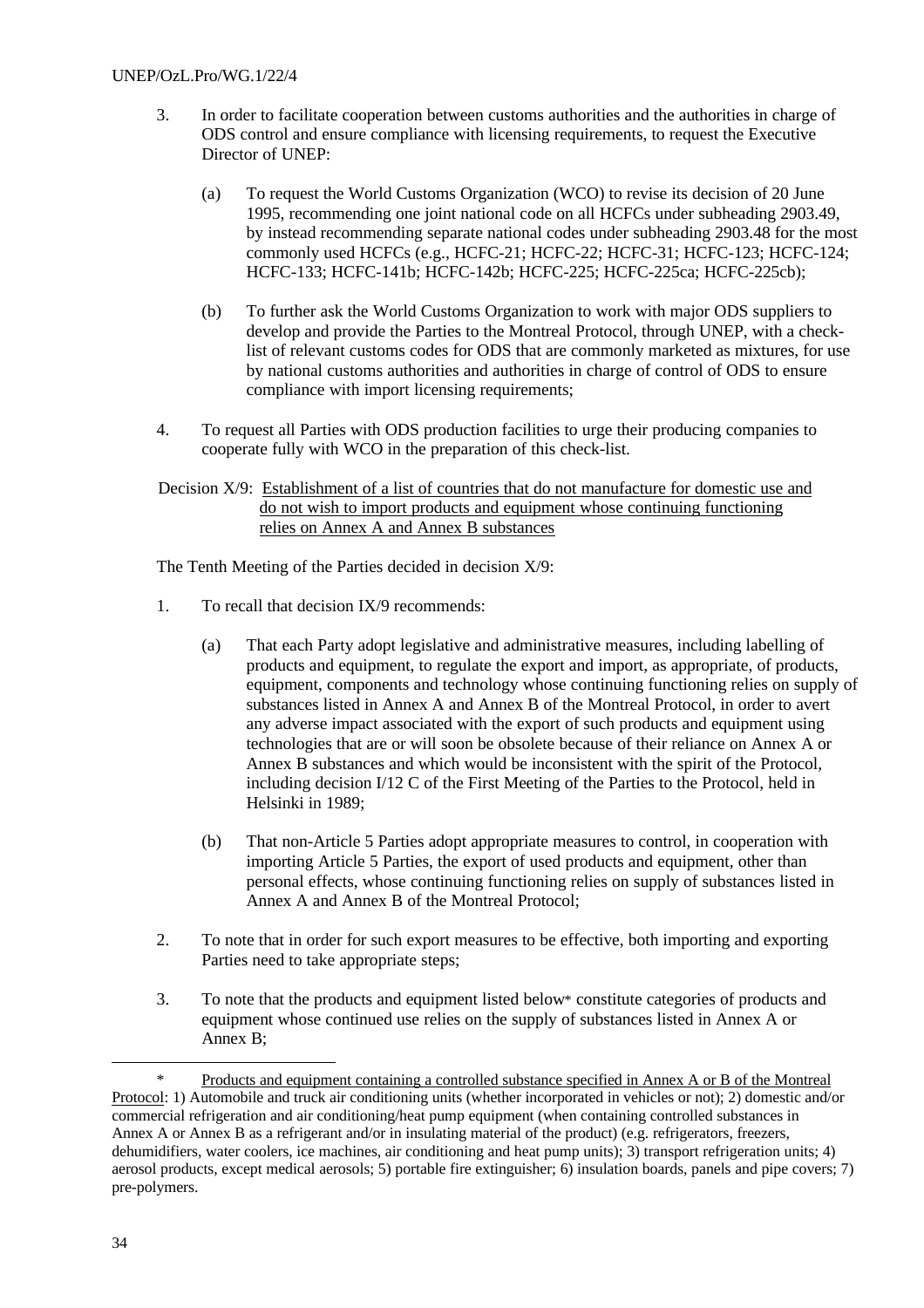- 4. To invite, on a voluntary basis, those Parties that do not manufacture for domestic use products and equipment in a category listed below\* and that do not permit the importation of such products and equipment from any source, to inform the Secretariat, if they so choose, that they do not consent to the importation of such products and equipment;
- 5. To request the Secretariat to maintain a list of Parties that do not want to receive products and equipment from one or more categories listed below. \* This list shall be distributed to all Parties by the Secretariat at the Eleventh Meeting of the Parties and updated on an annual basis thereafter;\*\*
- 6. To acknowledge that the issue of imports and exports of products and equipment whose continued functioning relies on Annex A and Annex B substances should be further considered at the Eleventh Meeting of the Parties with a view to addressing more specifically the concerns of countries in the process of phasing out production of those products and equipment;

# Decision X/18: Customs codes

The Tenth Meeting of the Parties decided in decision X/18:

Recalling decision IX/22 on customs codes and decision IX/28, paragraph 4, on data reporting,

Noting that the existing customs codes set out in the Harmonized System do not allow Parties to easily monitor the import and export of mixtures of substances and that this will be of particular concern for monitoring consumption of HCFCs as a number of the HCFCs will only be consumed as part of refrigerant mixtures being marketed to replace CFCs for some applications,

Noting that many Parties rely on the Harmonized System codes to cross-check and monitor their consumption of ozone-depleting substances and to ensure compliance with their obligations under the Montreal Protocol,

- 1. To request the Ozone Secretariat to continue discussions with the World Customs Organization on:
	- (a) The possibility of revising the Harmonized System to allow the inclusion of appropriate codes for mixtures containing HCFCs, especially those used for refrigeration;
	- (b) The confirmation of the proper classification of methyl bromide that contains 2 per cent chloropicrin as a pure substance and not as a mixture, as suggested in the illustrative list of methyl-bromide mixtures provided earlier to the Parties by the Ozone Secretariat;
- 2. To convene a group of five interested experts to provide advice to the Ozone Secretariat out of session on possible amendments to the Harmonized System;
- 3. To request the Ozone Secretariat to report to the Nineteenth Meeting of the Open-ended Working Group on progress towards this end.

<sup>\*\*</sup> See www.unep.org/ozone/decision9-10.shtml.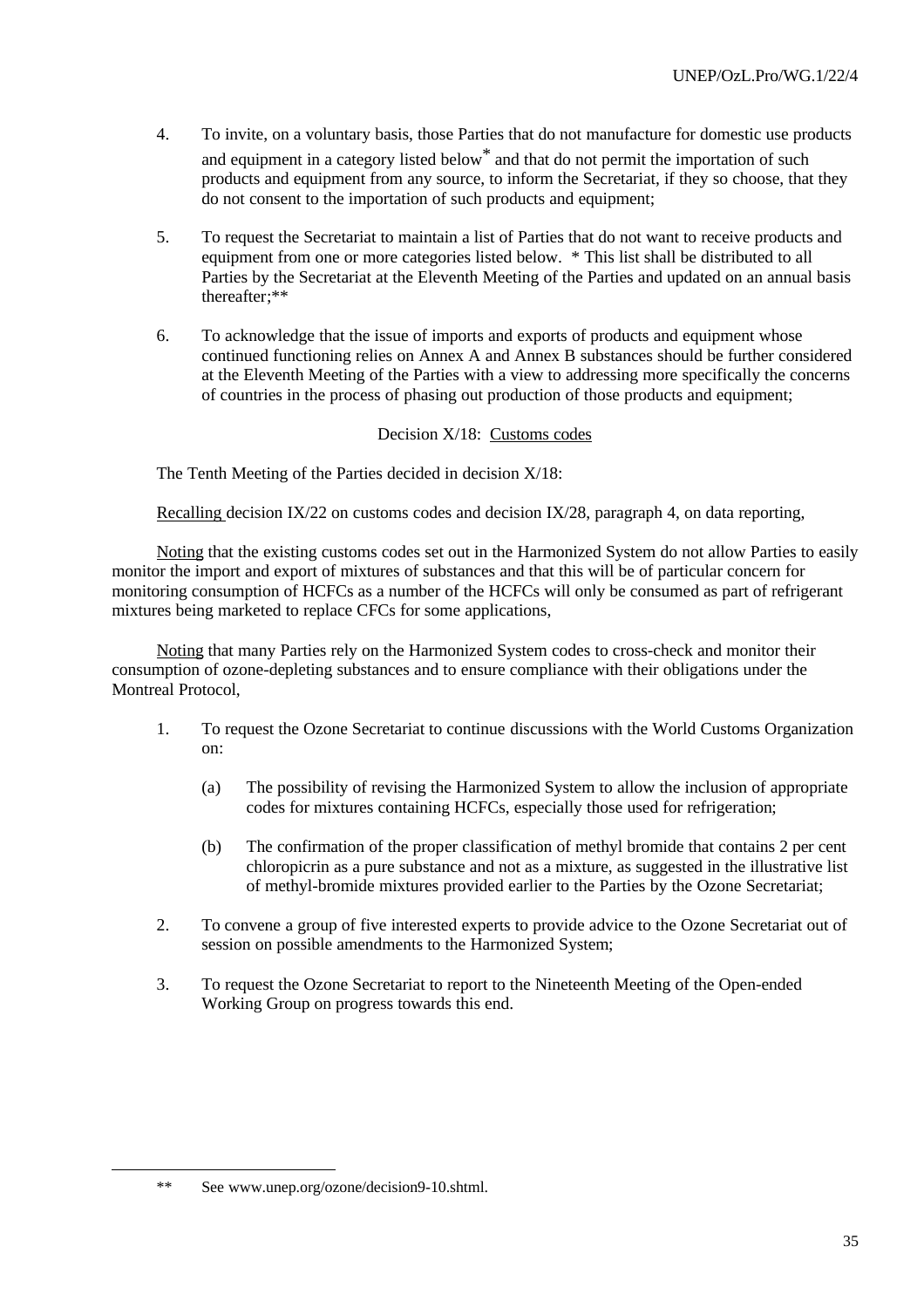#### UNEP/OzL.Pro/WG.1/22/4

Decision XI/26: Recommendations and clarifications of the World Customs Organization concerning customs codes for ozone-depleting substances and products containing ozone-depleting substances

The Eleventh Meeting of the Parties decided in decision XI/26:

Recalling decisions IX/22 and X/18 of the Parties to the Montreal Protocol dealing with customs codes for ozone-depleting substances and products containing ozone-depleting substances,

Noting that the issue of customs codes is of great importance for the prevention of the illegal traffic of ozone-depleting substances and for the purpose of data reporting in accordance with Article 7 of the Montreal Protocol,

- 1. To note, with appreciation, the actions undertaken so far by the World Customs Organization on the further extension of the Harmonized System customs nomenclature of ozone-depleting substances and products containing ozone-depleting substances;
- 2. To note the summary of the draft recommendation of the World Customs Organization concerning the insertion in national statistical nomenclatures of Harmonized System subheadings for ozone-depleting substances and products containing ozone-depleting substances and the clarification of the classification under the Harmonized System Convention of methyl bromide containing small amounts of chloropicrin provided in annex II to the report of the Nineteenth Meeting of the Open-ended Working Group (UNEP/OzL.Pro/WG.1/19/7);
- 3. To note that the group of experts convened in accordance with decision X/18 will conduct further work on recommendations relating to the Harmonized System codes for mixtures and products containing ozone-depleting substances in collaboration with the World Customs Organization.

Decision XII/10: Monitoring of international trade and prevention of illegal trade in ozone-depleting substances, mixtures and products containing ozone-depleting substances

The Twelfth Meeting of the Parties decided in decision XII/10:

Recognizing the threat of illegal trade in ozone-depleting substances, mixtures and products containing ozone-depleting substances to the global process of ozone layer protection,

Understanding the importance of control of trade in ozone-depleting substances, mixtures and products containing ozone-depleting substances in all Parties in view of the need for global implementation of the provisions of the Montreal Protocol,

Acknowledging that presently the effective control at national borders of trade in ozone-depleting substances, mixtures and products containing ozone-depleting substances is very difficult due to problems in ozone-depleting substances identification, the complexity of relevant customs codes, the lack of an internationally accepted common labelling system and the lack of specially trained customs officers, and the need to approach most of these problems by concerted action at the international level,

Acknowledging that it is important to understand the status of and take into account ongoing work in this area by other international bodies, and take into consideration previous decisions of the Parties, including decisions IX/22, X/18 and XI/26,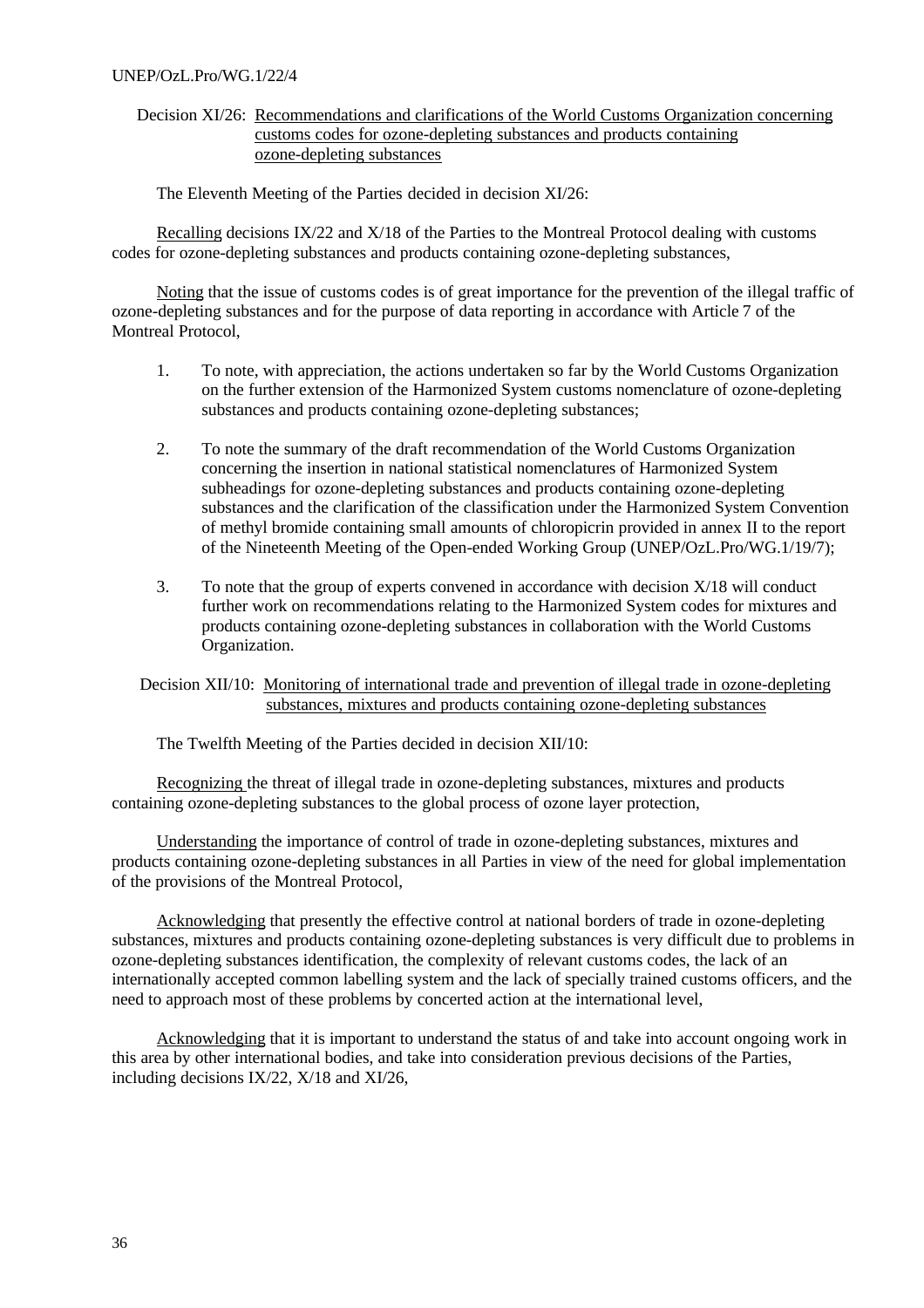- 1. To request the Ozone Secretariat, in consultation, as appropriate, with the Technology and Economic Assessment Panel, the United Nations Environment Programme, the discussion group on customs codes for ozone-depleting substances and international trade and customs organizations, to examine the options for studying the following issues and to report on these options at the twenty-first meeting of the Open-ended Working Group for consideration by the Parties in 2001:
	- (a) Current national legislation on the labelling of ozone-depleting substances, mixtures containing ozone-depleting substances and products containing ozone-depleting substances;
	- (b) The need for, scope of and cost of implementation of a universal labelling and/or classification system for ozone-depleting substances, mixtures containing ozone-depleting substances and products containing ozone-depleting substances, including the feasibility of the introduction of a producer-specific marker, identifier or identification methodology;
	- (c) Methods for sharing experience between Parties on issues related to classification, labelling, compliance and incidents of illegal trade;
	- (d) The differences between products containing ozone-depleting substances and mixtures containing ozone-depleting substances, and the possibility of the creation of a list of categories of products containing ozone-depleting substances with the corresponding Harmonized System/Combined Nomenclature classification;
	- (e) Possible guidance for customs authorities on how to proceed with the illegally traded ozone-depleting substances seized on the border;
- 2. To express appreciation for the activities of the Division of Technology, Industry and Economics of the United Nations Environment Programme and to encourage further work with regard to providing information on the above to Article 5 Parties and countries with economies in transition, specifically through customs training at the regional and/or national level.

Decision XIII/12: Monitoring of international trade and prevention of illegal trade in ozone-depleting substances, mixtures and products containing ozone-depleting substances

The Thirteenth Meeting of the Parties decided in decision XIII/12:

- 1. To request the Ozone Secretariat, in consultation, as appropriate, with the Technology and Economic Assessment Panel, the World Customs Organization, the United Nations Environment Programme Division of Technology, Industry and Economics (UNEP/DTIE) and the World Trade Organization to undertake a study and present a report with practical suggestions on the issues contained in decision XII/10 to the Open-ended Working Group at its 22nd meeting, in 2002, for consideration by the Parties in 2002;
- 2. That in preparing the study, the Secretariat should use decision XII/10 as terms of reference and should study solely those issues discussed in that decision.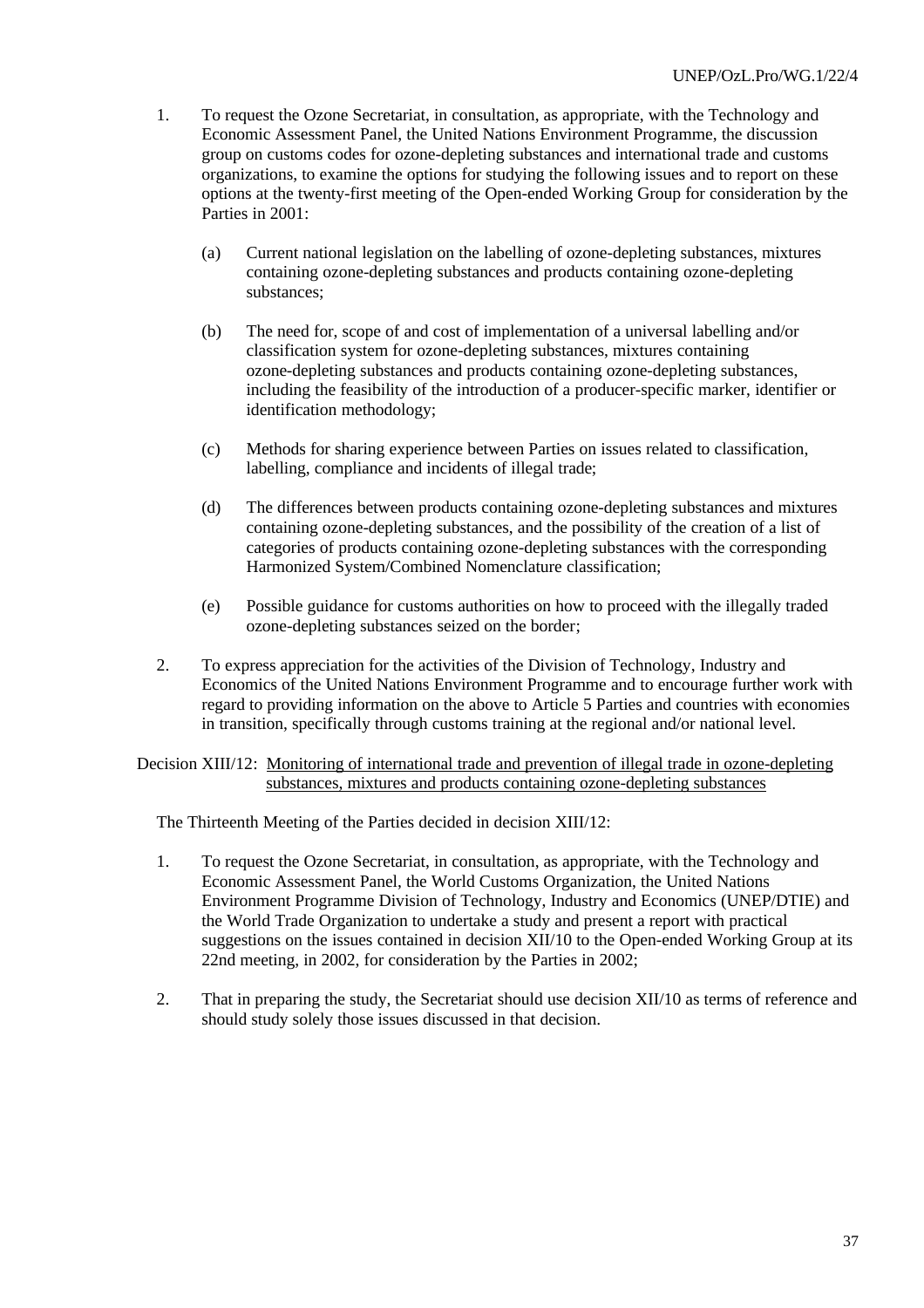### Annex II

#### Tracking mechanisms in international agreements

Several multilateral environmental agreements (MEAs) employ means of identifying the materials which they seek to control in international trade. The Convention in International Trade in Endangered Species (CITES) uses licensing systems to monitor and control exports and imports, while the Basel Convention on the Control of Transboundary Movements of Hazardous Wastes and Their Disposal uses a system of prior notification and consent. Other MEAs not yet in force, including the Rotterdam and Stockholm Conventions, dealing with various categories of chemicals, and the Cartagena Protocol, controlling trade in genetically modified products, will in due course employ similar systems, variously known as prior informed consent or advanced informed agreement. Another international agreement, the Kimberley Process to identify and eliminate the trade in conflict diamonds, also not yet in force, will similarly use a certificate-based system. The tracking mechanisms used in these agreements are described briefly below, followed by some conclusions that can be drawn from considering their effectiveness in controlling illegal trade.

#### Basel Convention

The 1989 Basel Convention on the Control of Transboundary Movements of Hazardous Wastes and Their Disposal establishes a regime for controlling the international trade in hazardous and other types of wastes. The general objective of the treaty is to ensure that transboundary movements of wastes are reduced to a level consistent with environmentally sound and efficient management. The movement must be conducted in a manner which will protect human health and the environment. Parties have the right to prohibit the import of hazardous waste, and an export ban applies to States that have not given written consent to a specific import.

The Convention establishes a system of prior notification and consent for transboundary movements of wastes. The exporting State, generator or exporter must notify the importing State and any States of transit of any proposed transboundary movements. A movement document must accompany any shipment of waste from its origin to its disposal. Such a document must specify: the exporter of the waste; the generator and site of the waste generation; disposer of waste and site of disposal; carrier of waste; date the transboundary movement of waste started and date and signature on receipt by each person who takes charge of the waste; means of transport; general description of waste; declaration that the competent authorities of all concerned States do not object to the shipment; and certification by the disposer of receipt at the designated disposal facility and indication of the method of disposal and the approximate date of disposal.

Any traffic in waste that does not meet the notice and consent requirements, or fails to conform with the accompanying documents, or results in deliberate disposal in violation of the Basel Convention and general principles of international law, is held to be illegal and considered a criminal act. Transport and disposal of hazardous and other wastes may be carried out only by authorized persons, with the movements meeting generally accepted and recognized international rules and standards of packaging, labelling and transport, taking into account relevant internationally recognized practices.

Importing States respond to the notice in three ways: giving consent (with or without conditions); denying permission; or requiring additional information. Written consent of the importing State and confirmation from the exporting State of the existence of a contract between the exporter and the disposer specifying environmentally sound management of the wastes is required. Where the terms of the contract cannot be fulfilled, the exporting State has a duty to reimport the waste. Written consent is also needed from the transit State(s). Written consent may include conditions on the supply of certain information, such as the exact quantities or periodic lists of hazardous wastes or other wastes to be shipped.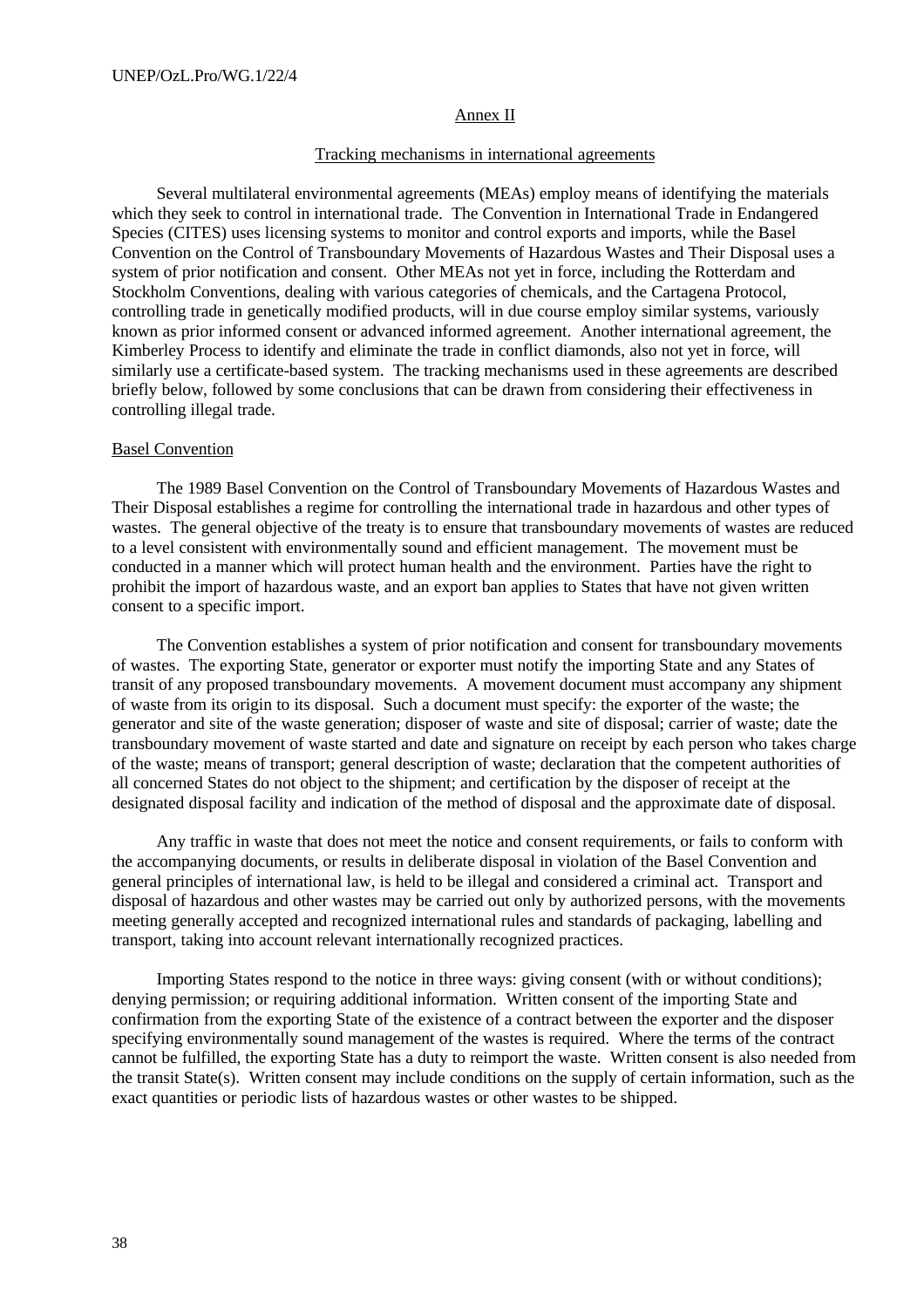Notice and consent covers a 12-month period so long as the waste has the same characteristics and is shipped regularly to the same disposer through the same exit office of the exporting State, entry office of the importing State, and customs office of the transit State. In addition, importing States and transit States can require the wastes to be covered by insurance or other guarantee.

Traffic in waste is considered to be illegal where it is carried out: without notice to all the Parties concerned; without the consent of all Parties concerned; where consent of the State was obtained through falsification, misrepresentation or fraud; with lack of conformity in a material sense with the accompanying documents; or there was a deliberate disposal in violation of the Basel Convention or international law. If the waste is deemed to be illegal, the exporting State, or the exporter or generator, has a responsibility to take back the waste, or if this is impracticable, to dispose of it in accordance with the Basel Convention, within 30 days of receiving notice of the illegal traffic. Parties are required to introduce national or domestic legislation to prevent or punish illegal traffic.

#### **CITES**

The 1973 Convention on International Trade in Endangered Species of Wild Fauna and Flora (CITES) aims to protect certain endangered species from overexploitation by controlling the international trade. Trade in such species, their products and their derivatives are regulated under a system of import and export permits. Species are placed on different lists indicating the level of requirements to be fulfilled and the corresponding scope of documentation.

Appendix I to CITES includes all species that are threatened with extinction. Such species may not be traded unless authorized under exceptional circumstances. Appendix II includes species that are not necessarily threatened with extinction but may become so unless trade in specimens of such species is subject to strict regulation. Appendix III includes species that a Party had identified as being subject to regulation for the purposes of preventing or restricting exploitation and where it needs the cooperation of other Parties in controlling trade. Amendments to Appendices I and II must be decided by the Conference of the Parties, while States Parties themselves may enter species into Appendix III.

Trade in any species under any list is not permitted except in accordance with CITES. Exports require prior grant of and the presentation of an export permit, which is given upon meeting specific conditions and must be presented to the customs authorities. For Appendix I, II and III species, the Management Authority of the exporting State must be satisfied that the specimen was not obtained in contravention of that State's laws for the protection of fauna and flora. The importing State is not required to make a similar statement, deferring to the exporting State on matters of legality relating to the taking of the species. Additional requirements exist depending on the appendix in which the species is listed. Exceptions from these requirements are made for transit or trans-shipment of species; specimens that were personal or household effects; specimens that were acquired prior to CITES applying to the specimen; non-commercial trade between scientists or scientific institutions in certain specimens; or certain specimens that are part of a travelling zoo, circus or other travelling exhibition. Parties may also make reservations from CITES for a listed species, upon becoming a party to CITES or upon an amendment to the appendix by the Conference of the Parties.

For Appendix I species, trade is strictly limited. Trade must not be detrimental to the survival of the species, must not be primarily for commercial purposes and must not be in relation to a species obtained in violation of the exporting State's laws. Any instance of trade in listed specimens requires a permit from both the importing and the exporting State. Certificates are required also for re-export of specimens.

Commercial trade in Appendix II specimens is allowed if it is not detrimental to the survival of the species and the specimen was not obtained in contravention of the exporting State's laws. An export permit is required and must to be provided to the importing State's customs authorities.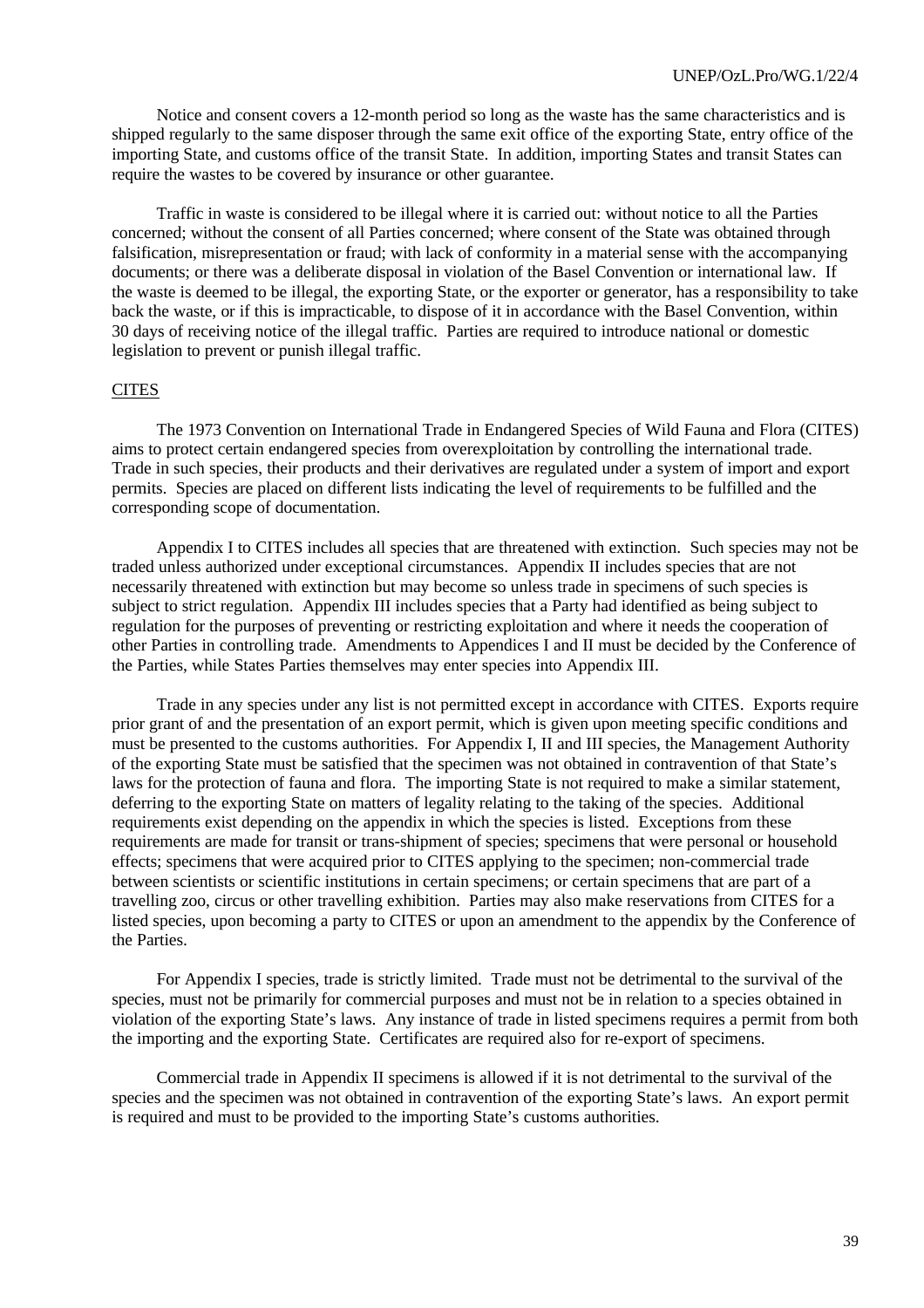#### UNEP/OzL.Pro/WG.1/22/4

Trade in Appendix III specimens requires the Management Authority of the exporting State to issue an export permit. Importers must verify that the shipment is accompanied by an export permit, if the shipment is from a State which has listed that species in Appendix III, or a certificate of origin, if from another State.

#### Rotterdam Convention

The 1998 Rotterdam Convention on the Prior Informed Consent Procedure for Certain Hazardous Chemicals and Pesticides in International Trade, which is not yet in force, aims to promote cooperation in and shared responsibility for the international trade in hazardous chemicals. The Convention applies to banned or severely restricted chemicals and severely hazardous pesticide formulations. Similar in principle to the system of prior notification and consent under the Basel Convention, under the Rotterdam Convention importing countries are given the power to determine whether they wish to import the chemical or ban it because of concerns that it cannot be managed safely. Exports of a chemical may take place only with the prior informed consent of the importing Party.

Annex III to the Convention lists the several pesticides and industrial chemicals that are to be controlled for health or environmental reasons. Each Party must notify the Convention Secretariat of its final decisions on the future import of these chemicals, indicating whether the Party will consent or not consent to such imports or whether it will give consent under certain conditions; or it must provide an interim response consenting with or without conditions or not consenting to the import; or it must provide a statement that the decision is under active consideration; or it must submit a written request to the Secretariat for more information or a request to the Secretariat for assistance in evaluating the chemical. Parties must transmit to the Secretariat responses with respect to each chemical listed in Annex III.

If a Party notifies the Secretariat that it will not consent or will consent with conditions to the import, it must also simultaneously prohibit or subject to the same conditions the import of the chemical from any source and also domestic production of the chemical for domestic use.

Where a chemical that is banned or severely restricted by a Party is exported from its territory, that Party must provide an export notification to the importing Party, including: the name of the chemical; a statement relating to the foreseen use of the chemical; and information on precautionary measures to reduce exposure to and emissions of the chemical. This notification must be provided prior to export after final regulatory action has been taken. However, the requirement to provide export certification may be waived by the designated national authority of the importing Party. Export notification is no longer required once the chemical has been listed in Annex III, the importing Party has provided a response to the Secretariat for that particular chemical and the Secretariat has distributed that Party's response to the other Parties.

Once the Convention has entered into force, the Conference of the Parties must encourage the World Customs Organization to assign a specific Harmonized System customs code for each Annex III chemical. Once the code has been assigned to the chemical, the shipping document must bear that code when exported. The Parties must require that Annex III chemicals, and chemicals banned or severely restricted, are subject when exported to labelling requirements that ensure adequate availability of information regarding risks and/or hazards to human health or the environment, taking into account international standards.

#### Stockholm Convention

The Stockholm Convention on Persistent Organic Pollutants was signed in 2001 and is not yet in force. The objective of the Convention is to protect human health and the environment from persistent organic pollutants. Parties are required to prohibit or take measures necessary to eliminate the production and use of the substances listed in Annex A to the Convention, and their import and export. Production and use of the chemicals listed in Annex B must be restricted. Parties are required also to ensure that substances listed in Annex A and B are imported only for the purpose of environmentally sound disposal or for a use permitted for each Party as prescribed in either Annex A or B. Chemicals that are listed in Annex A and for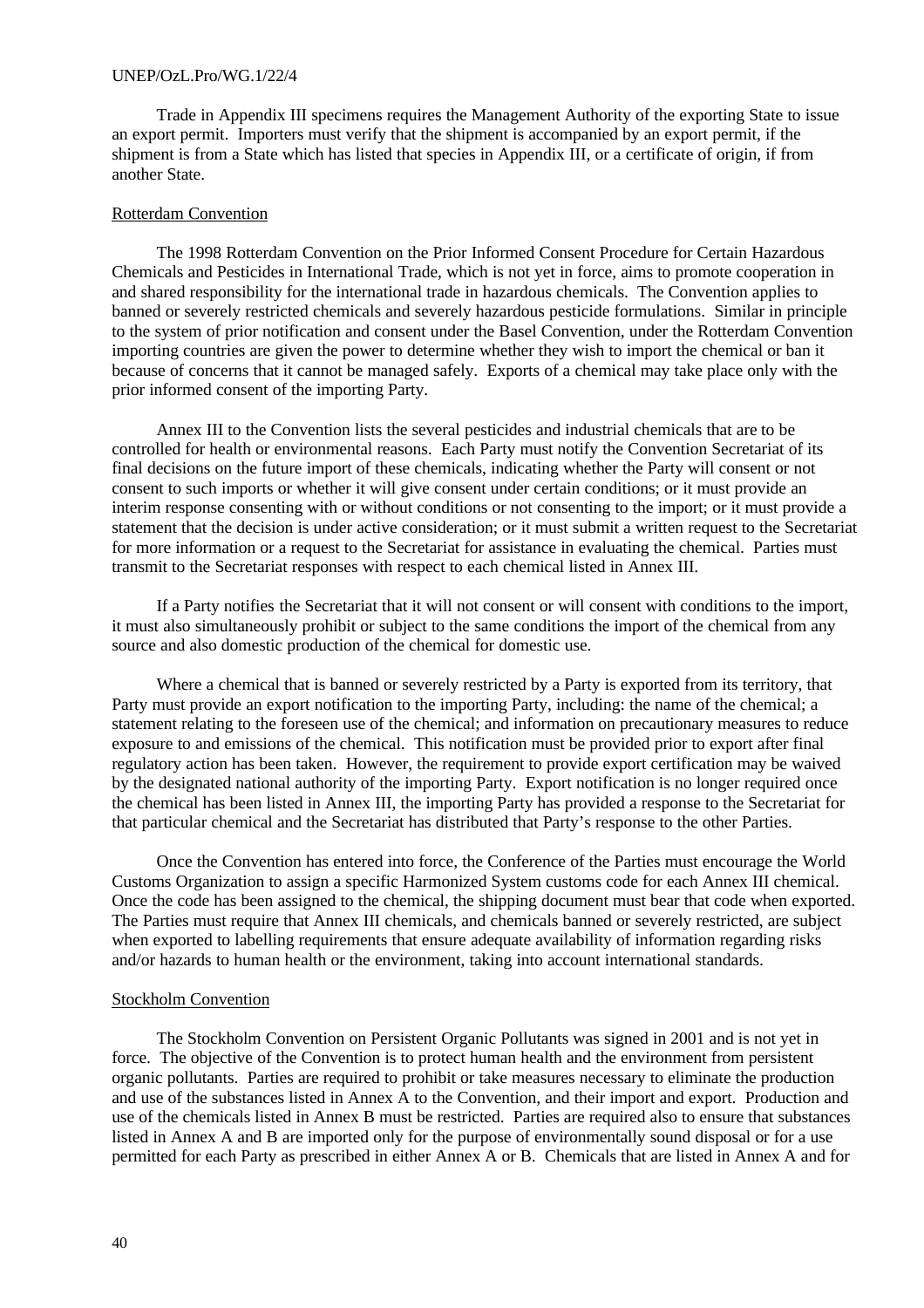which any production or specific use exemption may be in effect may be exported only under specific conditions. This applies mutatis mutandis for Annex B substances for which any production or specific use exemption or acceptable purpose is in effect.

Both Annex A and B chemicals may be exported only for the purpose of environmentally sound disposal or to a Party that is permitted to use that chemical under Annex A or B, or to a non-Party that has provided an annual certification to the exporting Party.

Certification must specify the intended use of the chemical and include a statement that the importing State is committed to protecting human health and the environment by taking the necessary measures to minimize or prevent releases, and that State must take certain measures to reduce or eliminate wastes and releases from stockpiles. Also, in the case of DDT, currently the only substance in Annex B, the importing State must undertake to use the substance only for disease vector control in accordance with World Health Organization recommendations. Certification must also include copies of the applicable legislation, regulatory instruments, or administrative or policy guidelines.

#### Cartagena Protocol

The Cartagena Protocol on Biosafety was agreed in 2000 but is not yet in force. The objective of the Protocol is to contribute to ensuring an adequate level of protection in the field of the safe transfer, handling and use of living modified organisms (LMOs) resulting from modern biotechnology that may have adverse effects on the conservation and sustainable use of biological diversity. The Protocol places specific emphasis on transboundary movements of LMOs. The development, handling, transport, use, transfer and release of any LMO must be undertaken in a manner that prevents or reduces the risks to biological diversity, taking into account also risks to human health.

The advance informed agreement procedure governs the import of LMOs for intentional introduction into the environment but not LMOs intended for direct use as food or feed, or for processing. For the former, the exporter is required to notify, in writing, the competent national authority of the Party of import. The Party of import must acknowledge receipt of the notification, although failure to do so does not imply consent to the import. The Party of import is then required to inform the notifier, and the Protocol's Biosafety Clearing House, in writing, whether the transboundary movement may proceed. In its decision, the Party of import must either approve the import, with or without conditions, including a statement of how the decision will affect future imports; or prohibit the import; or request additional information in accordance either with the its domestic regulatory framework or with Annex I to the Protocol. Decisions must be made following a risk assessment carried out by the importer, although the importer may allocate the costs of the assessment to the notifier.

For LMOs intended for direct use as food or feed, or for processing, the procedure is somewhat different: a Party that makes a decision regarding domestic use of these types of LMOs, which may be subject to transboundary movement, must inform all Parties of its decision through the Biosafety Clearing House. The notification must include all the information required under Annex II to the Protocol. Copies of any national laws, regulations and guidelines related to the import of LMOs must also be provided. Lack of scientific certainty and knowledge regarding the extent of the potential adverse effects of a living modified organism on the conservation and sustainable use of biological diversity may not preclude a Party from taking a decision not to allow the importation of LMOs.

The Protocol also allows Parties to act in accordance with a simpler procedure: provided that adequate measures are applied to ensure the safe, intentional transboundary movement of LMOs, a Party may communicate to the Biosafety Clearing House cases where movement of LMOs may take place simultaneously with notification, or notify it of imports that are exempt from the advance informed agreement procedure.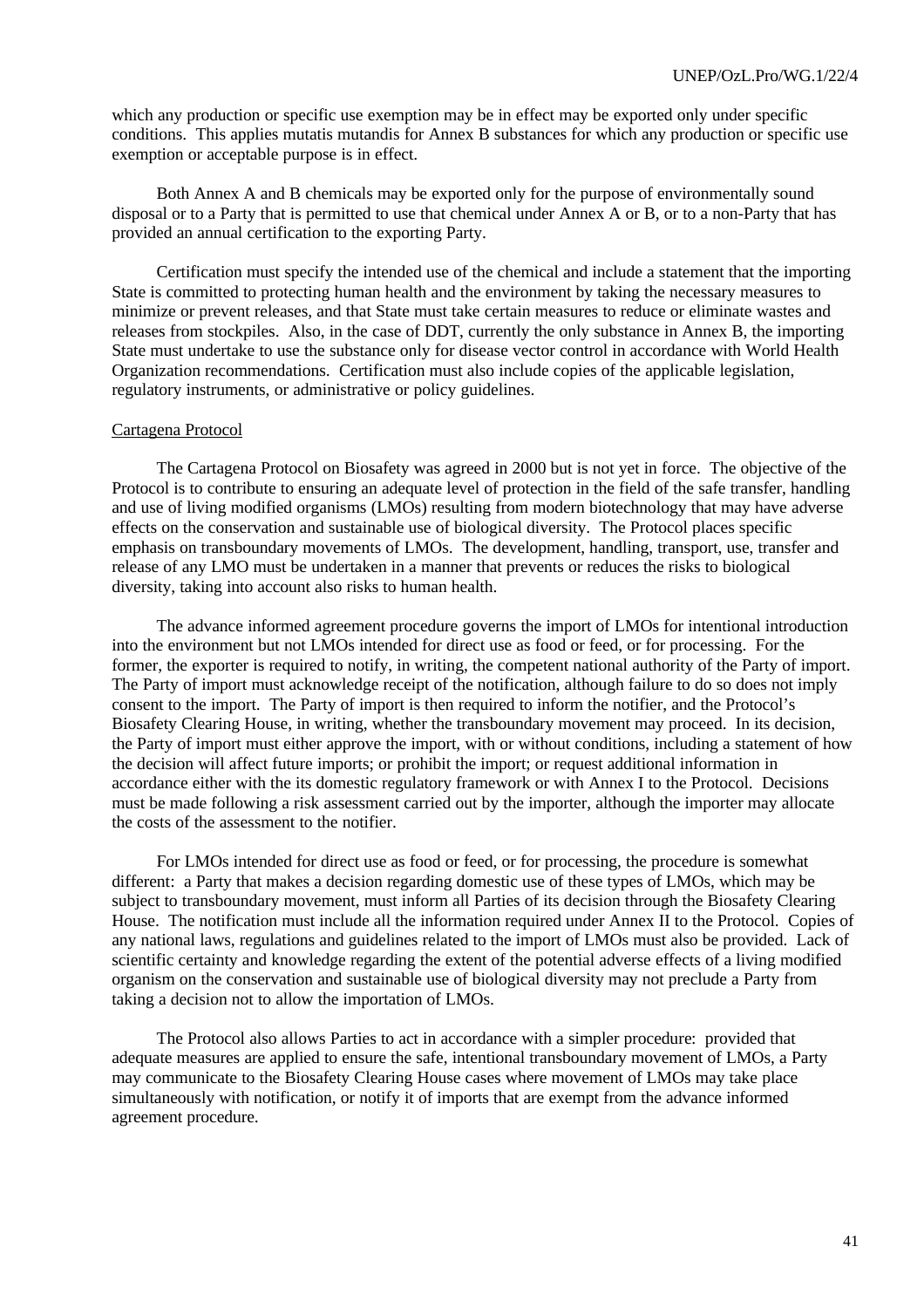### UNEP/OzL.Pro/WG.1/22/4

Parties are required to take necessary measures to ensure that LMOs are handled, packaged and transported under conditions of safety, taking into consideration relevant international rules and standards. Documentation accompanying shipments of LMOs intended for direct use as food or feed, or for processing, must clearly indicate that they may contain living modified organisms and are not intended for intentional introduction into the environment, and must also specify a contact point for further information. Two years after the entry into force of the Protocol, the Parties must agree on detailed requirements, including specification of the identity of LMOs and any unique identification.

Information must also be provided for LMOs that are for contained use, clearly identifying them as living modified organisms, and specifying any requirements for their safe handling, storage, transport and use and specifying the contact point for further information, including the name and address of the individual and institution receiving the consignment of LMOs. LMOs for intentional introduction into the environment must be clearly be identified as LMOs and their identity and relevant traits and characteristics must be specified, together with any requirements for safe handling, storage, transport and use, the contact point for further information and, as appropriate, the name and address of the importer and exporter; also, they must be accompanied by a declaration that the movement is in conformity with the requirements of the Protocol applicable to the exporter.

Where domestic rules implementing the Cartagena Protocol in the import of LMOs have been violated, Parties are required to impose penalties for the transboundary movements in violation of those rules. Where an illegal transboundary movement has occurred, the importing Party may request the Party of origin to dispose of the LMOs by repatriation or destruction. Rules regarding liability and damages must be formulated by the Parties once the Protocol has entered into force.

#### Kimberley Process on conflict diamonds

The Kimberley Process to identify and eliminate the trade in conflict diamonds was initiated by the Government of South Africa in May 2000. In December 2000, United Nations General Assembly resolution 55/56 expanded this work into devising a simple and workable international certification scheme for rough diamonds based primarily on national certification schemes and internationally agreed minimum standards.<sup>24</sup>

As of late 2001, the process had not been finalized, but several principal elements of the control system are emerging from discussions. Basically, national authorities will issue certificates which will be cross-checked at point of import; internal controls involve industry participants and allow third-party auditing and verification of their actions.

Under the Kimberly Process certification scheme, national authorities of countries where diamonds are mined will be obliged to establish an import and export authority empowered to issue a certificate of origin, otherwise known as a Kimberley Process certificate, providing information in accordance with certain minimum standards attesting to the legal, verifiable and validated origin of diamonds for export. These minimum standards are specified in an annex to the draft Kimberley Process agreement and, if the Process succeeds, the scheme should enable considerable additional tax revenues to be collected by exporting countries. Under the scheme, all Kimberley participants must impose a requirement for a duly validated certificate to be produced before import is allowed and, on receipt of the certificate, the data it contains must be expeditiously transmitted back to the exporting authority.

The scheme introduces also independent monitoring of trade controls as the understanding was reached that any system of diamond industry self-regulation can be effective only if it provides for independent auditing, full traceability of transactions, including transactions in rough diamonds, and internal penalties by the industry. To ensure cooperation and transparency, the scheme specifies clear lines of communication between Parties and provides for mutual assistance in enforcement.

<sup>24.</sup> See A/RES/55/56, para. 3.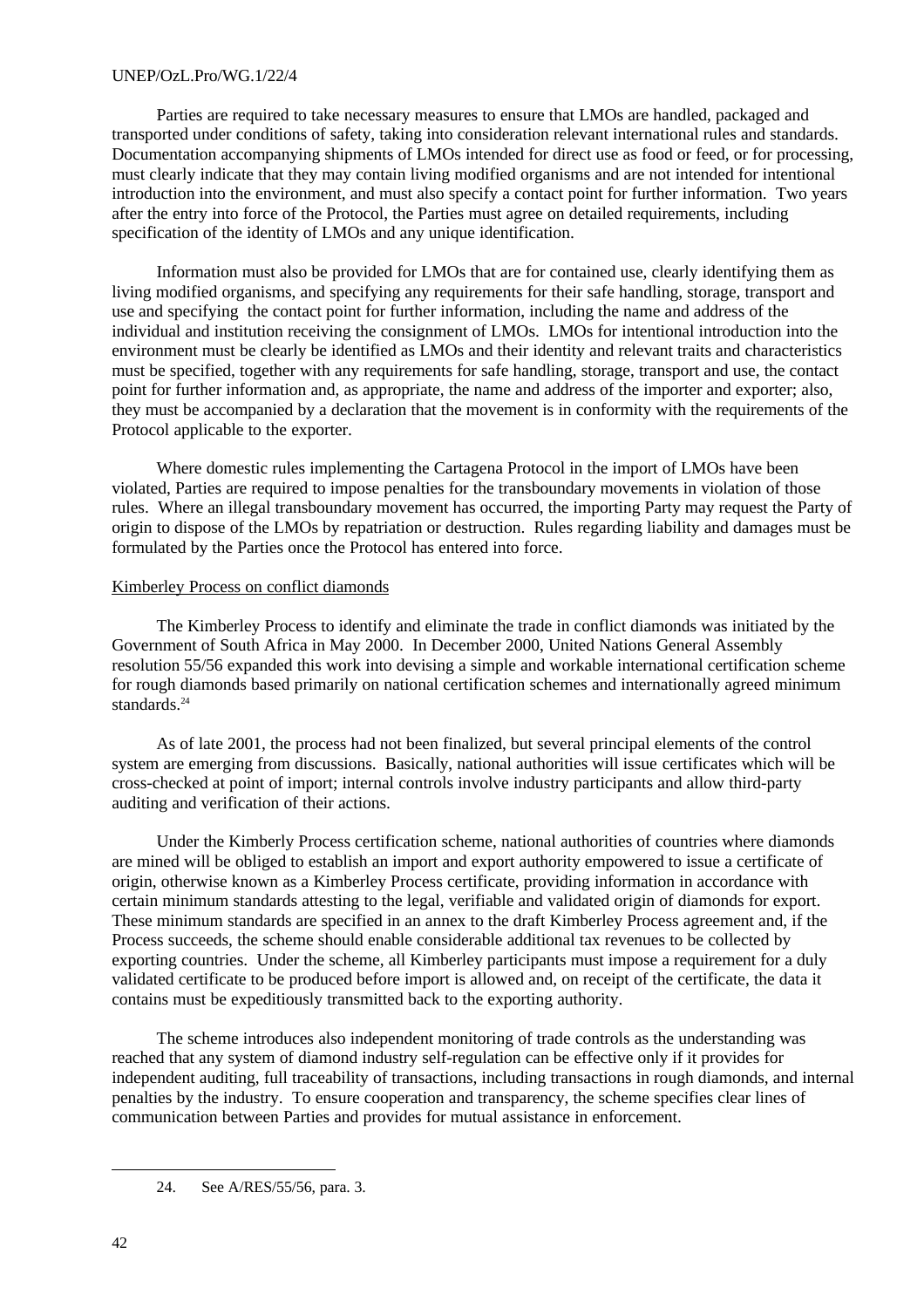One clear point where the Kimberley scheme is likely to differ from other trade controls is in the use of tamper-resistant containers, lessening the monitoring burden for trans-shipments.

#### Lessons for the control of illegal trade

 $\overline{a}$ 

The MEAs in force with which there is most experience, CITES and the Basel Convention, both require paper certificates or movement documents to accompany the traded goods. A key weakness of both systems is that the documents themselves acquire a value as a result, opening up possibilities for fraud and for theft, and for corruption in issuing them. Falsification of CITES permits is a common problem, particularly for high-value products such as caviar. The theft and sale of blank documents similarly undermines the system, whereas the vast majority of the illegal trade in hazardous waste is believed to involve falsified documentation.

A second key weakness lies in the lack of systematic cross-checking of documents and certificates. The World Conservation Monitoring Centre (WCMC), once a non-governmental organization and now part of UNEP, monitors the legal trade taking place not only under CITES but also under a number of other MEAs such as the Bonn Convention on Migratory Species, receiving copies of all import and export permits issued. Although strictly speaking it is not part of the WCMC mandate to investigate illegal trade, simple inspection of the permits sometimes reveals fraud. However, in common with all other MEAs, CITES lacks a comprehensive and independent system for monitoring and verifying the issuance and use of permits or for central reporting of data. The Kimberley Process on conflict diamonds, on the other hand, should provide for a cross-checking procedure which may prove more effective.

The third key weakness lies in the lack of systematic cross-checking of the documents against what is actually in the shipment. Only a tiny fraction of the huge volume of goods in international trade can ever be physically inspected. In the case of CITES, there are obvious problems in correctly identifying species out of the almost 25,000 which are listed. For the Basel Convention, hazardous waste can often be difficult to distinguish from non-hazardous wastes; indeed, the two are sometimes deliberately mixed together. In the case of such wastes, there is also an understandable reluctance on the part of customs officers to carry out inspections.

Even in highly developed countries it is clear that the CITES permit system is subject to abuse. An analysis of mahogany imports into the United States of America in 1997 and 1998<sup>25</sup> – mahogany is the most commonly traded timber species listed by CITES – estimated that at least 25 per cent of sawnwood imports, worth more than \$17 million a year, were illegal. The figure did not include trade unreported to United States of America customs and the true figure is therefore likely to be much higher.

<sup>25.</sup> Arthur G. Blundell, "Mahogany: Unregulated Trade", United States of America Environmental Protection Agency, 2000.